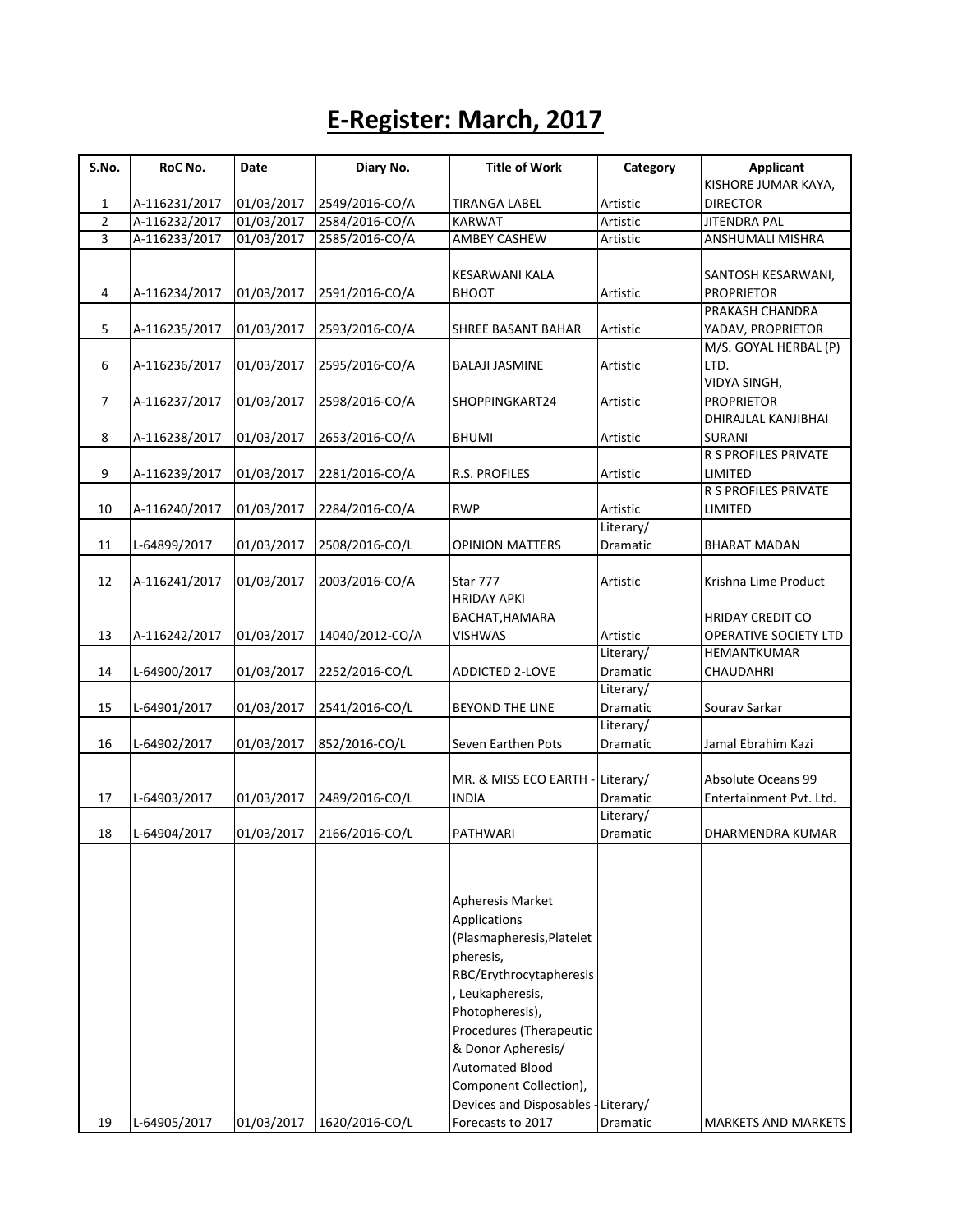| S.No.    | RoC No.                      | Date                     | Diary No.                        | <b>Title of Work</b>                                                                                                                                                                                                                                                                                                                                                               | Category                          | <b>Applicant</b>                                         |
|----------|------------------------------|--------------------------|----------------------------------|------------------------------------------------------------------------------------------------------------------------------------------------------------------------------------------------------------------------------------------------------------------------------------------------------------------------------------------------------------------------------------|-----------------------------------|----------------------------------------------------------|
| 20       | L-64906/2017                 | 01/03/2017               | 2066/2016-CO/L                   | <b>Global Refinery Catalyst</b><br>Market - FCC, HTC, HCC<br>By Units, Geography,<br>Ingredients &<br>Applications (2010 -<br>2015)                                                                                                                                                                                                                                                | Literary/<br>Dramatic             | <b>MARKETS AND MARKETS</b>                               |
| 21       | L-64907/2017                 | 01/03/2017               | 2067/2016-CO/L                   | Global Stem Cell Market                                                                                                                                                                                                                                                                                                                                                            | Literary/<br>Dramatic             | <b>MARKETS AND MARKETS</b>                               |
|          |                              |                          |                                  | Interventional<br>Cardiology & Peripheral<br><b>Vascular Devices Market</b><br>To 2016 (Embolic<br>Protection, Chronic Total<br>Occlusion, Coronary<br>Atherectomy,<br>Thrombectomy Devices,<br>Ivus & Angiography<br>Catheters, Evar Stent<br>Grafts, Ivc Filters, Stents,<br><b>Balloons &amp; Accessory</b><br>Devices) - Global Trends                                         | Literary/                         |                                                          |
| 22<br>23 | L-64908/2017<br>L-64909/2017 | 01/03/2017<br>01/03/2017 | 2068/2016-CO/L<br>2137/2016-CO/L | & Competitive Analysis<br><b>Seed Treatment Market</b><br>By Type (Chemical &<br>Non-Chemical),<br>Application (Fungicide,<br>Insecticide, Bio-Control<br>& Others) & Crop<br>(Cereals, Oilseeds &<br>Others) - Global Trends,<br>Forecasts & Technical<br>Insights up to 2018<br><b>Styrenic Polymers</b><br>Market - Polystyrene<br>(Expanded, GPPS),<br>Acrylonitrile Butadiene | Dramatic<br>Literary/<br>Dramatic | <b>MARKETS AND MARKETS</b><br><b>MARKETS AND MARKETS</b> |
| 24       | L-64910/2017                 | 01/03/2017               | 2138/2016-CO/L                   | Styrene, SBR, UPR -<br>Global Trends &<br>Forecasts to 2018                                                                                                                                                                                                                                                                                                                        | Literary/<br>Dramatic             | MARKETS AND MARKETS                                      |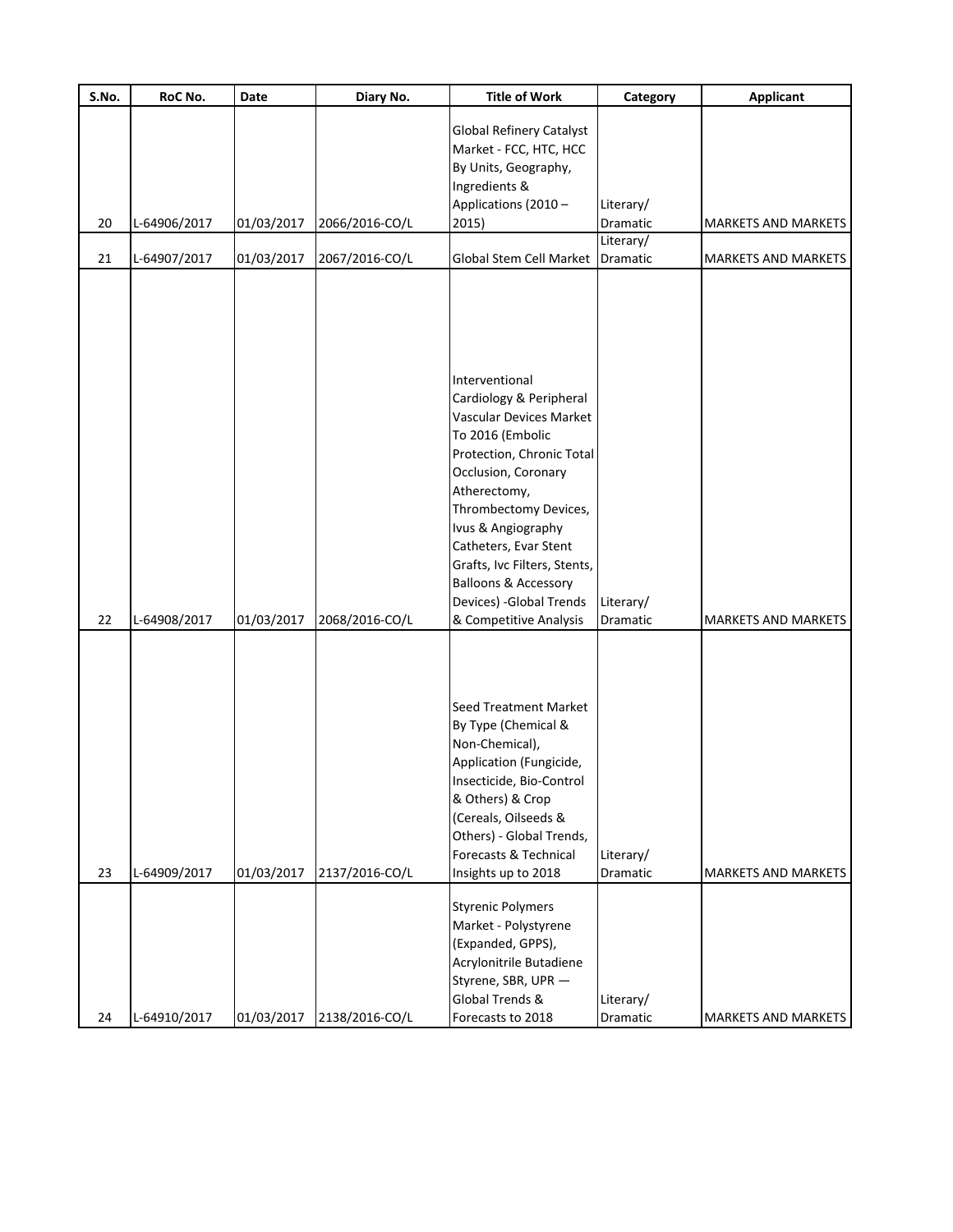| S.No. | RoC No.      | Date       | Diary No.      | <b>Title of Work</b>                                                                                                                                                                                                                                                                            | Category              | <b>Applicant</b>               |
|-------|--------------|------------|----------------|-------------------------------------------------------------------------------------------------------------------------------------------------------------------------------------------------------------------------------------------------------------------------------------------------|-----------------------|--------------------------------|
|       |              |            |                |                                                                                                                                                                                                                                                                                                 |                       |                                |
| 25    | L-64911/2017 | 01/03/2017 | 2139/2016-CO/L | Sugar Substitute Market<br>By Type (HFS, HIS & LIS),<br>Sub-type (Stevia,<br>Sorbitol, Tagatose,<br>Aspartame, Saccharine,<br>Sucralose, Xylitol &<br>Others) & Application<br>(Healthcare &<br>Personal Care, Beverage<br>& Food) - Global Trends Literary/<br>& Forecasts to 2018             | Dramatic              | <b>MARKETS AND</b><br>MARKETS, |
|       |              |            |                |                                                                                                                                                                                                                                                                                                 |                       |                                |
| 26    | L-64912/2017 | 01/03/2017 | 2243/2016-CO/L | <b>OLED Market Analysis by</b><br>Display & Lighting<br>Applications (2010-2015) Dramatic                                                                                                                                                                                                       | Literary/             | MARKETS AND MARKETS            |
| 27    | L-64913/2017 | 01/03/2017 | 2244/2016-CO/L | Probiotics Market by<br>Products (Functional<br>foods, Dietary<br>supplements, Specialty<br>nutrients, Animal feed),<br>Applications (Regular,<br>Therapeutic, Preventive<br>health care) and<br>Ingredients (Lactobacilli,<br>Bifidobacteria, Yeast) -<br>Global Trends &<br>Forecasts To 2017 | Literary/<br>Dramatic | <b>MARKETS AND</b><br>MARKETS, |
| 28    | L-64914/2017 | 01/03/2017 | 2255/2015-CO/L | Standard operating<br>procedure for effictive<br>operation of<br>Conductivity Meter.                                                                                                                                                                                                            | Literary/<br>Dramatic | Dr.Suresh Jain                 |
| 29    | L-64914/2017 | 01/03/2017 | 2255/2015-CO/L | Standard operating<br>procedure for effictive<br>operation of<br>Conductivity Meter.                                                                                                                                                                                                            | Literary/<br>Dramatic | Prof. Vipin Saini              |
| 30    | L-64915/2017 | 01/03/2017 | 2268/2016-CO/L | <b>Healthcare Cloud</b><br>Computing (Clinical,<br>EMR, SaaS, Private,<br>Public, Hybrid) Market -<br>Global Trends,<br>Challenges,<br>Opportunities &<br>Forecasts (2012 - 2017)                                                                                                               | Literary/<br>Dramatic | <b>MARKETS AND</b><br>MARKETS, |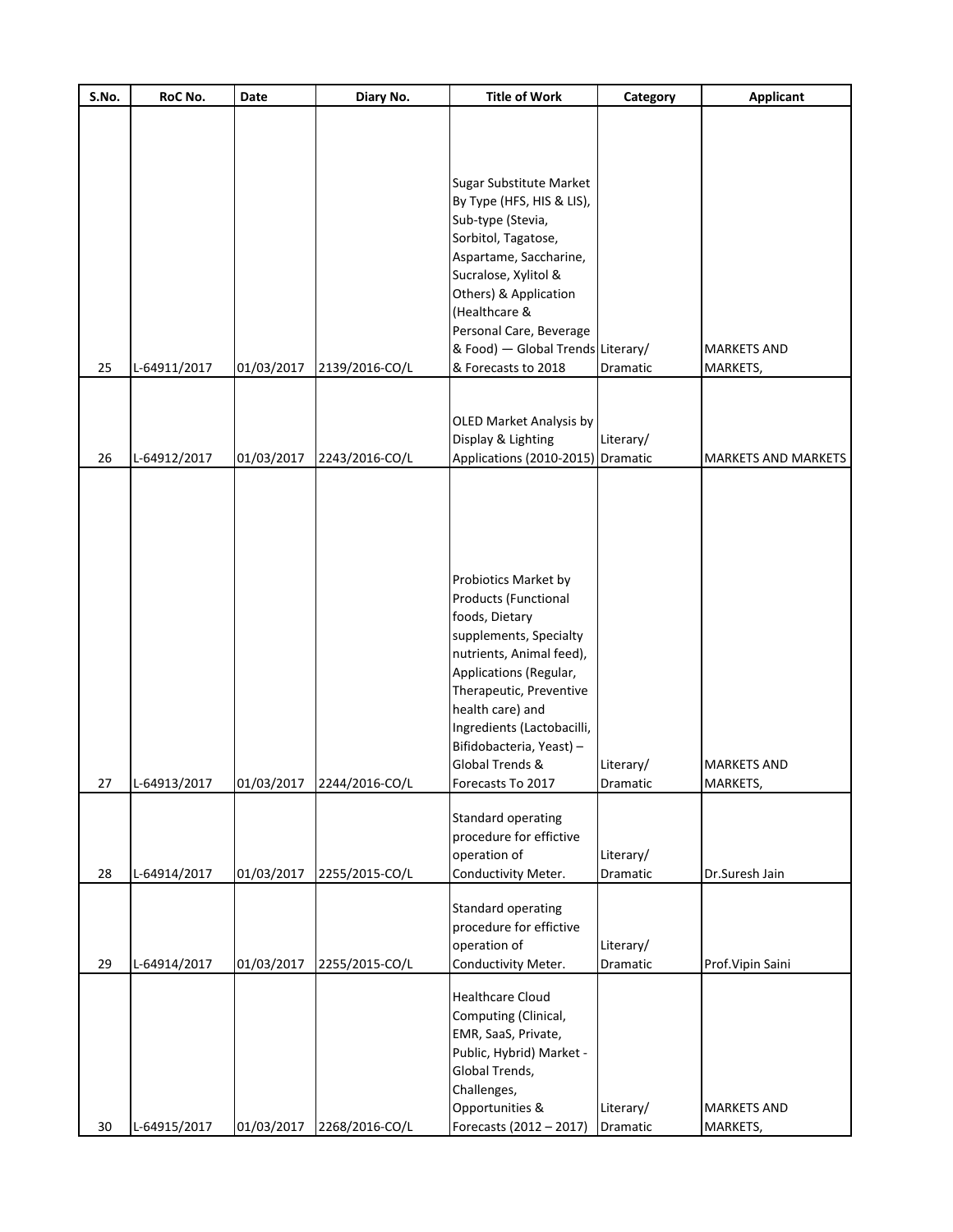| Global Natural Colors<br>and Flavors Market by<br>Types, Applications and<br>Geography: Forecasts up Literary/<br><b>MARKETS AND</b><br>to 2017<br>31<br>2255/2016-CO/L<br>Dramatic<br>L-64916/2017<br>01/03/2017<br>MARKETS,<br>Gulshan Ki Chaandni -<br>Literary/<br>32<br>01/03/2017<br>1698/2016-CO/L<br>Part 2<br>Dramatic<br>L-64917/2017<br>Parmeshwar M.D Sahu<br>Literary/<br>33<br>L-64918/2017<br>01/03/2017<br>1779/2016-CO/L<br><b>Kishlay Gaur</b><br>Adhyatma ka Viggyan<br>Dramatic<br>Sanjeev Kumar Aggarwal<br>Proprietor of M/s Vijay<br>Kumar Sanjeev Kumar<br>A-116243/2017<br>02/03/2017<br>4509/2015-CO/A<br><b>VKSKE</b><br>(Electricals)<br>34<br>Artistic<br>35<br>26408/2012-CO/A<br>MR MAHIPAL J JAIN<br>A-116244/2017<br>02/03/2017<br><b>ANMOL SWARN</b><br>Artistic<br>36<br>A-116244/2017<br>02/03/2017<br>26408/2012-CO/A<br>ANMOL SWARN<br>MRS VANITHA M<br>Artistic<br><b>SAMAY IRRIGATION</b><br>37<br>A-116245/2017<br>02/03/2017<br>1345/2016-CO/A<br>RIM JHIM<br>PRIVATE LIMITED<br>Artistic<br>SHIVANI MILLS (INDIA)<br>SHIVANI COTEX PRIVATE<br>38<br>A-116246/2017<br>02/03/2017<br>1430/2016-CO/A<br>LABEL<br>LIMITED<br>Artistic<br>M/s BECTORS FOOD<br>ENGLISH OVEN MULTI<br>39<br>02/03/2017<br>2891/2016-CO/A<br>SPECIALITIES LTD.<br>A-116247/2017<br><b>GRAIN BREAD LABEL</b><br>Artistic<br>M/S RUTU MARKETING<br>PRESTINE ORIGINAL<br>PRIVATE LIMITED<br>40<br>A-116248/2017<br>02/03/2017<br>1534/2016-CO/A<br>ULTRA STRONG<br>Artistic<br>Federation of Indian<br><b>Chambers of Commerce</b><br>02/03/2017<br>41<br>A-116249/2017<br>3221/2016-CO/A<br>India Steel 2017<br>Artistic<br>& Industry (FICCI)<br>42<br>02/03/2017<br>A-116250/2017<br>1731/2016-CO/A<br>SHREE JI SHREE BHOG<br><b>MUKESH</b><br>Artistic<br>43<br>A-116251/2017<br>02/03/2017<br>1522/2016-CO/A<br>AJAY G<br>Artistic<br>AJAY KUMAR RUPWANI<br>1752/2016-CO/A<br>A-116252/2017<br>02/03/2017<br>SHREE JI BRAJ BHOG<br>44<br>Artistic<br><b>RAM NIWAS</b><br><b>DABUR HONITUS</b><br>COUGH REMEDY MIXED<br>45<br>02/03/2017<br>1488/2016-CO/A<br>Artistic<br>A-116253/2017<br><b>FRUIT CARTON</b><br>DABUR INDIA LIMITED<br>PRISCA LOURDES<br>A-116254/2017<br><b>QUADROS</b><br>46<br>02/03/2017<br>1332/2016-CO/A<br><b>BEACHCROFT</b><br>Artistic<br>AD LIB MEDICAL<br>Literary/<br>VASP HEALTHCARE<br>47<br>LIMITED<br>L-64920/2017<br>02/03/2017<br>8874/2012-CO/L<br><b>CONSULTANCY</b><br>Dramatic<br><b>CREATIVE BAKERS &amp;</b><br>48<br>A-116255/2017<br>02/03/2017<br>2614/2016-CO/A<br>Artistic<br>CONFECTIONERS (P) LTD.<br>THE SUGARR AND SPICE<br>Literary/<br>49<br>L-64921/2017<br>Dramatic<br>Purnangshu Paul<br>02/03/2017<br>1057/2016-CO/L<br>Mandir Banega<br><b>MEXUS EDUCATION</b><br>Literary/<br>50<br>L-64922/2017<br>02/03/2017<br>9637/2012-CO/L<br>MEET YOUR ANCESTORS<br>Dramatic<br>PRIVATE LIMITED<br>THE END OF TOLERANCE<br>AND RISE OF THE<br>Literary/<br><b>MEXUS EDUCATION</b><br>Dramatic<br>51<br>L-64923/2017<br>02/03/2017<br>9628/2012-CO/L<br><b>NATIONS</b><br>PRIVATE LIMITED<br>Literary/<br>52<br>4726/2016-CO/L<br>L-64924/2017<br>02/03/2017<br><b>HO NISAKTA RAP</b><br>Dramatic<br>HIMANSHU SINGH | S.No. | RoC No. | <b>Date</b> | Diary No. | <b>Title of Work</b> | Category | <b>Applicant</b> |
|------------------------------------------------------------------------------------------------------------------------------------------------------------------------------------------------------------------------------------------------------------------------------------------------------------------------------------------------------------------------------------------------------------------------------------------------------------------------------------------------------------------------------------------------------------------------------------------------------------------------------------------------------------------------------------------------------------------------------------------------------------------------------------------------------------------------------------------------------------------------------------------------------------------------------------------------------------------------------------------------------------------------------------------------------------------------------------------------------------------------------------------------------------------------------------------------------------------------------------------------------------------------------------------------------------------------------------------------------------------------------------------------------------------------------------------------------------------------------------------------------------------------------------------------------------------------------------------------------------------------------------------------------------------------------------------------------------------------------------------------------------------------------------------------------------------------------------------------------------------------------------------------------------------------------------------------------------------------------------------------------------------------------------------------------------------------------------------------------------------------------------------------------------------------------------------------------------------------------------------------------------------------------------------------------------------------------------------------------------------------------------------------------------------------------------------------------------------------------------------------------------------------------------------------------------------------------------------------------------------------------------------------------------------------------------------------------------------------------------------------------------------------------------------------------------------------------------------------------------------------------------------------------------------------------------------------------------------------------------------------------------------------------------------------------------------------------------------------------------------------------------------------------------------------------------------|-------|---------|-------------|-----------|----------------------|----------|------------------|
|                                                                                                                                                                                                                                                                                                                                                                                                                                                                                                                                                                                                                                                                                                                                                                                                                                                                                                                                                                                                                                                                                                                                                                                                                                                                                                                                                                                                                                                                                                                                                                                                                                                                                                                                                                                                                                                                                                                                                                                                                                                                                                                                                                                                                                                                                                                                                                                                                                                                                                                                                                                                                                                                                                                                                                                                                                                                                                                                                                                                                                                                                                                                                                                          |       |         |             |           |                      |          |                  |
|                                                                                                                                                                                                                                                                                                                                                                                                                                                                                                                                                                                                                                                                                                                                                                                                                                                                                                                                                                                                                                                                                                                                                                                                                                                                                                                                                                                                                                                                                                                                                                                                                                                                                                                                                                                                                                                                                                                                                                                                                                                                                                                                                                                                                                                                                                                                                                                                                                                                                                                                                                                                                                                                                                                                                                                                                                                                                                                                                                                                                                                                                                                                                                                          |       |         |             |           |                      |          |                  |
|                                                                                                                                                                                                                                                                                                                                                                                                                                                                                                                                                                                                                                                                                                                                                                                                                                                                                                                                                                                                                                                                                                                                                                                                                                                                                                                                                                                                                                                                                                                                                                                                                                                                                                                                                                                                                                                                                                                                                                                                                                                                                                                                                                                                                                                                                                                                                                                                                                                                                                                                                                                                                                                                                                                                                                                                                                                                                                                                                                                                                                                                                                                                                                                          |       |         |             |           |                      |          |                  |
|                                                                                                                                                                                                                                                                                                                                                                                                                                                                                                                                                                                                                                                                                                                                                                                                                                                                                                                                                                                                                                                                                                                                                                                                                                                                                                                                                                                                                                                                                                                                                                                                                                                                                                                                                                                                                                                                                                                                                                                                                                                                                                                                                                                                                                                                                                                                                                                                                                                                                                                                                                                                                                                                                                                                                                                                                                                                                                                                                                                                                                                                                                                                                                                          |       |         |             |           |                      |          |                  |
|                                                                                                                                                                                                                                                                                                                                                                                                                                                                                                                                                                                                                                                                                                                                                                                                                                                                                                                                                                                                                                                                                                                                                                                                                                                                                                                                                                                                                                                                                                                                                                                                                                                                                                                                                                                                                                                                                                                                                                                                                                                                                                                                                                                                                                                                                                                                                                                                                                                                                                                                                                                                                                                                                                                                                                                                                                                                                                                                                                                                                                                                                                                                                                                          |       |         |             |           |                      |          |                  |
|                                                                                                                                                                                                                                                                                                                                                                                                                                                                                                                                                                                                                                                                                                                                                                                                                                                                                                                                                                                                                                                                                                                                                                                                                                                                                                                                                                                                                                                                                                                                                                                                                                                                                                                                                                                                                                                                                                                                                                                                                                                                                                                                                                                                                                                                                                                                                                                                                                                                                                                                                                                                                                                                                                                                                                                                                                                                                                                                                                                                                                                                                                                                                                                          |       |         |             |           |                      |          |                  |
|                                                                                                                                                                                                                                                                                                                                                                                                                                                                                                                                                                                                                                                                                                                                                                                                                                                                                                                                                                                                                                                                                                                                                                                                                                                                                                                                                                                                                                                                                                                                                                                                                                                                                                                                                                                                                                                                                                                                                                                                                                                                                                                                                                                                                                                                                                                                                                                                                                                                                                                                                                                                                                                                                                                                                                                                                                                                                                                                                                                                                                                                                                                                                                                          |       |         |             |           |                      |          |                  |
|                                                                                                                                                                                                                                                                                                                                                                                                                                                                                                                                                                                                                                                                                                                                                                                                                                                                                                                                                                                                                                                                                                                                                                                                                                                                                                                                                                                                                                                                                                                                                                                                                                                                                                                                                                                                                                                                                                                                                                                                                                                                                                                                                                                                                                                                                                                                                                                                                                                                                                                                                                                                                                                                                                                                                                                                                                                                                                                                                                                                                                                                                                                                                                                          |       |         |             |           |                      |          |                  |
|                                                                                                                                                                                                                                                                                                                                                                                                                                                                                                                                                                                                                                                                                                                                                                                                                                                                                                                                                                                                                                                                                                                                                                                                                                                                                                                                                                                                                                                                                                                                                                                                                                                                                                                                                                                                                                                                                                                                                                                                                                                                                                                                                                                                                                                                                                                                                                                                                                                                                                                                                                                                                                                                                                                                                                                                                                                                                                                                                                                                                                                                                                                                                                                          |       |         |             |           |                      |          |                  |
|                                                                                                                                                                                                                                                                                                                                                                                                                                                                                                                                                                                                                                                                                                                                                                                                                                                                                                                                                                                                                                                                                                                                                                                                                                                                                                                                                                                                                                                                                                                                                                                                                                                                                                                                                                                                                                                                                                                                                                                                                                                                                                                                                                                                                                                                                                                                                                                                                                                                                                                                                                                                                                                                                                                                                                                                                                                                                                                                                                                                                                                                                                                                                                                          |       |         |             |           |                      |          |                  |
|                                                                                                                                                                                                                                                                                                                                                                                                                                                                                                                                                                                                                                                                                                                                                                                                                                                                                                                                                                                                                                                                                                                                                                                                                                                                                                                                                                                                                                                                                                                                                                                                                                                                                                                                                                                                                                                                                                                                                                                                                                                                                                                                                                                                                                                                                                                                                                                                                                                                                                                                                                                                                                                                                                                                                                                                                                                                                                                                                                                                                                                                                                                                                                                          |       |         |             |           |                      |          |                  |
|                                                                                                                                                                                                                                                                                                                                                                                                                                                                                                                                                                                                                                                                                                                                                                                                                                                                                                                                                                                                                                                                                                                                                                                                                                                                                                                                                                                                                                                                                                                                                                                                                                                                                                                                                                                                                                                                                                                                                                                                                                                                                                                                                                                                                                                                                                                                                                                                                                                                                                                                                                                                                                                                                                                                                                                                                                                                                                                                                                                                                                                                                                                                                                                          |       |         |             |           |                      |          |                  |
|                                                                                                                                                                                                                                                                                                                                                                                                                                                                                                                                                                                                                                                                                                                                                                                                                                                                                                                                                                                                                                                                                                                                                                                                                                                                                                                                                                                                                                                                                                                                                                                                                                                                                                                                                                                                                                                                                                                                                                                                                                                                                                                                                                                                                                                                                                                                                                                                                                                                                                                                                                                                                                                                                                                                                                                                                                                                                                                                                                                                                                                                                                                                                                                          |       |         |             |           |                      |          |                  |
|                                                                                                                                                                                                                                                                                                                                                                                                                                                                                                                                                                                                                                                                                                                                                                                                                                                                                                                                                                                                                                                                                                                                                                                                                                                                                                                                                                                                                                                                                                                                                                                                                                                                                                                                                                                                                                                                                                                                                                                                                                                                                                                                                                                                                                                                                                                                                                                                                                                                                                                                                                                                                                                                                                                                                                                                                                                                                                                                                                                                                                                                                                                                                                                          |       |         |             |           |                      |          |                  |
|                                                                                                                                                                                                                                                                                                                                                                                                                                                                                                                                                                                                                                                                                                                                                                                                                                                                                                                                                                                                                                                                                                                                                                                                                                                                                                                                                                                                                                                                                                                                                                                                                                                                                                                                                                                                                                                                                                                                                                                                                                                                                                                                                                                                                                                                                                                                                                                                                                                                                                                                                                                                                                                                                                                                                                                                                                                                                                                                                                                                                                                                                                                                                                                          |       |         |             |           |                      |          |                  |
|                                                                                                                                                                                                                                                                                                                                                                                                                                                                                                                                                                                                                                                                                                                                                                                                                                                                                                                                                                                                                                                                                                                                                                                                                                                                                                                                                                                                                                                                                                                                                                                                                                                                                                                                                                                                                                                                                                                                                                                                                                                                                                                                                                                                                                                                                                                                                                                                                                                                                                                                                                                                                                                                                                                                                                                                                                                                                                                                                                                                                                                                                                                                                                                          |       |         |             |           |                      |          |                  |
|                                                                                                                                                                                                                                                                                                                                                                                                                                                                                                                                                                                                                                                                                                                                                                                                                                                                                                                                                                                                                                                                                                                                                                                                                                                                                                                                                                                                                                                                                                                                                                                                                                                                                                                                                                                                                                                                                                                                                                                                                                                                                                                                                                                                                                                                                                                                                                                                                                                                                                                                                                                                                                                                                                                                                                                                                                                                                                                                                                                                                                                                                                                                                                                          |       |         |             |           |                      |          |                  |
|                                                                                                                                                                                                                                                                                                                                                                                                                                                                                                                                                                                                                                                                                                                                                                                                                                                                                                                                                                                                                                                                                                                                                                                                                                                                                                                                                                                                                                                                                                                                                                                                                                                                                                                                                                                                                                                                                                                                                                                                                                                                                                                                                                                                                                                                                                                                                                                                                                                                                                                                                                                                                                                                                                                                                                                                                                                                                                                                                                                                                                                                                                                                                                                          |       |         |             |           |                      |          |                  |
|                                                                                                                                                                                                                                                                                                                                                                                                                                                                                                                                                                                                                                                                                                                                                                                                                                                                                                                                                                                                                                                                                                                                                                                                                                                                                                                                                                                                                                                                                                                                                                                                                                                                                                                                                                                                                                                                                                                                                                                                                                                                                                                                                                                                                                                                                                                                                                                                                                                                                                                                                                                                                                                                                                                                                                                                                                                                                                                                                                                                                                                                                                                                                                                          |       |         |             |           |                      |          |                  |
|                                                                                                                                                                                                                                                                                                                                                                                                                                                                                                                                                                                                                                                                                                                                                                                                                                                                                                                                                                                                                                                                                                                                                                                                                                                                                                                                                                                                                                                                                                                                                                                                                                                                                                                                                                                                                                                                                                                                                                                                                                                                                                                                                                                                                                                                                                                                                                                                                                                                                                                                                                                                                                                                                                                                                                                                                                                                                                                                                                                                                                                                                                                                                                                          |       |         |             |           |                      |          |                  |
|                                                                                                                                                                                                                                                                                                                                                                                                                                                                                                                                                                                                                                                                                                                                                                                                                                                                                                                                                                                                                                                                                                                                                                                                                                                                                                                                                                                                                                                                                                                                                                                                                                                                                                                                                                                                                                                                                                                                                                                                                                                                                                                                                                                                                                                                                                                                                                                                                                                                                                                                                                                                                                                                                                                                                                                                                                                                                                                                                                                                                                                                                                                                                                                          |       |         |             |           |                      |          |                  |
|                                                                                                                                                                                                                                                                                                                                                                                                                                                                                                                                                                                                                                                                                                                                                                                                                                                                                                                                                                                                                                                                                                                                                                                                                                                                                                                                                                                                                                                                                                                                                                                                                                                                                                                                                                                                                                                                                                                                                                                                                                                                                                                                                                                                                                                                                                                                                                                                                                                                                                                                                                                                                                                                                                                                                                                                                                                                                                                                                                                                                                                                                                                                                                                          |       |         |             |           |                      |          |                  |
|                                                                                                                                                                                                                                                                                                                                                                                                                                                                                                                                                                                                                                                                                                                                                                                                                                                                                                                                                                                                                                                                                                                                                                                                                                                                                                                                                                                                                                                                                                                                                                                                                                                                                                                                                                                                                                                                                                                                                                                                                                                                                                                                                                                                                                                                                                                                                                                                                                                                                                                                                                                                                                                                                                                                                                                                                                                                                                                                                                                                                                                                                                                                                                                          |       |         |             |           |                      |          |                  |
|                                                                                                                                                                                                                                                                                                                                                                                                                                                                                                                                                                                                                                                                                                                                                                                                                                                                                                                                                                                                                                                                                                                                                                                                                                                                                                                                                                                                                                                                                                                                                                                                                                                                                                                                                                                                                                                                                                                                                                                                                                                                                                                                                                                                                                                                                                                                                                                                                                                                                                                                                                                                                                                                                                                                                                                                                                                                                                                                                                                                                                                                                                                                                                                          |       |         |             |           |                      |          |                  |
|                                                                                                                                                                                                                                                                                                                                                                                                                                                                                                                                                                                                                                                                                                                                                                                                                                                                                                                                                                                                                                                                                                                                                                                                                                                                                                                                                                                                                                                                                                                                                                                                                                                                                                                                                                                                                                                                                                                                                                                                                                                                                                                                                                                                                                                                                                                                                                                                                                                                                                                                                                                                                                                                                                                                                                                                                                                                                                                                                                                                                                                                                                                                                                                          |       |         |             |           |                      |          |                  |
|                                                                                                                                                                                                                                                                                                                                                                                                                                                                                                                                                                                                                                                                                                                                                                                                                                                                                                                                                                                                                                                                                                                                                                                                                                                                                                                                                                                                                                                                                                                                                                                                                                                                                                                                                                                                                                                                                                                                                                                                                                                                                                                                                                                                                                                                                                                                                                                                                                                                                                                                                                                                                                                                                                                                                                                                                                                                                                                                                                                                                                                                                                                                                                                          |       |         |             |           |                      |          |                  |
|                                                                                                                                                                                                                                                                                                                                                                                                                                                                                                                                                                                                                                                                                                                                                                                                                                                                                                                                                                                                                                                                                                                                                                                                                                                                                                                                                                                                                                                                                                                                                                                                                                                                                                                                                                                                                                                                                                                                                                                                                                                                                                                                                                                                                                                                                                                                                                                                                                                                                                                                                                                                                                                                                                                                                                                                                                                                                                                                                                                                                                                                                                                                                                                          |       |         |             |           |                      |          |                  |
|                                                                                                                                                                                                                                                                                                                                                                                                                                                                                                                                                                                                                                                                                                                                                                                                                                                                                                                                                                                                                                                                                                                                                                                                                                                                                                                                                                                                                                                                                                                                                                                                                                                                                                                                                                                                                                                                                                                                                                                                                                                                                                                                                                                                                                                                                                                                                                                                                                                                                                                                                                                                                                                                                                                                                                                                                                                                                                                                                                                                                                                                                                                                                                                          |       |         |             |           |                      |          |                  |
|                                                                                                                                                                                                                                                                                                                                                                                                                                                                                                                                                                                                                                                                                                                                                                                                                                                                                                                                                                                                                                                                                                                                                                                                                                                                                                                                                                                                                                                                                                                                                                                                                                                                                                                                                                                                                                                                                                                                                                                                                                                                                                                                                                                                                                                                                                                                                                                                                                                                                                                                                                                                                                                                                                                                                                                                                                                                                                                                                                                                                                                                                                                                                                                          |       |         |             |           |                      |          |                  |
|                                                                                                                                                                                                                                                                                                                                                                                                                                                                                                                                                                                                                                                                                                                                                                                                                                                                                                                                                                                                                                                                                                                                                                                                                                                                                                                                                                                                                                                                                                                                                                                                                                                                                                                                                                                                                                                                                                                                                                                                                                                                                                                                                                                                                                                                                                                                                                                                                                                                                                                                                                                                                                                                                                                                                                                                                                                                                                                                                                                                                                                                                                                                                                                          |       |         |             |           |                      |          |                  |
|                                                                                                                                                                                                                                                                                                                                                                                                                                                                                                                                                                                                                                                                                                                                                                                                                                                                                                                                                                                                                                                                                                                                                                                                                                                                                                                                                                                                                                                                                                                                                                                                                                                                                                                                                                                                                                                                                                                                                                                                                                                                                                                                                                                                                                                                                                                                                                                                                                                                                                                                                                                                                                                                                                                                                                                                                                                                                                                                                                                                                                                                                                                                                                                          |       |         |             |           |                      |          |                  |
|                                                                                                                                                                                                                                                                                                                                                                                                                                                                                                                                                                                                                                                                                                                                                                                                                                                                                                                                                                                                                                                                                                                                                                                                                                                                                                                                                                                                                                                                                                                                                                                                                                                                                                                                                                                                                                                                                                                                                                                                                                                                                                                                                                                                                                                                                                                                                                                                                                                                                                                                                                                                                                                                                                                                                                                                                                                                                                                                                                                                                                                                                                                                                                                          |       |         |             |           |                      |          |                  |
|                                                                                                                                                                                                                                                                                                                                                                                                                                                                                                                                                                                                                                                                                                                                                                                                                                                                                                                                                                                                                                                                                                                                                                                                                                                                                                                                                                                                                                                                                                                                                                                                                                                                                                                                                                                                                                                                                                                                                                                                                                                                                                                                                                                                                                                                                                                                                                                                                                                                                                                                                                                                                                                                                                                                                                                                                                                                                                                                                                                                                                                                                                                                                                                          |       |         |             |           |                      |          |                  |
|                                                                                                                                                                                                                                                                                                                                                                                                                                                                                                                                                                                                                                                                                                                                                                                                                                                                                                                                                                                                                                                                                                                                                                                                                                                                                                                                                                                                                                                                                                                                                                                                                                                                                                                                                                                                                                                                                                                                                                                                                                                                                                                                                                                                                                                                                                                                                                                                                                                                                                                                                                                                                                                                                                                                                                                                                                                                                                                                                                                                                                                                                                                                                                                          |       |         |             |           |                      |          |                  |
|                                                                                                                                                                                                                                                                                                                                                                                                                                                                                                                                                                                                                                                                                                                                                                                                                                                                                                                                                                                                                                                                                                                                                                                                                                                                                                                                                                                                                                                                                                                                                                                                                                                                                                                                                                                                                                                                                                                                                                                                                                                                                                                                                                                                                                                                                                                                                                                                                                                                                                                                                                                                                                                                                                                                                                                                                                                                                                                                                                                                                                                                                                                                                                                          |       |         |             |           |                      |          |                  |
|                                                                                                                                                                                                                                                                                                                                                                                                                                                                                                                                                                                                                                                                                                                                                                                                                                                                                                                                                                                                                                                                                                                                                                                                                                                                                                                                                                                                                                                                                                                                                                                                                                                                                                                                                                                                                                                                                                                                                                                                                                                                                                                                                                                                                                                                                                                                                                                                                                                                                                                                                                                                                                                                                                                                                                                                                                                                                                                                                                                                                                                                                                                                                                                          |       |         |             |           |                      |          |                  |
|                                                                                                                                                                                                                                                                                                                                                                                                                                                                                                                                                                                                                                                                                                                                                                                                                                                                                                                                                                                                                                                                                                                                                                                                                                                                                                                                                                                                                                                                                                                                                                                                                                                                                                                                                                                                                                                                                                                                                                                                                                                                                                                                                                                                                                                                                                                                                                                                                                                                                                                                                                                                                                                                                                                                                                                                                                                                                                                                                                                                                                                                                                                                                                                          |       |         |             |           |                      |          |                  |
|                                                                                                                                                                                                                                                                                                                                                                                                                                                                                                                                                                                                                                                                                                                                                                                                                                                                                                                                                                                                                                                                                                                                                                                                                                                                                                                                                                                                                                                                                                                                                                                                                                                                                                                                                                                                                                                                                                                                                                                                                                                                                                                                                                                                                                                                                                                                                                                                                                                                                                                                                                                                                                                                                                                                                                                                                                                                                                                                                                                                                                                                                                                                                                                          |       |         |             |           |                      |          |                  |
|                                                                                                                                                                                                                                                                                                                                                                                                                                                                                                                                                                                                                                                                                                                                                                                                                                                                                                                                                                                                                                                                                                                                                                                                                                                                                                                                                                                                                                                                                                                                                                                                                                                                                                                                                                                                                                                                                                                                                                                                                                                                                                                                                                                                                                                                                                                                                                                                                                                                                                                                                                                                                                                                                                                                                                                                                                                                                                                                                                                                                                                                                                                                                                                          |       |         |             |           |                      |          |                  |
|                                                                                                                                                                                                                                                                                                                                                                                                                                                                                                                                                                                                                                                                                                                                                                                                                                                                                                                                                                                                                                                                                                                                                                                                                                                                                                                                                                                                                                                                                                                                                                                                                                                                                                                                                                                                                                                                                                                                                                                                                                                                                                                                                                                                                                                                                                                                                                                                                                                                                                                                                                                                                                                                                                                                                                                                                                                                                                                                                                                                                                                                                                                                                                                          |       |         |             |           |                      |          |                  |
|                                                                                                                                                                                                                                                                                                                                                                                                                                                                                                                                                                                                                                                                                                                                                                                                                                                                                                                                                                                                                                                                                                                                                                                                                                                                                                                                                                                                                                                                                                                                                                                                                                                                                                                                                                                                                                                                                                                                                                                                                                                                                                                                                                                                                                                                                                                                                                                                                                                                                                                                                                                                                                                                                                                                                                                                                                                                                                                                                                                                                                                                                                                                                                                          |       |         |             |           |                      |          |                  |
|                                                                                                                                                                                                                                                                                                                                                                                                                                                                                                                                                                                                                                                                                                                                                                                                                                                                                                                                                                                                                                                                                                                                                                                                                                                                                                                                                                                                                                                                                                                                                                                                                                                                                                                                                                                                                                                                                                                                                                                                                                                                                                                                                                                                                                                                                                                                                                                                                                                                                                                                                                                                                                                                                                                                                                                                                                                                                                                                                                                                                                                                                                                                                                                          |       |         |             |           |                      |          |                  |
|                                                                                                                                                                                                                                                                                                                                                                                                                                                                                                                                                                                                                                                                                                                                                                                                                                                                                                                                                                                                                                                                                                                                                                                                                                                                                                                                                                                                                                                                                                                                                                                                                                                                                                                                                                                                                                                                                                                                                                                                                                                                                                                                                                                                                                                                                                                                                                                                                                                                                                                                                                                                                                                                                                                                                                                                                                                                                                                                                                                                                                                                                                                                                                                          |       |         |             |           |                      |          |                  |
|                                                                                                                                                                                                                                                                                                                                                                                                                                                                                                                                                                                                                                                                                                                                                                                                                                                                                                                                                                                                                                                                                                                                                                                                                                                                                                                                                                                                                                                                                                                                                                                                                                                                                                                                                                                                                                                                                                                                                                                                                                                                                                                                                                                                                                                                                                                                                                                                                                                                                                                                                                                                                                                                                                                                                                                                                                                                                                                                                                                                                                                                                                                                                                                          |       |         |             |           |                      |          |                  |
|                                                                                                                                                                                                                                                                                                                                                                                                                                                                                                                                                                                                                                                                                                                                                                                                                                                                                                                                                                                                                                                                                                                                                                                                                                                                                                                                                                                                                                                                                                                                                                                                                                                                                                                                                                                                                                                                                                                                                                                                                                                                                                                                                                                                                                                                                                                                                                                                                                                                                                                                                                                                                                                                                                                                                                                                                                                                                                                                                                                                                                                                                                                                                                                          |       |         |             |           |                      |          |                  |
|                                                                                                                                                                                                                                                                                                                                                                                                                                                                                                                                                                                                                                                                                                                                                                                                                                                                                                                                                                                                                                                                                                                                                                                                                                                                                                                                                                                                                                                                                                                                                                                                                                                                                                                                                                                                                                                                                                                                                                                                                                                                                                                                                                                                                                                                                                                                                                                                                                                                                                                                                                                                                                                                                                                                                                                                                                                                                                                                                                                                                                                                                                                                                                                          |       |         |             |           |                      |          |                  |
|                                                                                                                                                                                                                                                                                                                                                                                                                                                                                                                                                                                                                                                                                                                                                                                                                                                                                                                                                                                                                                                                                                                                                                                                                                                                                                                                                                                                                                                                                                                                                                                                                                                                                                                                                                                                                                                                                                                                                                                                                                                                                                                                                                                                                                                                                                                                                                                                                                                                                                                                                                                                                                                                                                                                                                                                                                                                                                                                                                                                                                                                                                                                                                                          |       |         |             |           |                      |          |                  |
|                                                                                                                                                                                                                                                                                                                                                                                                                                                                                                                                                                                                                                                                                                                                                                                                                                                                                                                                                                                                                                                                                                                                                                                                                                                                                                                                                                                                                                                                                                                                                                                                                                                                                                                                                                                                                                                                                                                                                                                                                                                                                                                                                                                                                                                                                                                                                                                                                                                                                                                                                                                                                                                                                                                                                                                                                                                                                                                                                                                                                                                                                                                                                                                          |       |         |             |           |                      |          |                  |
|                                                                                                                                                                                                                                                                                                                                                                                                                                                                                                                                                                                                                                                                                                                                                                                                                                                                                                                                                                                                                                                                                                                                                                                                                                                                                                                                                                                                                                                                                                                                                                                                                                                                                                                                                                                                                                                                                                                                                                                                                                                                                                                                                                                                                                                                                                                                                                                                                                                                                                                                                                                                                                                                                                                                                                                                                                                                                                                                                                                                                                                                                                                                                                                          |       |         |             |           |                      |          |                  |
|                                                                                                                                                                                                                                                                                                                                                                                                                                                                                                                                                                                                                                                                                                                                                                                                                                                                                                                                                                                                                                                                                                                                                                                                                                                                                                                                                                                                                                                                                                                                                                                                                                                                                                                                                                                                                                                                                                                                                                                                                                                                                                                                                                                                                                                                                                                                                                                                                                                                                                                                                                                                                                                                                                                                                                                                                                                                                                                                                                                                                                                                                                                                                                                          |       |         |             |           |                      |          |                  |
|                                                                                                                                                                                                                                                                                                                                                                                                                                                                                                                                                                                                                                                                                                                                                                                                                                                                                                                                                                                                                                                                                                                                                                                                                                                                                                                                                                                                                                                                                                                                                                                                                                                                                                                                                                                                                                                                                                                                                                                                                                                                                                                                                                                                                                                                                                                                                                                                                                                                                                                                                                                                                                                                                                                                                                                                                                                                                                                                                                                                                                                                                                                                                                                          |       |         |             |           |                      |          |                  |
|                                                                                                                                                                                                                                                                                                                                                                                                                                                                                                                                                                                                                                                                                                                                                                                                                                                                                                                                                                                                                                                                                                                                                                                                                                                                                                                                                                                                                                                                                                                                                                                                                                                                                                                                                                                                                                                                                                                                                                                                                                                                                                                                                                                                                                                                                                                                                                                                                                                                                                                                                                                                                                                                                                                                                                                                                                                                                                                                                                                                                                                                                                                                                                                          |       |         |             |           |                      |          |                  |
|                                                                                                                                                                                                                                                                                                                                                                                                                                                                                                                                                                                                                                                                                                                                                                                                                                                                                                                                                                                                                                                                                                                                                                                                                                                                                                                                                                                                                                                                                                                                                                                                                                                                                                                                                                                                                                                                                                                                                                                                                                                                                                                                                                                                                                                                                                                                                                                                                                                                                                                                                                                                                                                                                                                                                                                                                                                                                                                                                                                                                                                                                                                                                                                          |       |         |             |           |                      |          |                  |
|                                                                                                                                                                                                                                                                                                                                                                                                                                                                                                                                                                                                                                                                                                                                                                                                                                                                                                                                                                                                                                                                                                                                                                                                                                                                                                                                                                                                                                                                                                                                                                                                                                                                                                                                                                                                                                                                                                                                                                                                                                                                                                                                                                                                                                                                                                                                                                                                                                                                                                                                                                                                                                                                                                                                                                                                                                                                                                                                                                                                                                                                                                                                                                                          |       |         |             |           |                      |          |                  |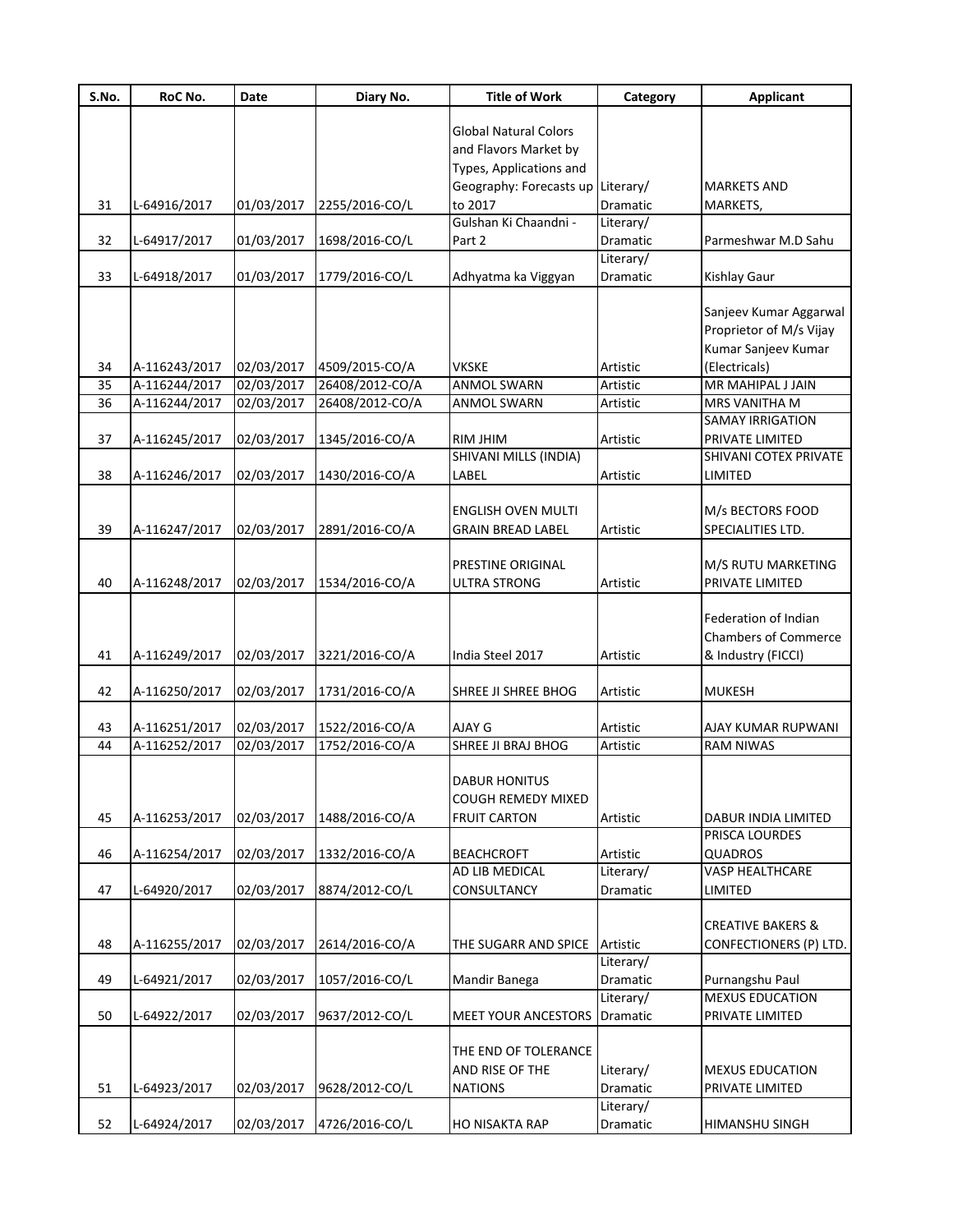| S.No. | RoC No.       | Date       | Diary No.                               | <b>Title of Work</b>           | Category  | <b>Applicant</b>           |
|-------|---------------|------------|-----------------------------------------|--------------------------------|-----------|----------------------------|
|       |               |            |                                         |                                | Literary/ |                            |
| 53    | L-64925/2017  | 02/03/2017 | 4727/2016-CO/L                          | <b>WHISTLE</b>                 | Dramatic  | HIMANSHU SINGH             |
|       |               |            |                                         |                                | Literary/ |                            |
| 54    | L-64926/2017  | 02/03/2017 | 4728/2016-CO/L                          | BAAP KA RAJ                    | Dramatic  | HIMANSHU SINGH             |
| 55    | A-116256/2017 | 02/03/2017 | 599/2016-CO/A                           | SD 70                          | Artistic  | MANOJ KUMAR BANSAL         |
| 56    |               | 02/03/2017 |                                         | <b>5D</b>                      | Artistic  | MANOJ KUMAR BANSAL         |
|       | A-116257/2017 |            | 13496/2015-CO/A                         |                                |           | <b>UPKAR STATIONERY</b>    |
| 57    | A-116258/2017 | 02/03/2017 | 14055/2015-CO/A                         | LOGO OF TW                     | Artistic  | PRIVATE LIMITED            |
|       |               |            |                                         | <b>CBSE BOARD SCHOOL</b>       |           | C.B.S.E. BOARD SCHOOL      |
|       |               |            |                                         | <b>GAMES WELFARE</b>           |           | <b>GAMES WELFARE</b>       |
| 58    | A-116259/2017 | 02/03/2017 | 13055/2015-CO/A                         | <b>SOCIETY</b>                 | Artistic  | <b>SOCIETY</b>             |
|       |               |            |                                         |                                |           |                            |
|       |               |            |                                         | NEOSULPHUR SULPHUR             |           |                            |
| 59    | A-116260/2017 | 02/03/2017 | 2424/2016-CO/A                          | OINTMENT U.S.P. LABEL Artistic |           | MR.DHAVAL AJAY TALATI      |
|       |               |            |                                         |                                |           |                            |
|       |               |            |                                         |                                |           |                            |
|       |               |            |                                         |                                |           | MR.DHAVAL AJAY TALATI      |
|       |               |            |                                         |                                |           | DIRE OF M/S.NEM            |
| 60    | A-116261/2017 | 02/03/2017 | 2429/2016-CO/A                          | TIGBODERM (LABEL)              | Artistic  | LABORATORIES PVT.LTD.      |
|       |               |            |                                         | European History in a          | Literary/ |                            |
| 61    | L-64927/2017  | 02/03/2017 | 1596/2016-CO/L                          | Day                            | Dramatic  | Dr.Kalyani Vallath         |
|       |               |            |                                         |                                |           |                            |
|       |               |            |                                         | KAVITA SANGRAH,                | Literary/ |                            |
| 62    | L-64928/2017  | 02/03/2017 | 3459/2016-CO/L                          | PRAKASH PUNJ, BHAG-2           | Dramatic  | <b>VIJAY KUMAR SINGH</b>   |
|       |               |            |                                         | <b>Gear Shift Pattern</b>      |           |                            |
|       |               |            |                                         | generation with                |           |                            |
|       |               |            |                                         | practically no dummy           | Literary/ |                            |
| 63    | L-64929/2017  | 02/03/2017 | 467/2016-CO/L                           | shifts                         | Dramatic  | <b>Tata Motors Limited</b> |
|       |               |            |                                         |                                | Literary/ |                            |
| 64    | L-64930/2017  | 02/03/2017 | 3121/2016-CO/L                          | Aa pyar kar                    | Dramatic  | Aniket Dhingra             |
|       |               |            |                                         |                                | Literary/ |                            |
| 65    | L-64931/2017  | 02/03/2017 | 13867/2015-CO/L                         | THE INTERNET CODE              | Dramatic  | JAMAL EBRAHIM KAZI         |
|       |               |            |                                         |                                |           | SHREE SECO PRIVATE         |
| 66    | A-116262/2017 | 02/03/2017 | 2776/2016-CO/A                          | Mangal Logo                    | Artistic  | LIMITED                    |
|       |               |            |                                         |                                |           | ASHAPURNA BUILDCON         |
| 67    |               |            | A-116263/2017 02/03/2017 2732/2016-CO/A | Ashapurna                      | Artistic  | LIMITED                    |
|       |               |            |                                         |                                |           |                            |
|       |               |            |                                         |                                |           | <b>JHANDEWALAS FOODS</b>   |
| 68    | A-116264/2017 | 02/03/2017 | 2764/2016-CO/A                          | Naman s poha                   | Artistic  | PRIVATE LIMITED            |
|       |               |            |                                         |                                |           | TRIMURTY COLONIZERS        |
|       |               |            |                                         |                                |           | AND BUILDERS PRIVATE       |
| 69    |               |            | 2792/2016-CO/A                          | <b>UKM Group Logo</b>          |           |                            |
|       | A-116265/2017 | 02/03/2017 |                                         |                                | Artistic  | LIMITED                    |
|       |               |            |                                         |                                |           | <b>JHANDEWALAS FOODS</b>   |
| 70    | A-116266/2017 | 02/03/2017 | 2768/2016-CO/A                          | Naman s Deshi Ghee             | Artistic  | PRIVATE LIMITED            |
|       |               |            |                                         |                                |           |                            |
|       |               |            |                                         |                                |           | JHANDEWALAS FOODS          |
| 71    | A-116267/2017 | 02/03/2017 | 2774/2016-CO/A                          | Naman s Deshi Ghee             | Artistic  | PRIVATE LIMITED            |
|       |               |            |                                         |                                |           |                            |
|       |               |            |                                         |                                |           | RAJENDRA KUMAR             |
|       |               |            |                                         | IMLIWALA WITH DEVICE           |           | AGARWAL S/o. LATE SH.      |
| 72    | A-116268/2017 | 02/03/2017 | 2734/2016-CO/A                          | OF TREE                        | Artistic  | NATHU LAL AGARWAL          |
|       |               |            |                                         | 2100 with Word 21st            |           | DINESH POUCHES             |
| 73    | A-116269/2017 | 02/03/2017 | 2991/2016-CO/A                          | Century                        | Artistic  | LIMITED                    |
|       |               |            |                                         |                                |           |                            |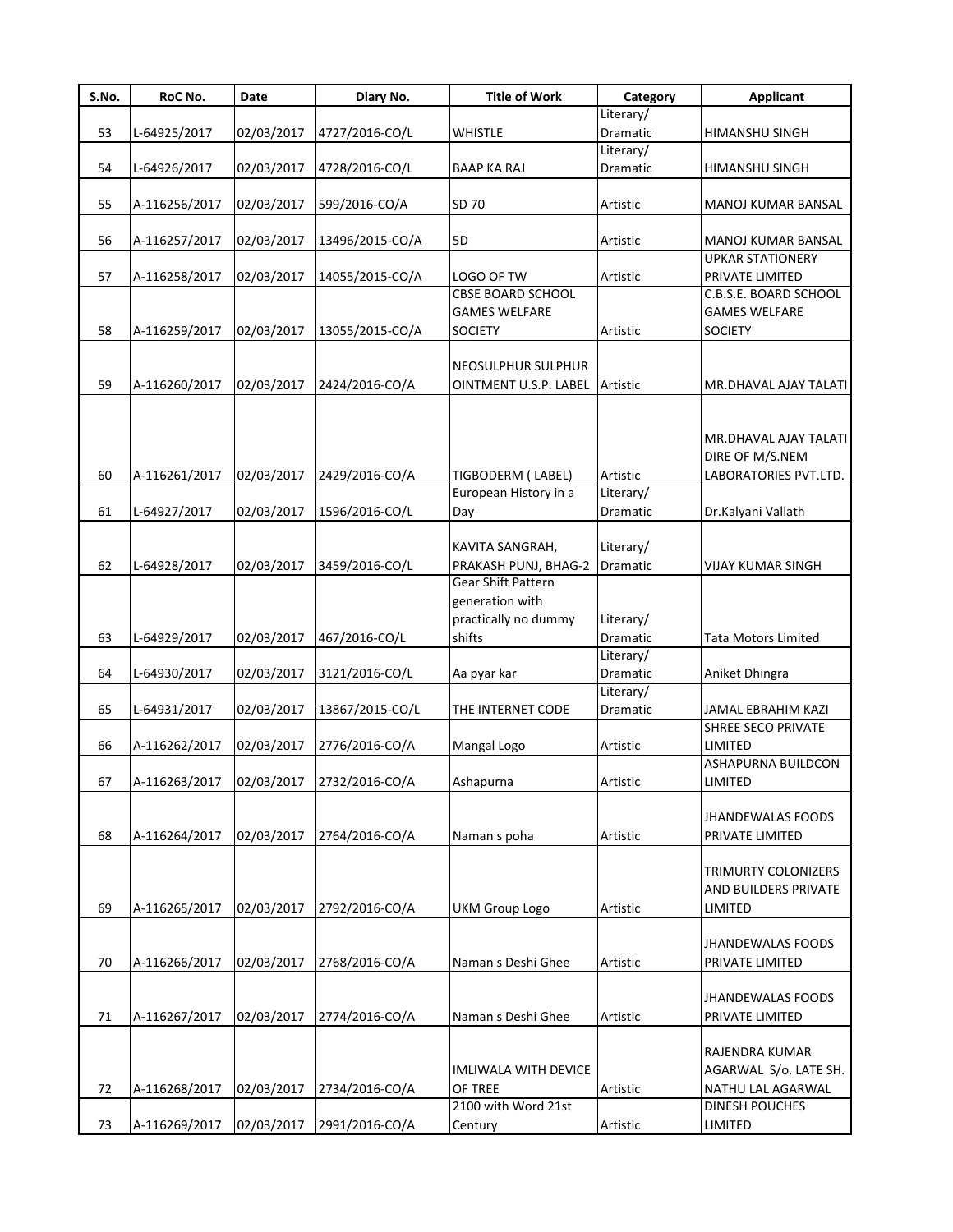| S.No.    | RoC No.                      | Date                     | Diary No.                        | <b>Title of Work</b>                                                                                                                                                                                                                                                                                                      | Category                                              | <b>Applicant</b>                                                                                             |
|----------|------------------------------|--------------------------|----------------------------------|---------------------------------------------------------------------------------------------------------------------------------------------------------------------------------------------------------------------------------------------------------------------------------------------------------------------------|-------------------------------------------------------|--------------------------------------------------------------------------------------------------------------|
| 74       | A-116270/2017                | 02/03/2017               | 2796/2016-CO/A                   | <b>MARUTI</b>                                                                                                                                                                                                                                                                                                             | Artistic                                              | VINOD AGARWAL S/O.<br>SH. MURLLIDHAR<br>AGARWAL                                                              |
| 75       | L-64932/2017                 | 02/03/2017               | 1589/2016-CO/L                   | <b>QUOTATION</b>                                                                                                                                                                                                                                                                                                          | Literary/<br>Dramatic                                 | <b>JIGNESHBHAI</b><br>SHIVLALBHAI SIPARIYA,<br>DIRECTOR OF M/s<br><b>VISION ELEVATORS</b><br>PRIVATE LIMITED |
| 76       | L-64933/2017                 | 02/03/2017               | 1856/2016-CO/L                   | <b>GEOTEXTILES MARKET -</b><br>BY TYPES (Woven,<br>Nonwoven, Knitted),<br><b>MATERIALS</b><br>(Polypropylene,<br>Polyester, Polyethylene)<br>& APPLICATIONS (Road<br>industry, Pavement<br>repair, Erosion control,<br>Waste containment,<br>Railroad stabilization) -<br><b>GLOBAL TRENDS &amp;</b><br>FORECASTS TO 2017 | Literary/<br>Dramatic                                 | <b>MARKETS AND MARKETS</b>                                                                                   |
| 77<br>78 | L-64934/2017<br>L-64935/2017 | 02/03/2017<br>02/03/2017 | 1857/2016-CO/L<br>2762/2016-CO/L | <b>Global Building</b><br><b>Insulation Market - By</b><br><b>Materials &amp; Applications</b><br>$(2011 - 2016)$<br>Chintamani Hills<br>brochure                                                                                                                                                                         | Literary/<br>Dramatic<br>Literary/<br><b>Dramatic</b> | <b>MARKETS AND MARKETS</b><br>Growth Realties &<br>Infraspaces                                               |
| 79       | L-64936/2017                 | 02/03/2017               | 1858/2016-CO/L                   | <b>Global Heat Transfer</b><br>Fluid [Thermic Fluid/High]<br>Temperature/Synthetic<br><b>Heat Transfer Fluids]</b><br>Market - By Product<br>Type [ Mineral Oils,<br>Silicone & Aromatics,<br>PAG & GlycoL Based<br>Products & Others],<br>Applications &<br>Geography - Forecasts<br>to 2017                             | Literary/<br>Dramatic                                 | MARKETS AND MARKETS                                                                                          |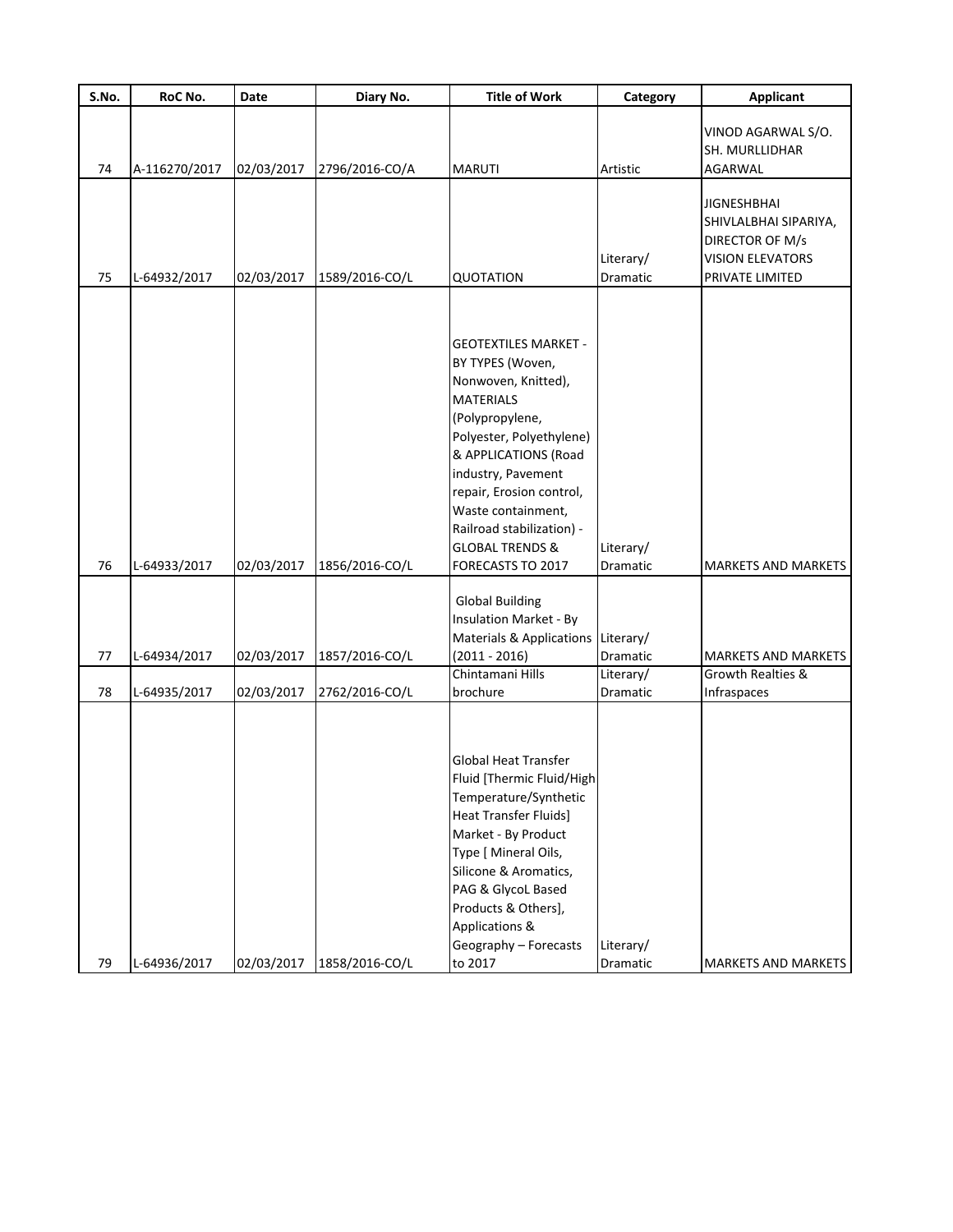| S.No. | RoC No.       | Date       | Diary No.                               | <b>Title of Work</b>     | Category              | <b>Applicant</b>                  |
|-------|---------------|------------|-----------------------------------------|--------------------------|-----------------------|-----------------------------------|
|       |               |            |                                         |                          |                       |                                   |
|       |               |            |                                         |                          |                       |                                   |
|       |               |            |                                         |                          |                       |                                   |
|       |               |            |                                         | Wound Care (Traditional  |                       |                                   |
|       |               |            |                                         | Wound Care, Advanced     |                       |                                   |
|       |               |            |                                         | Wound Care, Active       |                       |                                   |
|       |               |            |                                         | Wound Care, Negative     |                       |                                   |
|       |               |            |                                         | Pressure Wound           |                       |                                   |
|       |               |            |                                         | Therapy & Other          |                       |                                   |
|       |               |            |                                         | Therapy Devices) Market  |                       |                                   |
|       |               |            |                                         | - Current Trends,        |                       |                                   |
|       |               |            |                                         | Opportunities & Global   | Literary/             |                                   |
| 80    | L-64937/2017  | 02/03/2017 | 2242/2016-CO/L                          | Forecasts (2011-2016)    | Dramatic              | <b>MARKETS AND MARKETS</b>        |
|       |               |            |                                         |                          |                       |                                   |
|       |               |            |                                         | Global Micro Irrigation  |                       |                                   |
|       |               |            |                                         | System Market (2011-     |                       |                                   |
|       |               |            |                                         |                          |                       |                                   |
|       |               |            |                                         | 2016) By Types,          |                       |                                   |
|       |               |            |                                         | Applications, Geography, |                       |                                   |
|       |               |            |                                         | Crop Trends And          | Literary/             |                                   |
| 81    | L-64938/2017  | 02/03/2017 | 1861/2016-CO/L                          | Forecasts                | Dramatic              | <b>MARKETS AND MARKETS</b>        |
|       |               |            |                                         | Polyvinyl Alcohol (PVA)  |                       |                                   |
|       |               |            |                                         | Films - Global Market,   |                       |                                   |
|       |               |            |                                         | Trends & Forecasts       | Literary/             |                                   |
| 82    | L-64939/2017  | 02/03/2017 | 2069/2016-CO/L                          | $(2011 - 2016)$          | Dramatic              | <b>MARKETS AND MARKETS</b>        |
|       |               |            |                                         |                          |                       |                                   |
|       |               |            |                                         | Global Omega 3 & 6       |                       |                                   |
|       |               |            |                                         | Market By Source,        |                       |                                   |
|       |               |            |                                         | Applications, Geography  |                       |                                   |
|       |               |            |                                         | Trends & Forecasts       | Literary/             | <b>MARKETS AND</b>                |
| 83    | L-64940/2017  | 02/03/2017 | 2258/2016-CO/L                          | $(2011 - 2016)$          | Dramatic              | MARKETS,                          |
|       |               |            |                                         |                          |                       | MAHAVEERA RICE                    |
| 84    | A-116271/2017 | 02/03/2017 | 1501/2016-CO/A                          | <b>GREH LAXMI</b>        | Artistic              | <b>WORLD</b>                      |
|       |               |            |                                         |                          |                       |                                   |
| 85    | A-116272/2017 | 02/03/2017 | 1502/2016-CO/A                          | A 2 Z                    | Artistic              | <b>MAHAVEER RICE WORLD</b>        |
|       |               |            |                                         |                          |                       | <b>MAHAVEERA RICE</b>             |
| 86    |               |            | A-116273/2017 02/03/2017 1503/2016-CO/A | <b>ANGOOR</b>            | Artistic              | <b>WORLD</b>                      |
|       |               |            |                                         |                          |                       | MAHAVEERA RICE                    |
| 87    | A-116274/2017 | 02/03/2017 | 1504/2016-CO/A                          | NAWAB JADA               | Artistic              | <b>WORLD</b>                      |
|       |               |            |                                         |                          | Literary/             |                                   |
| 88    | L-64941/2017  | 02/03/2017 | 6347/2012-CO/L                          | Climate                  | Dramatic              | <b>Mexus Education Pvt Ltd</b>    |
|       |               |            |                                         |                          | Literary/             |                                   |
| 89    | L-64942/2017  | 02/03/2017 | 6360/2012-CO/L                          | Agriculture              | Dramatic              | <b>Mexus Education Pvt Ltd</b>    |
|       |               |            |                                         |                          | Literary/             |                                   |
| 90    | L-64943/2017  | 02/03/2017 | 6365/2012-CO/L                          | <b>Power Sharing</b>     | Dramatic              | Mexus Education Pvt Ltd           |
|       |               |            |                                         | Federalism               | Literary/             |                                   |
| 91    | L-64944/2017  | 02/03/2017 | 6369/2012-CO/L                          |                          | Dramatic<br>Literary/ | Mexus Education Pvt Ltd           |
| 92    | L-64945/2017  | 02/03/2017 | 6381/2012-CO/L                          | Democracy and Diversity  | Dramatic              | <b>Mexus Education Pvt Ltd</b>    |
|       |               |            |                                         |                          |                       | <b>SUPER CASSETTES</b>            |
|       |               |            |                                         | TU KOI AUR HAI           |                       | <b>INDUSTRIES PRIVATE</b>         |
|       |               |            |                                         |                          |                       |                                   |
| 93    | SR-11868/2017 | 02/03/2017 | 1485/2016-CO/SR                         | TAMASHA                  | Sound Recording       | LIMITED<br><b>SUPER CASSETTES</b> |
|       |               |            |                                         |                          |                       |                                   |
|       |               |            |                                         |                          |                       | <b>INDUSTRIES PRIVATE</b>         |
| 94    | SR-11869/2017 | 02/03/2017 | 1484/2016-CO/SR                         | WAT WAT TAMASHA          | Sound Recording       | LIMITED                           |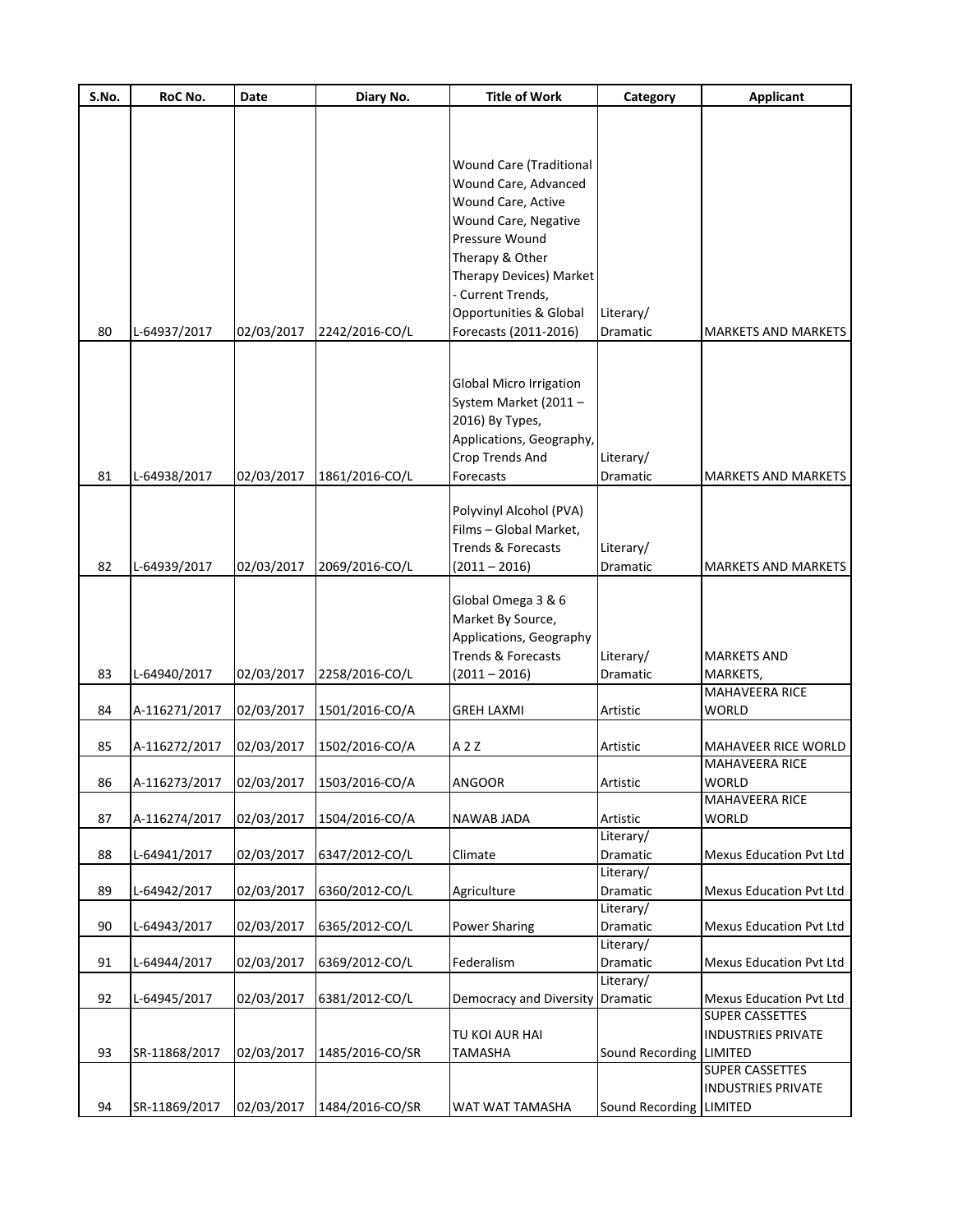| S.No. | RoC No.          | Date       | Diary No.                 | <b>Title of Work</b>                         | Category                | <b>Applicant</b>          |
|-------|------------------|------------|---------------------------|----------------------------------------------|-------------------------|---------------------------|
|       |                  |            |                           |                                              |                         | <b>SUPER CASSETTES</b>    |
|       |                  |            |                           |                                              |                         | <b>INDUSTRIES PRIVATE</b> |
| 95    | SR-11870/2017    | 02/03/2017 | 1483/2016-CO/SR           | PARADE DE LE TAMASHA Sound Recording LIMITED |                         |                           |
|       |                  |            |                           |                                              |                         | <b>SUPER CASSETTES</b>    |
|       |                  |            |                           |                                              |                         | <b>INDUSTRIES PRIVATE</b> |
| 96    | SR-11871/2017    | 02/03/2017 | 1482/2016-CO/SR           | SAFARNAMA TAMASHA                            | Sound Recording LIMITED |                           |
|       |                  |            |                           |                                              |                         | <b>SUPER CASSETTES</b>    |
|       |                  |            |                           |                                              |                         | <b>INDUSTRIES PRIVATE</b> |
| 97    | SR-11872/2017    | 02/03/2017 | 1481/2016-CO/SR           | CHALI KAHANI TAMASHA Sound Recording LIMITED |                         |                           |
|       |                  |            |                           |                                              |                         | <b>SUPER CASSETTES</b>    |
|       |                  |            |                           | WAT WAT WAT                                  |                         | <b>INDUSTRIES PRIVATE</b> |
| 98    | SR-11873/2017    | 02/03/2017 | 1480/2016-CO/SR           | TAMASHA                                      | Sound Recording LIMITED |                           |
|       |                  |            |                           |                                              |                         | <b>SUPER CASSETTES</b>    |
|       |                  |            |                           | <b>AGAR TUM SAATH</b>                        |                         | <b>INDUSTRIES PRIVATE</b> |
|       |                  |            |                           |                                              |                         |                           |
| 99    | SR-11874/2017    | 02/03/2017 | 1479/2016-CO/SR           | <b>TAMASHA</b>                               | Sound Recording LIMITED |                           |
|       |                  |            |                           |                                              |                         | <b>SUPER CASSETTES</b>    |
|       |                  |            |                           | <b>HEER TOH BADI</b>                         |                         | <b>INDUSTRIES PRIVATE</b> |
| 100   | SR-11875/2017    | 02/03/2017 | 1478/2016-CO/SR           | TAMASHA                                      | Sound Recording LIMITED |                           |
|       |                  |            |                           |                                              |                         | <b>SUPER CASSETTES</b>    |
|       |                  |            |                           | MATARGASHTI                                  |                         | <b>INDUSTRIES PRIVATE</b> |
| 101   | SR-11876/2017    | 02/03/2017 | 1477/2016-CO/SR           | <b>TAMASHA</b>                               | Sound Recording LIMITED |                           |
|       |                  |            |                           |                                              | Literary/               | YADUVANSH BAHADUR         |
| 102   | L-64946/2017     | 02/03/2017 | 5032/2016-CO/L            | <b>CULINARY ECONOMICS</b>                    | Dramatic                | <b>MATHUR</b>             |
|       |                  |            |                           |                                              |                         |                           |
|       |                  |            |                           |                                              |                         | LAKDA DAL & BESAN         |
|       |                  |            |                           |                                              |                         | UTPADAN KENDRA (It is     |
| 103   | A-116275/2017    | 02/03/2017 | 2778/2016-CO/A            | LAKDA JI                                     | Artistic                | Indian Partnership Firm)  |
|       |                  |            |                           |                                              |                         |                           |
|       |                  |            |                           | <b>EKHLAQY BIRI' WITH</b>                    |                         |                           |
|       |                  |            |                           | DEVICE OF PHOTO OF                           |                         |                           |
| 104   | A-116276/2017    | 02/03/2017 | 8541/2012-CO/A            | MAN (LABEL).                                 | Artistic                | <b>EKHLAQUE HUSSAIN</b>   |
|       |                  |            |                           |                                              |                         | DURGA SALT COMPANY        |
|       |                  |            |                           |                                              |                         | (An Indian partnership    |
|       |                  |            |                           |                                              |                         |                           |
| 105   | A-116277/2017    | 02/03/2017 | 2703/2016-CO/A            | <b>SHREE RAAS Logo</b><br>Process Control    | Artistic                | firm)                     |
|       |                  |            |                           |                                              | Literary/               |                           |
| 106   | L-64947/2017     | 03/03/2017 | 3983/2016-CO/L            | Laboratory Manual                            | Dramatic                | M.Nagarajapandian         |
|       |                  |            |                           | Process Control                              | Literary/               |                           |
|       | 107 L-64947/2017 |            | 03/03/2017 3983/2016-CO/L | Laboratory Manual                            | Dramatic                | P.Venkadesan              |
|       |                  |            |                           | <b>VLSI Design Laboratory</b>                | Literary/               |                           |
| 108   | L-64948/2017     | 03/03/2017 | 3984/2016-CO/L            | Manual                                       | Dramatic                | Dr. B.Sharmila            |
|       |                  |            |                           | <b>VLSI Design Laboratory</b>                | Literary/               |                           |
| 109   | L-64948/2017     | 03/03/2017 | 3984/2016-CO/L            | Manual                                       | Dramatic                | S.Mary Cecilia            |
|       |                  |            |                           | <b>VLSI Design Laboratory</b>                | Literary/               |                           |
| 110   | L-64948/2017     | 03/03/2017 | 3984/2016-CO/L            | Manual                                       | Dramatic                | R.Ramya                   |
|       |                  |            |                           | Industrial                                   |                         |                           |
|       |                  |            |                           | Instrumentation                              | Literary/               |                           |
| 111   | L-64949/2017     | 03/03/2017 | 3986/2016-CO/L            | Laboratory Manual                            | Dramatic                | Dr. V.Rukkumani           |
|       |                  |            |                           | Industrial                                   |                         |                           |
|       |                  |            |                           | Instrumentation                              | Literary/               |                           |
| 112   | L-64949/2017     | 03/03/2017 | 3986/2016-CO/L            |                                              | Dramatic                | Dr. K.Srinivasan          |
|       |                  |            |                           | Laboratory Manual<br>Industrial              |                         |                           |
|       |                  |            |                           |                                              |                         |                           |
|       |                  |            |                           | Instrumentation                              | Literary/               |                           |
| 113   | L-64949/2017     | 03/03/2017 | 3986/2016-CO/L            | Laboratory Manual                            | Dramatic                | R.Ramya                   |
|       |                  |            |                           |                                              | Cinematograph           |                           |
| 114   | CF-3836/2017     | 03/03/2017 | 3584/2016-CO/CF           | <b>VITTU BITTU</b>                           | Film                    | K. SUDHA MADHAVI          |
| 115   | A-116278/2017    | 03/03/2017 | 3283/2016-CO/A            | LA QUELLO LOGO                               | Artistic                | SAFLIKK HOSPITALITY       |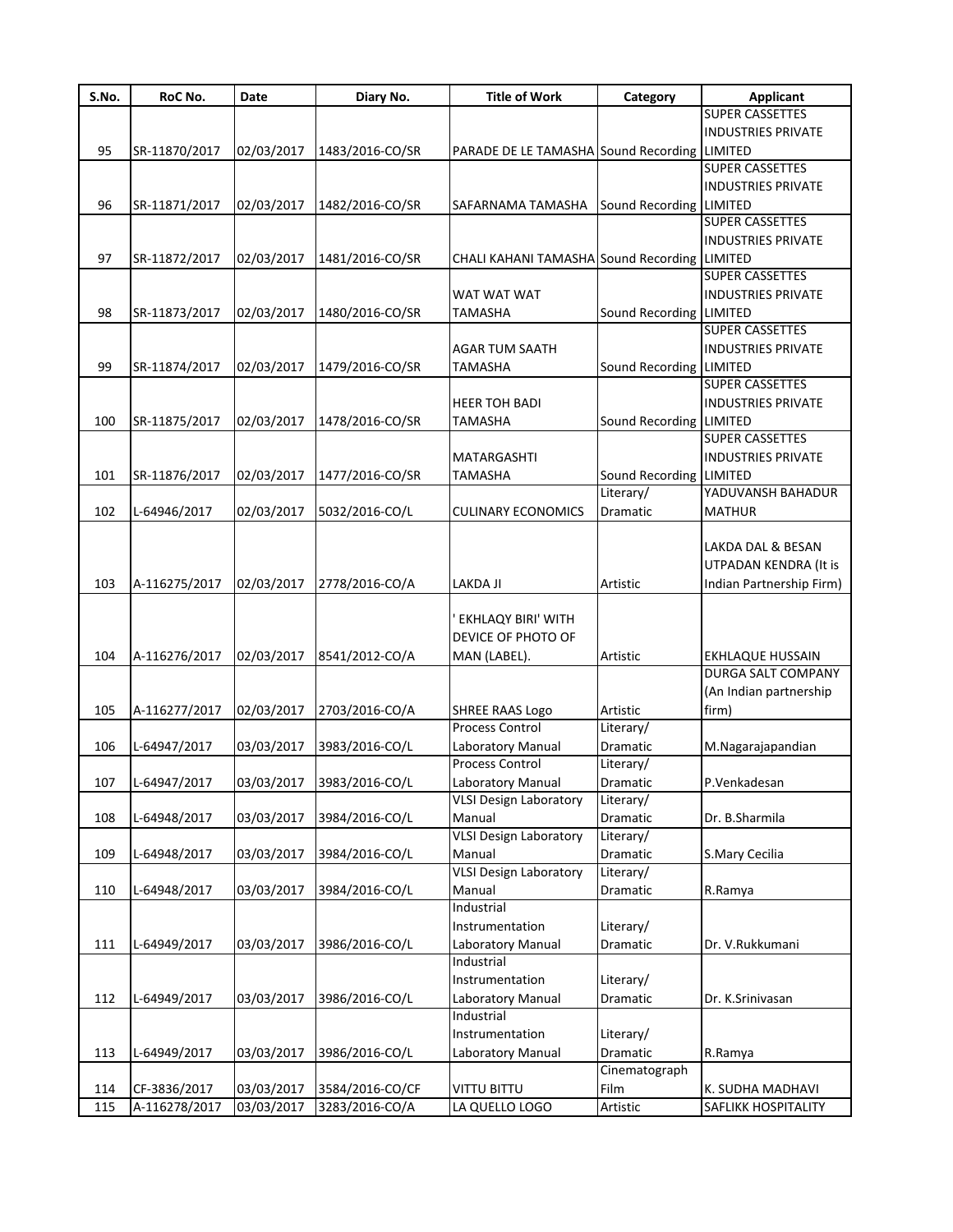| S.No. | RoC No.       | Date       | Diary No.      | <b>Title of Work</b>         | Category  | <b>Applicant</b>           |
|-------|---------------|------------|----------------|------------------------------|-----------|----------------------------|
| 116   | A-116279/2017 | 03/03/2017 | 3284/2016-CO/A | <b>KESSI LABEL</b>           | Artistic  | KESSI FABRICS PVT. LTD.    |
|       |               |            |                |                              |           |                            |
|       |               |            |                |                              |           | M/S PRITESHKUMAR           |
| 117   | A-116280/2017 | 03/03/2017 | 3282/2016-CO/A | <b>TUFAN CHHAP</b>           | Artistic  | <b>BHUPENDRABHAI PATEL</b> |
|       |               |            |                |                              |           |                            |
| 118   | A-116281/2017 | 03/03/2017 | 3285/2016-CO/A | ROGER LAVIALE LABEL          | Artistic  | HFW TEXTILES PVT. LTD.     |
|       |               |            |                | <b>HUDDERSFIELD FINE</b>     |           |                            |
| 119   | A-116282/2017 | 03/03/2017 | 3286/2016-CO/A | <b>WORSTEDS LABEL</b>        | Artistic  | HFW TEXTILES PVT. LTD      |
|       |               |            |                |                              |           | M/S PENTAD                 |
| 120   | A-116283/2017 | 03/03/2017 | 3290/2016-CO/A | PENTAD LABEL                 | Artistic  | <b>ENTERPRISE</b>          |
|       |               |            |                |                              |           |                            |
| 121   | A-116284/2017 | 03/03/2017 | 3281/2016-CO/A | PAKVAN LABEL                 | Artistic  | SHREE RAM CLEANING         |
|       |               |            |                |                              |           | PUSHPENDRA KUMAR           |
| 122   | A-116285/2017 | 03/03/2017 | 2840/2016-CO/A | POWER ONN                    | Artistic  | SHARMA                     |
|       |               |            |                |                              |           | <b>MAYANK KUMAR</b>        |
| 123   | A-116286/2017 | 03/03/2017 | 2838/2016-CO/A | RADHEY SHYAM                 | Artistic  | SHARMA                     |
|       |               |            |                |                              |           |                            |
| 124   | A-116287/2017 | 03/03/2017 | 2839/2016-CO/A | DAMINI DAL FRY               | Artistic  | SUDHIR KUMAR ARORA         |
| 125   | A-116287/2017 | 03/03/2017 | 2839/2016-CO/A | DAMINI DAL FRY               | Artistic  | ASHUTOSH ARORA             |
|       |               |            |                |                              |           | PRATEEK KUMAR              |
| 126   | A-116288/2017 | 03/03/2017 | 2831/2016-CO/A | <b>BERRY TARTS POPSTERS</b>  | Artistic  | PORWAL                     |
|       |               |            |                |                              |           |                            |
| 127   | A-116288/2017 | 03/03/2017 | 2831/2016-CO/A | <b>BERRY TARTS POPSTERS</b>  | Artistic  | <b>ANKIT AGARWAL</b>       |
| 128   | A-116289/2017 | 03/03/2017 | 2833/2016-CO/A | <b>SHANI KANGAROO</b>        | Artistic  | <b>GOPAL SADANA</b>        |
| 129   | A-116289/2017 | 03/03/2017 | 2833/2016-CO/A | <b>SHANI KANGAROO</b>        | Artistic  | <b>VIKAS SADAN</b>         |
|       |               |            |                | <b>AYUSH ULLO KA</b>         |           |                            |
| 130   | A-116290/2017 | 03/03/2017 | 2836/2016-CO/A | <b>BACHCHA</b>               | Artistic  | SANTOSH KESARWANI          |
|       |               |            |                |                              |           |                            |
|       |               |            |                | <b>Advanced Phase Change</b> |           |                            |
|       |               |            |                | Material (PCM) Market        |           |                            |
|       |               |            |                | - Global Forecast (2010 -    | Literary/ |                            |
| 131   | L-64950/2017  | 03/03/2017 | 1619/2016-CO/L | 2015)                        | Dramatic  | <b>MARKETS AND MARKETS</b> |
|       |               |            |                |                              |           |                            |
|       |               |            |                | Global Ophthalmology         | Literary/ | <b>MARKETS AND</b>         |
| 132   | L-64951/2017  | 03/03/2017 | 2261/2016-CO/L | <b>Devices Market</b>        | Dramatic  | MARKETS,                   |
|       |               |            |                |                              |           |                            |
|       |               |            |                | Global Coal Bed              |           |                            |
|       |               |            |                |                              |           |                            |
|       |               |            |                | Methane (CBM) Market         |           |                            |
|       |               |            |                | by Technology,               |           |                            |
|       |               |            |                | Geography, Application,      |           |                            |
|       |               |            |                | Regulation, Market           |           |                            |
|       |               |            |                | Trends & Forecasts           | Literary/ | <b>MARKETS AND</b>         |
| 133   | L-64952/2017  | 03/03/2017 | 2253/2016-CO/L | $(2011 - 2021)$              | Dramatic  | MARKETS,                   |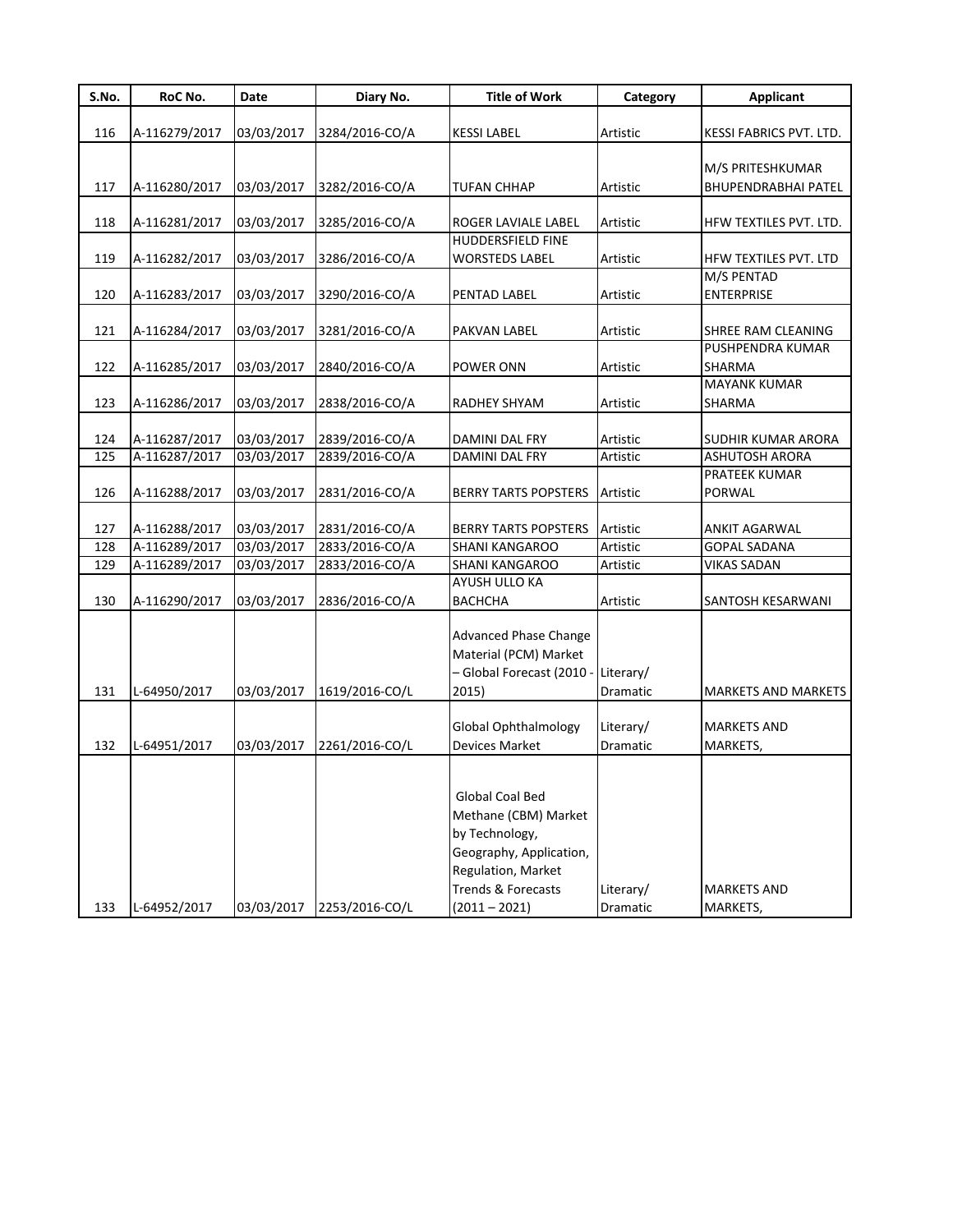| S.No. | RoC No.       | <b>Date</b> | Diary No.                 | <b>Title of Work</b>           | Category  | <b>Applicant</b>                |
|-------|---------------|-------------|---------------------------|--------------------------------|-----------|---------------------------------|
|       |               |             |                           |                                |           |                                 |
|       |               |             |                           |                                |           |                                 |
|       |               |             |                           | Life Science and               |           |                                 |
|       |               |             |                           | Chemical                       |           |                                 |
|       |               |             |                           | <b>Instrumentation Market</b>  |           |                                 |
|       |               |             |                           | $(2011 - 2016)$                |           |                                 |
|       |               |             |                           |                                |           |                                 |
|       |               |             |                           | (Spectroscopy,                 |           |                                 |
|       |               |             |                           | Chromatography, DNA            |           |                                 |
|       |               |             |                           | Sequencer & Amplifier,         |           |                                 |
|       |               |             |                           | Lab Automation, Array,         |           |                                 |
|       |               |             |                           | Flow Cytometer,                |           |                                 |
|       |               |             |                           | Electrophoresis, Immuno        |           |                                 |
|       |               |             |                           | Assay & Others) Global         |           |                                 |
|       |               |             |                           | Trends, End User &             | Literary/ | <b>MARKETS AND</b>              |
| 134   | L-64953/2017  | 03/03/2017  | 2270/2016-CO/L            | <b>Competitive Analysis</b>    | Dramatic  | MARKETS,                        |
|       |               |             |                           |                                |           |                                 |
|       |               |             |                           |                                |           |                                 |
|       |               |             |                           |                                |           |                                 |
|       |               |             |                           | <b>Global Electronic Waste</b> |           |                                 |
|       |               |             |                           | (e-waste) Management           |           |                                 |
|       |               |             |                           | Market - Generation,           |           |                                 |
|       |               |             |                           | Recovery & Recycling           | Literary/ |                                 |
| 135   | L-64954/2017  | 03/03/2017  | 2247/2016-CO/L            | $(2011 - 2016)$                | Dramatic  | <b>MARKETS AND MARKETS</b>      |
|       |               |             |                           |                                |           |                                 |
|       |               |             |                           | Sampoorna Safaltecha           |           |                                 |
|       |               |             |                           | Lakshya-Apoorva                | Literary/ | Tejgyan Global                  |
| 136   | L-64955/2017  | 03/03/2017  | 2629/2016-CO/L            | Yashache Gurukilli             | Dramatic  | Foundation                      |
|       |               |             |                           |                                | Literary/ | Tejgyan Global                  |
| 137   | L-64956/2017  | 03/03/2017  | 2628/2016-CO/L            | You Are Meditation             | Dramatic  | Foundation                      |
|       |               |             |                           | Rahasya Niyam - Prem,          |           |                                 |
|       |               |             |                           | Anand, Dhyan,                  |           |                                 |
|       |               |             |                           | Samruddhi aur                  |           |                                 |
|       |               |             |                           | Parameshwar Prapti ka          | Literary/ | Tejgyan Global                  |
| 138   | L-64957/2017  | 03/03/2017  | 3005/2016-CO/L            | Maarg                          | Dramatic  | Foundation                      |
|       |               |             |                           | Karm ka Kanoon-                |           |                                 |
|       |               |             |                           | Karmajeevan Sirshree           | Literary/ | Tejgyan Global                  |
| 139   | L-64958/2017  |             | 03/03/2017 2625/2016-CO/L | Aur Aap                        | Dramatic  | Foundation                      |
|       |               |             |                           |                                |           |                                 |
| 140   | SR-11877/2017 | 03/03/2017  | 3554/2016-CO/SR           | <b>FINGER FAMILY</b>           |           | Sound Recording MAHIPAL ANUGULA |
| 141   | SR-11878/2017 | 03/03/2017  | 3553/2016-CO/SR           | WHEELS ON THE BUS              |           | Sound Recording MAHIPAL ANUGULA |
|       |               |             |                           |                                |           |                                 |
|       |               |             |                           | <b>FIVE LITTLE MONKEYS</b>     |           |                                 |
| 142   | SR-11879/2017 | 03/03/2017  | 3538/2016-CO/SR           | VERSION - 1                    |           | Sound Recording MAHIPAL ANUGULA |
|       |               |             |                           |                                |           |                                 |
|       |               |             |                           | <b>FIVE LITTLE MONKEYS</b>     |           |                                 |
| 143   | SR-11880/2017 | 03/03/2017  | 3549/2016-CO/SR           | <b>VERSION - 2</b>             |           | Sound Recording MAHIPAL ANUGULA |
|       |               |             |                           |                                |           | PRAMOD KUMAR                    |
| 144   | A-116291/2017 | 03/03/2017  | 4411/2016-CO/A            | <b>VEG PLAZA</b>               | Artistic  | <b>BHADANI</b>                  |
|       |               |             |                           | Varma Maruthuvam-              | Literary/ |                                 |
| 145   | L-64959/2017  | 03/03/2017  | 3269/2016-CO/L            | Adippadaik Kalvi               | Dramatic  | N. Shunmugom,                   |
|       |               |             |                           | THE HOLY BIBLE BSI             | Literary/ |                                 |
| 146   | L-64960/2017  | 03/03/2017  | 3464/2016-CO/L            | <b>VERSION OV NF</b>           | Dramatic  | <b>BIBLE SOCIETY OF INDIA</b>   |
|       |               |             |                           | SCIENCE OF THE                 | Literary/ |                                 |
| 147   | L-64961/2017  | 03/03/2017  | 4409/2016-CO/L            | <b>ESTORIC</b>                 | Dramatic  | DR S SREE RANJANI               |
|       |               |             |                           |                                |           |                                 |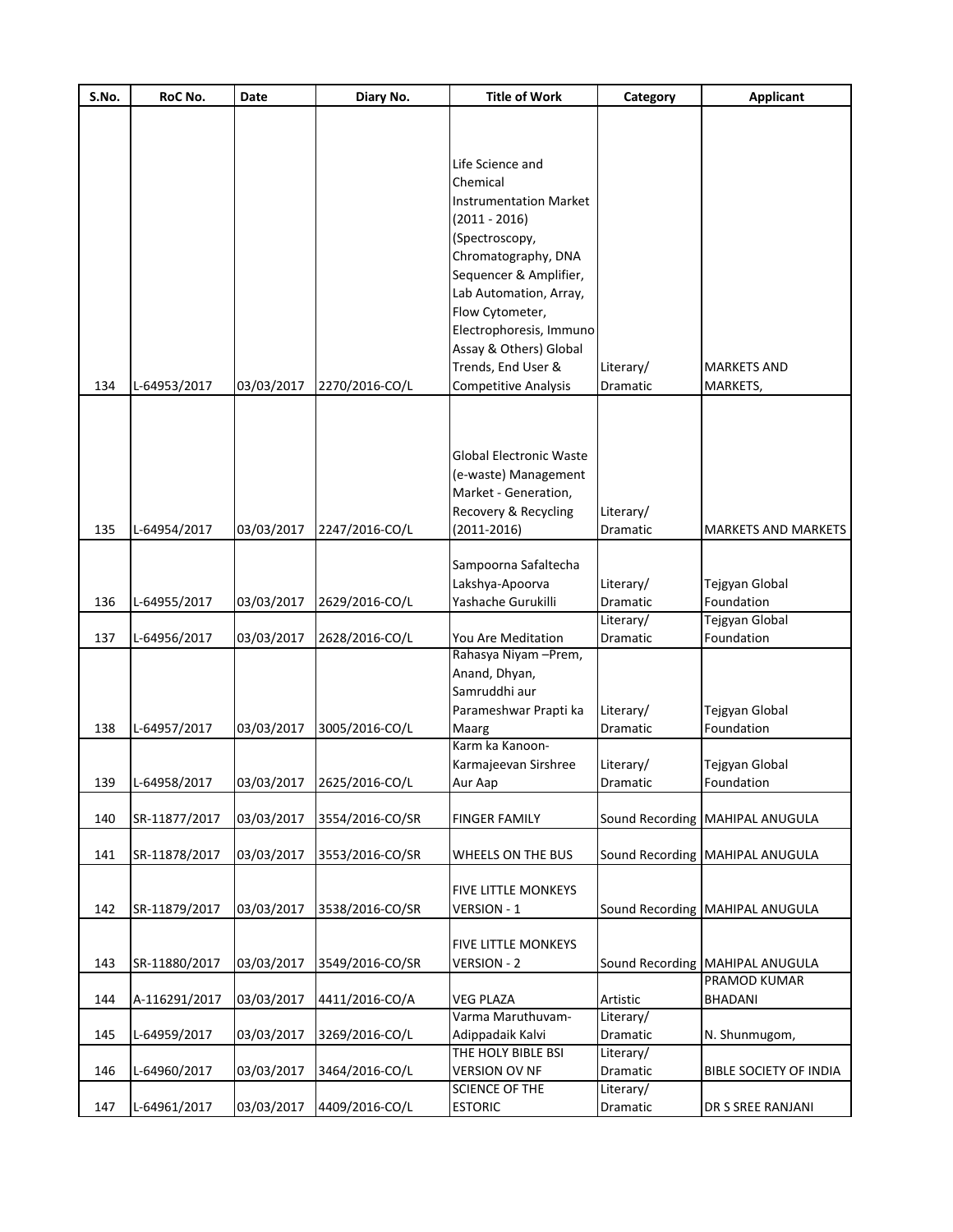| S.No. | RoC No.       | Date       | Diary No.       | <b>Title of Work</b>            | Category        | <b>Applicant</b>         |
|-------|---------------|------------|-----------------|---------------------------------|-----------------|--------------------------|
|       |               |            |                 |                                 | Literary/       |                          |
| 148   | L-64962/2017  | 03/03/2017 | 4287/2016-CO/L  | SAHU SAHUKAAR                   | Dramatic        | DEEPAK TALAB             |
|       |               |            |                 |                                 | Literary/       |                          |
| 149   | L-64963/2017  | 03/03/2017 | 4742/2016-CO/L  | NASHA FORMIDABLE                | Dramatic        | HIMANSHU SINGH           |
|       |               |            |                 |                                 | Literary/       |                          |
| 150   | L-64964/2017  | 03/03/2017 | 2020/2016-CO/L  | <b>Entering the Secret Gate</b> | Dramatic        | Anand Singh              |
|       |               |            |                 | <b>Tasting The Divine</b>       | Literary/       |                          |
| 151   | L-64965/2017  | 03/03/2017 | 1999/2016-CO/L  | Romance                         | Dramatic        | Anand Singh              |
|       |               |            |                 | PUCWALE LET S                   | Literary/       |                          |
| 152   | L-64966/2017  | 06/03/2017 | 3155/2016-CO/L  | <b>UNPOLLUTE</b>                | Dramatic        | MR. JISSMON GEORGE       |
|       |               |            |                 |                                 |                 |                          |
| 153   | A-116292/2017 | 06/03/2017 | 3154/2016-CO/A  | LOHA                            | Artistic        | SURESH KUMAR VERMA       |
|       |               |            |                 |                                 |                 |                          |
|       |               |            |                 | GOA KING S PREMIUM              |                 | MS VIIKING BEVERAGES     |
| 154   | A-116293/2017 | 06/03/2017 | 3335/2016-CO/A  | PILSNER BEER                    | Artistic        | PVT LTD                  |
|       |               |            |                 |                                 | Literary/       |                          |
| 155   | L-64967/2017  | 06/03/2017 | 3351/2016-CO/L  | MERA MUKKADDAR                  | Dramatic        | DR. CHENSUKH PATIDAR     |
|       |               |            |                 | Applied Physiology              | Literary/       |                          |
| 156   | L-64968/2017  | 06/03/2017 | 1830/2016-CO/L  | Secrets                         | Dramatic        | Dr. R.Vinodha            |
|       |               |            |                 |                                 | Literary/       |                          |
| 157   | L-64969/2017  | 06/03/2017 | 2089/2016-CO/L  | November Rain                   | Dramatic        | Ajay Simhan              |
|       |               |            |                 |                                 | Literary/       |                          |
| 158   | L-64970/2017  | 06/03/2017 | 4041/2016-CO/L  | SUGUMARAPURAM                   | Dramatic        | UNNIKRISHNAN.R           |
|       |               |            |                 |                                 | Literary/       |                          |
| 159   | L-64971/2017  | 06/03/2017 | 3977/2016-CO/L  | YE ZINDAGI TUJHSHE HI           | Dramatic        | <b>NEERAJ KUMAR</b>      |
|       |               |            |                 |                                 | Literary/       |                          |
| 160   | L-64972/2017  | 06/03/2017 | 3746/2016-CO/L  | <b>Marketing Mechanics</b>      | Dramatic        | Shiva Kumar Upavasi      |
|       |               |            |                 | NANNA SAYSIDHU                  | Literary/       |                          |
| 161   | L-64973/2017  | 06/03/2017 | 3398/2016-CO/L  | YAARU?                          | Dramatic        | John Santhosh            |
|       |               |            |                 | WWW.LETZPLAYSPORTZ              | Literary/       |                          |
| 162   | L-64974/2017  | 06/03/2017 | 2246/2016-CO/L  | <b>COM</b>                      | Dramatic        | Sujata Jain              |
|       |               |            |                 |                                 |                 | <b>VMV ARTS PRIVATE</b>  |
| 163   | SR-11881/2017 | 06/03/2017 | 850/2016-CO/SR  | PYAAR KITNA                     | Sound Recording | <b>LIMITED</b>           |
|       |               |            |                 |                                 | Literary/       | Neetaben Dilipkumar      |
| 164   | L-64975/2017  | 06/03/2017 | 1814/2016-CO/L  | OM CLASSES PAPER SET            | Dramatic        | Patel                    |
|       |               |            |                 | Mera Woh Matlab Nahi            | Literary/       | <b>Actor Prepares</b>    |
| 165   | L-64976/2017  | 06/03/2017 | 13391/2015-CO/L | Tha                             | Dramatic        | Productions              |
|       |               |            |                 |                                 | Literary/       |                          |
| 166   | L-64977/2017  | 06/03/2017 | 2513/2016-CO/L  | maadhu                          | Dramatic        | janak kishori            |
|       |               |            |                 |                                 | Literary/       |                          |
| 167   | L-64978/2017  | 06/03/2017 | 3375/2016-CO/L  | visithiray                      | Dramatic        | GOPIKRISHNA.S            |
|       |               |            |                 |                                 |                 |                          |
|       |               |            |                 | No Investment, No               |                 |                          |
|       |               |            |                 | Deposit, No Risk, Work          |                 |                          |
|       |               |            |                 |                                 |                 |                          |
|       |               |            |                 | From Anywhere,                  |                 |                          |
|       |               |            |                 | Anytime, Anyplace,              | Literary/       |                          |
| 168   | L-64979/2017  | 06/03/2017 | 2650/2016-CO/L  | <b>Business Opportunity</b>     | Dramatic        | <b>Guruprasad Shetty</b> |
|       |               |            |                 |                                 | Literary/       | Indian Institute of      |
| 169   | L-64980/2017  | 06/03/2017 | 1525/2016-CO/L  | <b>URA Career Play Cards</b>    | Dramatic        | Technology, Kanpur       |
|       |               |            |                 |                                 | Literary/       |                          |
| 170   | L-64981/2017  | 06/03/2017 | 3347/2016-CO/L  | CASH MANN'S PTOLA               | Dramatic        | JAGDEEP SINGH MANN       |
|       |               |            |                 |                                 | Literary/       |                          |
| 171   | L-64982/2017  | 06/03/2017 | 3453/2016-CO/L  | Zeus                            | Dramatic        | Diamond Sharma           |
|       |               |            |                 |                                 |                 | VMV ARTS PRIVATE         |
| 172   | SR-11882/2017 | 06/03/2017 | 849/2016-CO/SR  | <b>SANG MARMAR</b>              | Sound Recording | LIMITED                  |
|       |               |            |                 |                                 |                 | SHADI LAL MINDA          |
| 173   | A-116294/2017 | 06/03/2017 | 2654/2016-CO/A  | SAMARTH JYOTI                   | Artistic        | <b>CHARITABLE TRUST</b>  |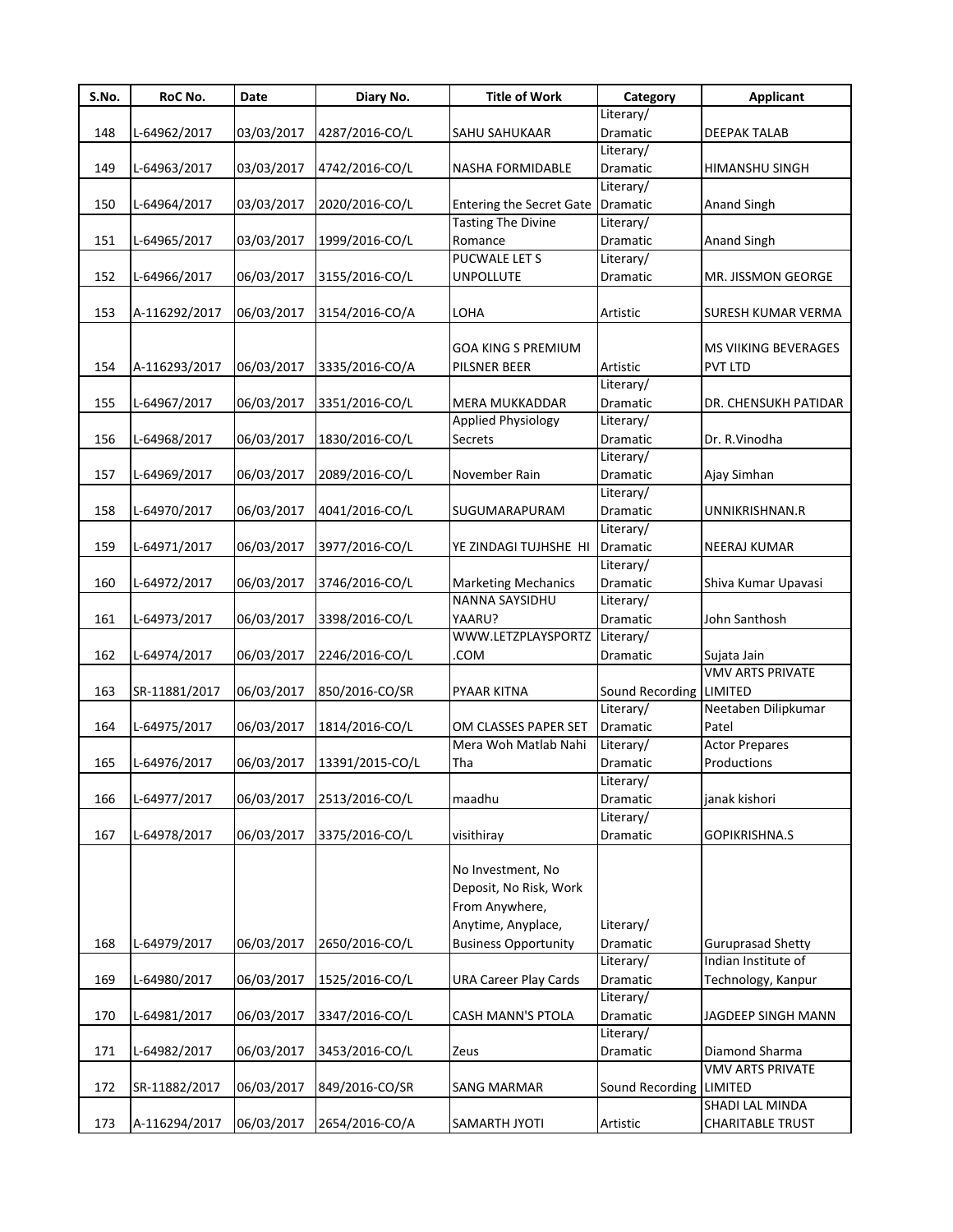| S.No. | RoC No.       | Date       | Diary No.                 | <b>Title of Work</b>          | Category                | <b>Applicant</b>                          |
|-------|---------------|------------|---------------------------|-------------------------------|-------------------------|-------------------------------------------|
|       |               |            |                           |                               |                         | <b>VMV ARTS PRIVATE</b>                   |
| 174   | SR-11883/2017 | 06/03/2017 | 782/2016-CO/SR            | <b>NAQUAB</b>                 | Sound Recording LIMITED |                                           |
|       |               |            |                           |                               |                         | <b>VMV ARTS PRIVATE</b>                   |
| 175   | SR-11884/2017 | 06/03/2017 | 598/2016-CO/SR            | Goria Re                      | Sound Recording LIMITED |                                           |
|       |               |            |                           | <b>SHRI SADGURU</b>           | Literary/               |                                           |
| 176   | L-64983/2017  | 06/03/2017 | 3233/2016-CO/L            | PRAKASH BHAJNAWALI            | Dramatic                | RAJKUMARI GUPTA                           |
|       |               |            |                           |                               |                         |                                           |
|       |               |            |                           |                               |                         | <b>MISSION &amp; COMBAT</b>               |
|       |               |            |                           |                               |                         | SYSTEMS RESEARCH AND                      |
|       |               |            |                           | PROCEDURE FOR VME             |                         | <b>DESIGN CENTRE</b>                      |
|       |               |            |                           | <b>INTERFACE BSP</b>          |                         | (MCSRDC), HINDUSTAN                       |
|       |               |            |                           | SOFTWARE VALIDATION           | Literary/               | AERONAUTICS LIMITED                       |
| 177   | L-64984/2017  | 06/03/2017 | 2552/2016-CO/L            | <b>DOCUMENT</b>               | Dramatic                | (HAL)                                     |
|       |               |            |                           |                               |                         | AJANTA PHARMA                             |
| 178   | A-116295/2017 | 06/03/2017 | 8523/2015-CO/A            | PINKOO GRIPE WATER            | Artistic<br>Literary/   | LIMITED                                   |
| 179   | L-64985/2017  | 06/03/2017 | 42/2016-CO/L              | The Modern Devils             | Dramatic                | <b>MUKESH KUMAR</b>                       |
|       |               |            |                           |                               |                         |                                           |
|       |               |            |                           |                               |                         |                                           |
|       |               |            |                           |                               |                         | MISSION AND COMBAT                        |
|       |               |            |                           |                               |                         | SYSTEM RESEARCH AND                       |
|       |               |            |                           |                               |                         | <b>DESIGN CENTER</b>                      |
|       |               |            |                           | HAL RTOS XML                  |                         | DIVISION, HINDUSTAN                       |
|       |               |            |                           | <b>CONFIGURATION</b>          | Literary/               | <b>AERONAUTICS LIMITED</b>                |
| 180   | L-64986/2017  | 06/03/2017 | 2530/2016-CO/L            | UTITLITY DOCUMENT             | Dramatic                | (HAL),                                    |
|       |               |            |                           | <b>MANUAL FOR PURCHASE</b>    |                         |                                           |
|       |               |            |                           | <b>PROGRESSION</b>            | Literary/               |                                           |
| 181   | L-64987/2017  | 06/03/2017 | 2522/2016-CO/L            | <b>MONITORING TOOL</b>        | Dramatic                | THE GENERAL MANAGER                       |
|       |               |            |                           |                               |                         |                                           |
|       |               |            |                           |                               |                         |                                           |
|       |               |            |                           |                               |                         | MISSION AND COMBAT                        |
|       |               |            |                           |                               |                         | SYSTEM RESEARCH AND                       |
|       |               |            |                           | PROCEDURE FOR MIL             |                         | <b>DESIGN CENTER</b>                      |
|       |               |            |                           | 1553 DEVICE BSP               |                         | DIVISION, HINDUSTAN                       |
|       |               |            |                           | SOFTWARE VALIDATION Literary/ |                         | AERONAUTICS LIMITED                       |
| 182   | L-64988/2017  |            | 06/03/2017 2532/2016-CO/L | DOCUMENT                      | Dramatıc                | (HAL),                                    |
|       |               |            |                           |                               |                         |                                           |
|       |               |            |                           |                               |                         | MISSION AND COMBAT                        |
|       |               |            |                           |                               |                         | <b>SYSTEM RESEARCH AND</b>                |
|       |               |            |                           | PROCEDURE FOR                 |                         | <b>DESIGN CENTER</b>                      |
|       |               |            |                           | ETHERNET DEVICE BSP           |                         | DIVISION, HINDUSTAN                       |
|       |               |            |                           | SOFTWARE VALIDATION           | Literary/               | AERONAUTICS LIMITED                       |
| 183   | L-64989/2017  | 06/03/2017 | 2537/2016-CO/L            | <b>DOCUMENT</b>               | Dramatic                | (HAL)                                     |
|       |               |            |                           |                               |                         |                                           |
|       |               |            |                           |                               |                         |                                           |
|       |               |            |                           | PROCEDURE FOR SERIAL          |                         | MISSION AND COMBAT<br>SYSTEM RESEARCH AND |
|       |               |            |                           | <b>NVRAM AND</b>              |                         | <b>DESIGN CENTER</b>                      |
|       |               |            |                           | <b>WATCHDOG DEVICE BSP</b>    |                         | DIVISION, HINDUSTAN                       |
|       |               |            |                           | SOFTWARE VALIDATION           | Literary/               | <b>AERONAUTICS LIMITED</b>                |
| 184   | L-64990/2017  |            | 06/03/2017 2535/2016-CO/L | <b>DOCUMENT</b>               | Dramatic                | (HAL)                                     |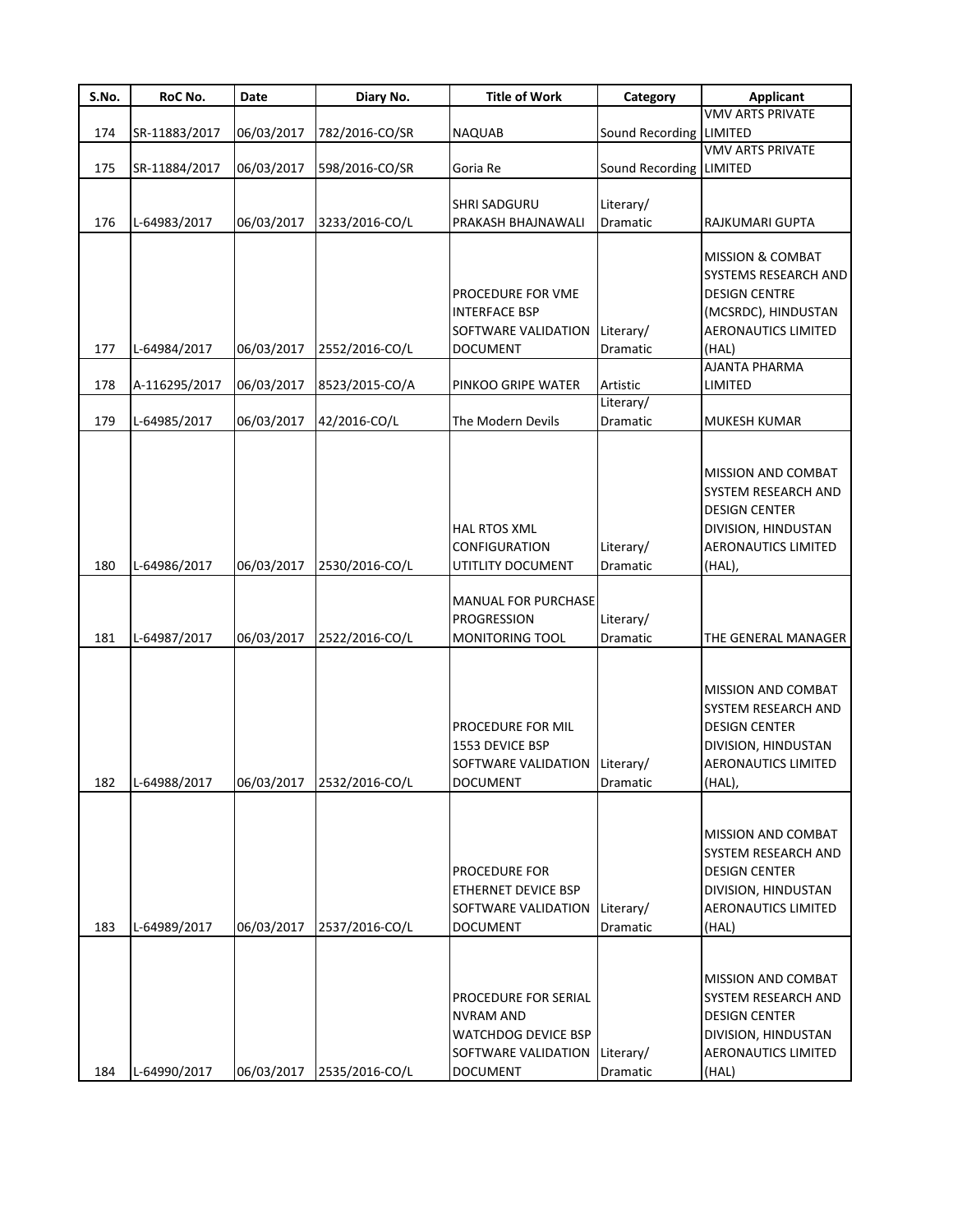| S.No. | RoC No.       | Date       | Diary No.       | <b>Title of Work</b>            | Category                    | <b>Applicant</b>            |
|-------|---------------|------------|-----------------|---------------------------------|-----------------------------|-----------------------------|
|       |               |            |                 |                                 |                             |                             |
|       |               |            |                 | <b>WEB BASED</b>                |                             |                             |
|       |               |            |                 | <b>INTEGRATED OFFICE</b>        | Computer                    |                             |
| 185   | SW-9008/2017  | 06/03/2017 | 1308/2016-CO/SW | <b>AUTOMATION SYSTEM</b>        | Software                    | CDAC, KOLKATA               |
|       |               |            |                 | <b>FLUX ADDITION</b>            |                             |                             |
|       |               |            |                 | <b>CALCULATOR FOR BASIC</b>     |                             |                             |
|       |               |            |                 | <b>OXYGEN FURNACE</b>           | Computer                    | M/S. STEEL AUTHORITY        |
| 186   | SW-9009/2017  | 06/03/2017 | 2280/2016-CO/SW | <b>MODELS</b>                   | Software                    | OF INDIA LIMITED            |
|       |               |            |                 | <b>INDIAN COOKING</b>           | Literary/                   |                             |
| 187   | L-64991/2017  | 06/03/2017 | 2203/2016-CO/L  | CHAMPIONSHIP                    | Dramatic                    | MRS. RUPALI KHURPE          |
|       |               |            |                 |                                 |                             | <b>DS AGRIFOODS PRIVATE</b> |
| 188   | A-116296/2017 | 06/03/2017 | 2420/2016-CO/A  | <b>HILL QUEEN</b>               | Artistic                    | <b>LIMITED</b>              |
| 189   | A-116297/2017 | 06/03/2017 | 2418/2016-CO/A  | RAJMAHAL GOLD                   | Artistic                    | <b>TARA CHAND GUPTA</b>     |
|       |               |            |                 | <b>DELHI CHAMPIONS</b>          | Literary/                   | <b>KARANVEER SINGH</b>      |
| 190   | L-64992/2017  | 06/03/2017 | 2205/2016-CO/L  | LEAGUE                          | Dramatic                    | <b>KAMRA</b>                |
|       |               |            |                 |                                 |                             |                             |
|       |               |            |                 |                                 | Literary/                   | opulent investment          |
| 191   | L-64993/2017  | 06/03/2017 | 1462/2016-CO/L  | stockaxis                       | Dramatic                    | adviser private limited     |
|       |               |            |                 |                                 | Literary/                   |                             |
| 192   | L-64994/2017  | 06/03/2017 | 2071/2016-CO/L  | Zindagi Khoobsoorat Hai         | Dramatic                    | Sandeep Kumar               |
|       |               |            |                 |                                 |                             | MR. MOHD. JHAHID [          |
| 193   | A-116298/2017 | 06/03/2017 | 2199/2016-CO/A  | <b>SONO SUZI RUSK</b>           | Artistic                    | PROP.]                      |
|       |               |            |                 |                                 |                             | MR. VINAY GUPTA [           |
| 194   | A-116299/2017 | 06/03/2017 | 2198/2016-CO/A  | <b>SIAR DEEP</b>                | Artistic                    | PROP.]                      |
|       |               |            |                 |                                 |                             | MR. MANISH KHANNA [         |
| 195   | A-116300/2017 | 06/03/2017 | 2197/2016-CO/A  | AA                              | Artistic                    | PROP.]                      |
|       |               |            |                 |                                 |                             |                             |
| 196   | SR-11885/2017 | 06/03/2017 | 2174/2016-CO/SR | TU AAKE MIL                     | Sound Recording             | <b>RAJAN KUMAR</b>          |
|       |               |            |                 | <b>NAHI KHONA PAAKE</b>         |                             |                             |
| 197   | SR-11886/2017 | 06/03/2017 | 2175/2016-CO/SR | <b>TUJHE</b>                    | Sound Recording RAJAN KUMAR |                             |
|       |               |            |                 |                                 | Literary/                   |                             |
| 198   | L-64995/2017  | 06/03/2017 | 922/2016-CO/L   | Ashiksha Ki Dayan               | Dramatic                    | Anand N. Vaishnav           |
|       |               |            |                 |                                 |                             |                             |
|       |               |            |                 |                                 |                             |                             |
|       |               |            |                 | <b>STUDY TO INVESTIGATE</b>     |                             |                             |
|       |               |            |                 | THE CAUSES OF                   |                             |                             |
|       |               |            |                 | <b>VARIATION BETWEEN</b>        |                             |                             |
|       |               |            |                 |                                 |                             |                             |
|       |               |            |                 | OFFICIAL AND TRADE              |                             |                             |
|       |               |            |                 | <b>ESTIMATES OF COTTON</b>      | Literary/                   | DR. U.C. SUD [ DIRECTOR     |
| 199   | L-64996/2017  | 06/03/2017 | 2216/2016-CO/L  | <b>PRODUCTION</b>               | Dramatic                    | [1]. RAJ KUMAR & [2]        |
|       |               |            |                 |                                 |                             |                             |
| 200   | A-116301/2017 | 06/03/2017 | 13500/2015-CO/A | <b>NUKUL LABEL</b>              | Artistic                    | <b>SUNITA</b>               |
|       |               |            |                 |                                 |                             |                             |
|       |               |            |                 |                                 |                             | Shailendra Kumar Jata       |
|       |               |            |                 | RICHLOOK Nursery "THE Literary/ |                             | Shanker Dixit trading as    |
| 201   | L-64997/2017  | 06/03/2017 | 1041/2016-CO/L  | NUMBER BOOK"                    | Dramatic                    | RICHLOOK PLAY SCHOOL        |
|       |               |            |                 |                                 |                             |                             |
|       |               |            |                 | RICHLOOK Senior K. G. "         |                             | Shailendra Kumar Jata       |
|       |               |            |                 | <b>ACTIVITY SHEET LEVEL -</b>   | Literary/                   | Shanker Dixit trading as    |
| 202   | L-64998/2017  | 06/03/2017 | 1042/2016-CO/L  | III''                           | Dramatic                    | RICHLOOK PLAY SCHOOL        |
|       |               |            |                 |                                 |                             |                             |
|       |               |            |                 |                                 |                             | Shailendra Kumar Jata       |
|       |               |            |                 | RICHLOOK Senior K. G. "         | Literary/                   | Shanker Dixit trading as    |
| 203   | L-64999/2017  | 06/03/2017 | 1044/2016-CO/L  | PICTURE BOOK"                   | Dramatic                    | RICHLOOK PLAY SCHOOL        |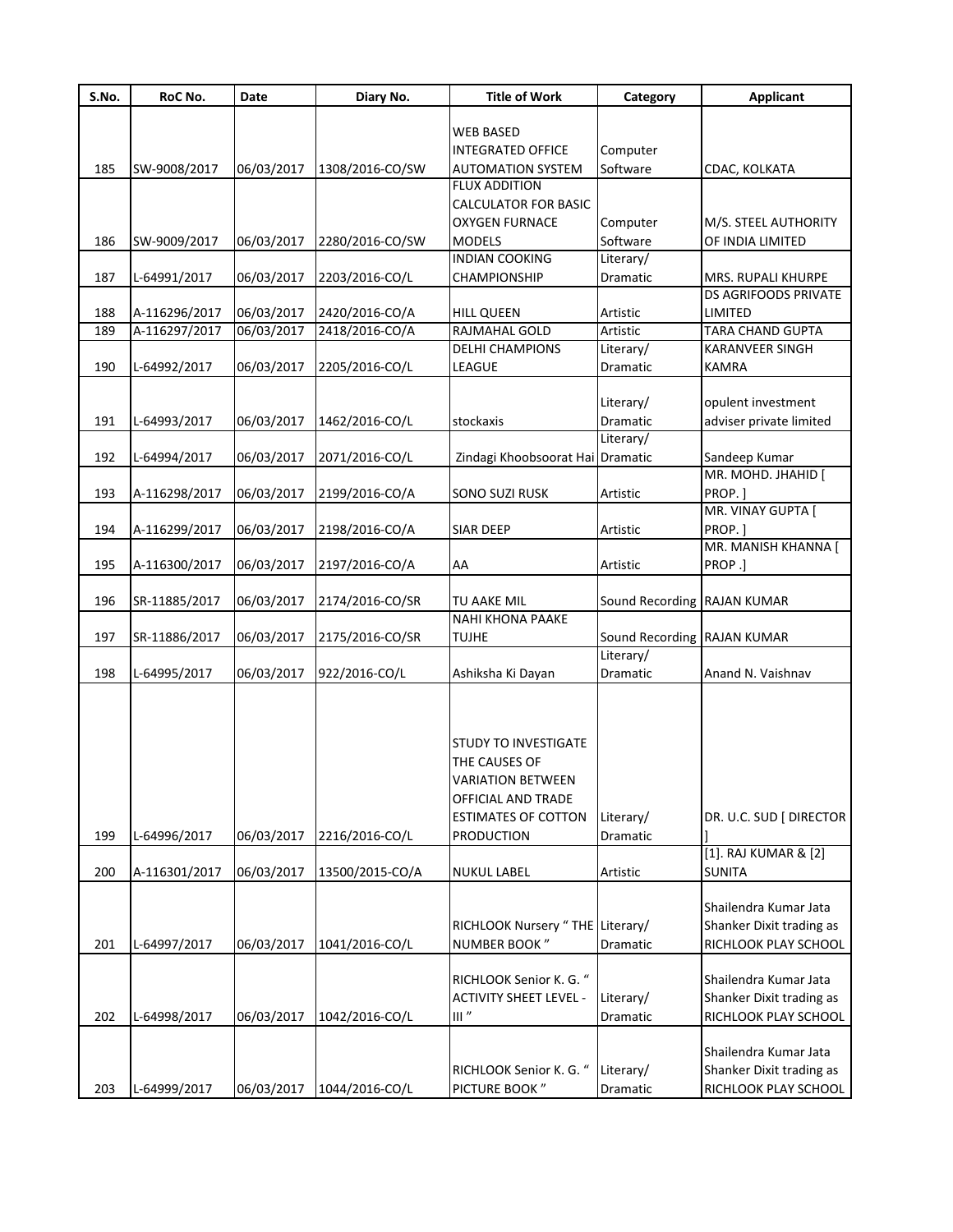| S.No. | RoC No.           | Date       | Diary No.                 | <b>Title of Work</b>            | Category  | <b>Applicant</b>              |
|-------|-------------------|------------|---------------------------|---------------------------------|-----------|-------------------------------|
|       |                   |            |                           |                                 |           |                               |
|       |                   |            |                           |                                 |           | Shailendra Kumar Jata         |
|       |                   |            |                           | RICHLOOK Senior K. G. "         | Literary/ | Shanker Dixit trading as      |
| 204   | L-65000/2017      | 06/03/2017 | 1043/2016-CO/L            | <b>CURSIVE WRITING</b> "        | Dramatic  | RICHLOOK PLAY SCHOOL          |
|       |                   |            |                           |                                 |           |                               |
|       |                   |            |                           | RICHLOOK Junior K. G. "         |           | Shailendra Kumar Jata         |
|       |                   |            |                           | SMALL LETTERS CURSIVE Literary/ |           | Shanker Dixit trading as      |
| 205   | L-65001/2017      | 06/03/2017 | 1045/2016-CO/L            |                                 | Dramatic  | RICHLOOK PLAY SCHOOL          |
|       |                   |            |                           |                                 |           |                               |
|       |                   |            |                           |                                 |           | Shailendra Kumar Jata         |
|       |                   |            |                           | RICHLOOK Junior K. G. "         | Literary/ | Shanker Dixit trading as      |
| 206   | L-65002/2017      | 06/03/2017 | 1047/2016-CO/L            | <b>KIDS NUMBER ZONE "</b>       | Dramatic  | RICHLOOK PLAY SCHOOL          |
|       |                   |            |                           |                                 |           | PERIMETERS MEDIA              |
| 207   | A-116302/2017     | 06/03/2017 | 2414/2016-CO/A            | <b>OVAL DROPLETS</b>            | Artistic  | PRIVATE LIMITED               |
|       |                   |            |                           |                                 |           |                               |
|       |                   |            |                           | <b>HEERA BELLY NO. 1</b>        |           | [1]. Mr. Sagar Singh &        |
| 208   | A-116303/2017     | 06/03/2017 | 2188/2016-CO/A            | <b>SWAD MAIN</b>                | Artistic  | [2]. mr. sagar singh          |
|       |                   |            |                           |                                 |           |                               |
|       |                   |            |                           | PROCEDURE FOR                   |           | MISSION AND COMBAT            |
|       |                   |            |                           | DISCRETE IO AND                 |           | SYSTEM RESEARCH AND           |
|       |                   |            |                           | <b>TEMPERATURE DEVICE</b>       |           | <b>DESIGN CENTER</b>          |
|       |                   |            |                           | <b>BSP SOFTWARE</b>             |           | DIVISION, HINDUSTAN           |
|       |                   |            |                           | VALIDATION                      | Literary/ | <b>AERONAUTICS LIMITED</b>    |
| 209   | L-65003/2017      | 06/03/2017 | 2524/2016-CO/L            | <b>DOCUMENT</b>                 | Dramatic  | (HAL)                         |
|       |                   |            |                           | <b>INDIAN SPLENDOR</b>          |           |                               |
|       |                   |            |                           | <b>BOLLYWOOD</b>                |           | M/S. INTERNATIONAL            |
|       |                   |            |                           |                                 |           |                               |
| 210   | A-116304/2017     | 06/03/2017 | 2381/2016-CO/A            | <b>BREAKFAST</b>                | Artistic  | <b>BUSINESS STRUCTURING</b>   |
|       |                   |            |                           |                                 |           | M/S. INDO TRADE               |
| 211   | A-116305/2017     | 06/03/2017 | 2384/2016-CO/A            | <b>SIDRA</b>                    | Artistic  | <b>INTERNATIONAL</b>          |
|       |                   |            |                           |                                 |           | M/S. INDO TRADE               |
| 212   | A-116306/2017     | 06/03/2017 | 2385/2016-CO/A            | <b>SIDRA</b>                    | Artistic  | INTERNATIONAL                 |
|       |                   |            |                           |                                 |           | M/S. INDO TRADE               |
| 213   | A-116307/2017     | 06/03/2017 | 2386/2016-CO/A            | <b>RAWAN</b>                    | Artistic  | INTERNATIONAL                 |
|       |                   |            |                           |                                 |           | M/S. INDO TRADE               |
| 214   | A-116308/2017     | 06/03/2017 | 2387/2016-CO/A            | <b>RAWAN</b>                    | Artistic  | INTERNATIONAL                 |
|       |                   |            |                           |                                 |           | M/S. INDO TRADE               |
|       | 215 A-116309/2017 |            | 06/03/2017 2388/2016-CO/A | RAWAN                           | Artistic  | INTERNATIONAL                 |
|       |                   |            |                           |                                 |           | M/S. INDO TRADE               |
| 216   | A-116310/2017     | 06/03/2017 | 2390/2016-CO/A            | <b>RAWAN</b>                    | Artistic  | INTERNATIONAL                 |
|       |                   |            |                           |                                 |           | M/S. INDO TRADE               |
| 217   | A-116311/2017     | 06/03/2017 | 2391/2016-CO/A            | <b>RAWAN</b>                    | Artistic  | INTERNATIONAL                 |
|       |                   |            |                           |                                 |           | Department of                 |
|       |                   |            |                           | Digital India Programme         |           | Electronics and               |
| 218   | A-116312/2017     | 06/03/2017 | 776/2016-CO/A             | Logo and tagline                |           | <b>Information Technology</b> |
|       |                   |            |                           |                                 | Artistic  | M/s COBB APPARELS             |
| 219   | A-116313/2017     | 06/03/2017 | 4655/2016-CO/A            | COBB                            | Artistic  | PVT. LTD.                     |
|       |                   |            |                           |                                 |           | M/s SAGAR SALES               |
| 220   | A-116314/2017     | 06/03/2017 | 4663/2016-CO/A            | GANGA SAGAR                     | Artistic  | CORPORATION                   |
|       |                   |            |                           |                                 |           |                               |
| 221   | A-116315/2017     | 06/03/2017 | 4662/2016-CO/A            | <b>ANNA GOLD</b>                | Artistic  | ANNA CABLE INDUSTRIES         |
|       |                   |            |                           |                                 |           | M/s AIPL MARKETING            |
| 222   | A-116316/2017     | 06/03/2017 | 4661/2016-CO/A            | <b>ZORROFIX</b>                 | Artistic  | PVT. LTD.                     |
|       |                   |            |                           |                                 |           | HIMGANGA POLYMERS             |
| 223   | A-116317/2017     | 06/03/2017 | 4658/2016-CO/A            | KISSAN                          | Artistic  | (INDIA)                       |
|       |                   |            |                           |                                 |           |                               |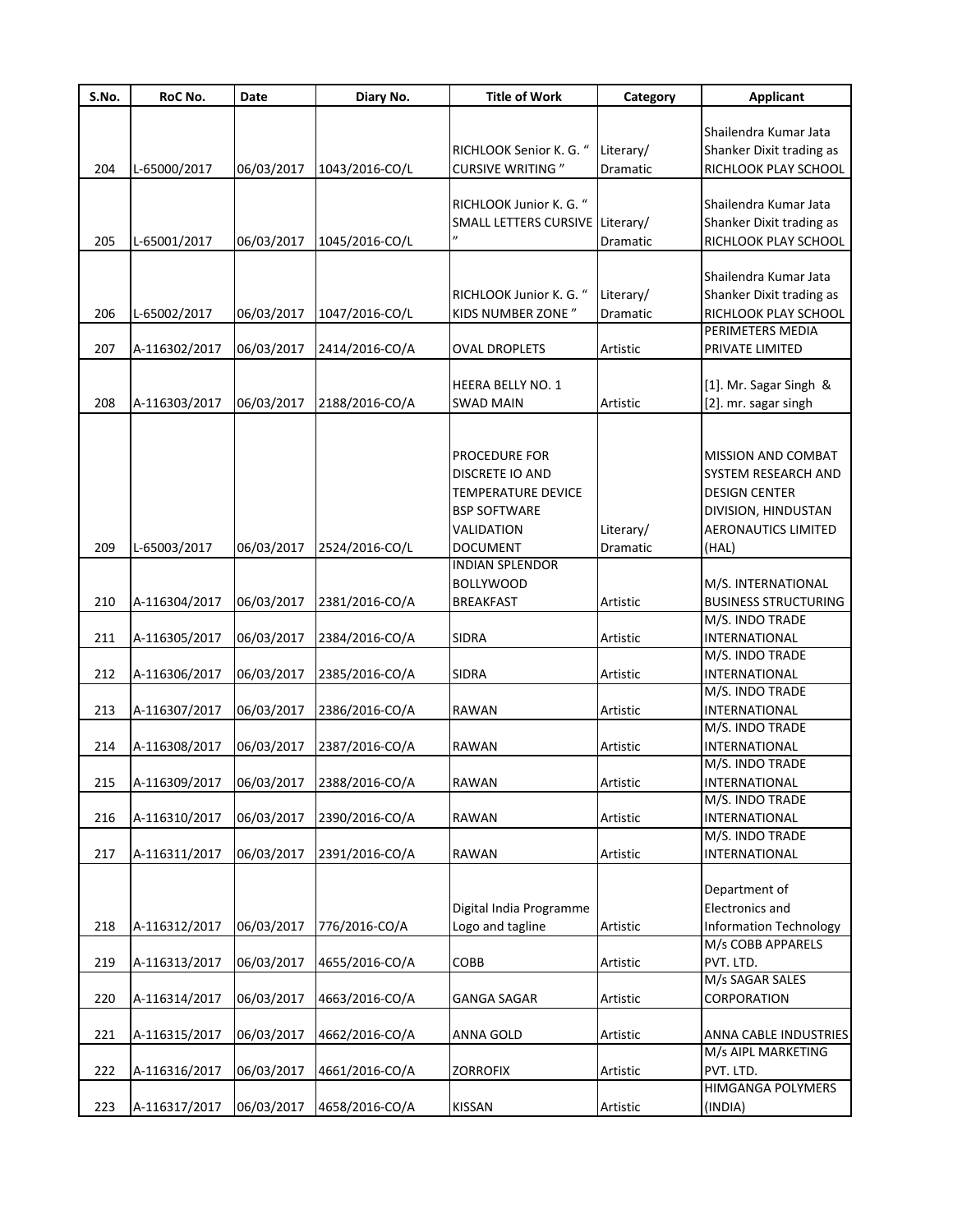| S.No. | RoC No.       | Date       | Diary No.       | <b>Title of Work</b>                     | Category      | <b>Applicant</b>             |
|-------|---------------|------------|-----------------|------------------------------------------|---------------|------------------------------|
|       |               |            |                 |                                          |               | M/s NOWOTEK TEXTILES         |
| 224   | A-116318/2017 | 06/03/2017 | 4657/2016-CO/A  | <b>NOWOTEK</b>                           | Artistic      | $(P)$ LTD.                   |
|       |               |            |                 |                                          |               |                              |
| 225   | A-116319/2017 | 06/03/2017 | 3338/2016-CO/A  | NOURISH LITE                             | Artistic      | <b>B.L.AGRO OILS LIMITED</b> |
|       |               |            |                 |                                          |               |                              |
| 226   | A-116320/2017 | 06/03/2017 | 3337/2016-CO/A  | <b>MOHAN DHARA</b>                       | Artistic      | <b>B.L.AGRO OILS LIMITED</b> |
|       |               |            |                 |                                          |               |                              |
|       |               |            |                 | FEM ANTI DARKENING<br>HAIR REMOVAL CREAM |               |                              |
|       |               |            |                 |                                          |               |                              |
|       |               |            |                 | FOR SENSITIVE SKIN                       |               |                              |
| 227   | A-116321/2017 | 06/03/2017 | 3623/2016-CO/A  | CARTON                                   | Artistic      | <b>DABUR INDIA LIMITED</b>   |
|       |               |            |                 |                                          |               |                              |
|       |               |            |                 |                                          |               |                              |
|       |               |            |                 | FEM ANTI DARKENING                       |               |                              |
|       |               |            |                 | HAIR REMOVAL CREAM                       |               |                              |
| 228   | A-116322/2017 | 06/03/2017 | 3624/2016-CO/A  | FOR DRY SKIN CARTON                      | Artistic      | DABUR INDIA LIMITED          |
|       |               |            |                 |                                          |               | <b>INSECTICIDES INDIA</b>    |
| 229   | A-116323/2017 | 06/03/2017 | 1406/2016-CO/A  | <b>HIJACK</b>                            | Artistic      | LIMITED                      |
|       |               |            |                 |                                          |               | <b>INSECTICIDES INDIA</b>    |
| 230   | A-116324/2017 | 06/03/2017 | 1411/2016-CO/A  | <b>TRACTOR</b>                           | Artistic      | LIMITED                      |
|       |               |            |                 |                                          |               | <b>INSECTICIDES INDIA</b>    |
| 231   | A-116325/2017 | 06/03/2017 | 1416/2016-CO/A  | LETHAL SUPER                             | Artistic      | LIMITED                      |
|       |               |            |                 |                                          |               | <b>INSECTICIDES INDIA</b>    |
| 232   | A-116326/2017 | 06/03/2017 | 1417/2016-CO/A  | FORCE 11                                 | Artistic      | LIMITED                      |
|       |               |            |                 |                                          |               |                              |
| 233   | A-116327/2017 | 06/03/2017 | 2302/2016-CO/A  | K BIKE                                   | Artistic      | M/S. K- BIKE INDUSTRIES      |
|       |               |            |                 |                                          |               | M/S. SINGHSONS               |
| 234   | A-116328/2017 | 06/03/2017 | 2303/2016-CO/A  | SINGHSON STGMA                           | Artistic      | <b>SPORTS INDUSTRIES</b>     |
|       |               |            |                 |                                          |               | M/S. GLOBAL TRADING          |
| 235   | A-116329/2017 | 06/03/2017 | 2304/2016-CO/A  | <b>INKLOVE</b>                           | Artistic      | <b>MART</b>                  |
|       |               |            |                 |                                          |               | M/S. GLOBAL TRADING          |
| 236   | A-116330/2017 | 06/03/2017 | 2305/2016-CO/A  | S LOGO                                   | Artistic      | <b>MART</b>                  |
| 237   | A-116331/2017 | 06/03/2017 | 2307/2016-CO/A  | YOSANDWICH                               | Artistic      | M/S. YO FOODS                |
|       |               |            |                 |                                          |               |                              |
| 238   | A-116332/2017 | 06/03/2017 | 2294/2016-CO/A  | AMRITA                                   | Artistic      | M/S. AMRITA KNITWEAR         |
|       |               |            |                 |                                          |               | M/S. MAGNATE                 |
| 239   | A-116333/2017 | 06/03/2017 | 2295/2016-CO/A  | MAGNATE                                  | Artistic      | <b>INDUSTRIES</b>            |
|       |               |            |                 |                                          |               |                              |
|       |               |            |                 |                                          | Cinematograph | Sarabjeet khera Prop. of     |
| 240   | CF-3837/2017  | 06/03/2017 | 2461/2016-CO/CF | AZADI DE AASHIQ                          | Film          | Dhadi Kavishr                |
| 241   | A-116334/2017 | 06/03/2017 | 894/2016-CO/A   | DJARUM BLACK Logo                        | Artistic      | PT DJARUM                    |
| 242   | A-116335/2017 | 06/03/2017 | 893/2016-CO/A   | Junglee Billee                           | Artistic      | Le Italia                    |
|       |               |            |                 |                                          |               |                              |
| 243   | A-116336/2017 | 06/03/2017 | 2407/2016-CO/A  | KANDA ROZ - ROZ TEA                      | Artistic      | K.R. INDUSTRIES              |
|       |               |            |                 | JASFAB - A WORLD OF                      |               |                              |
| 244   | A-116337/2017 | 06/03/2017 | 2409/2016-CO/A  | <b>FASHION</b>                           | Artistic      | SURINDER CREATIONS           |
|       |               |            |                 |                                          |               | JASMAN                       |
|       |               |            |                 | <b>WHOLE 9 ORGANIC</b>                   |               | INFRASTRUCTURE PVT.          |
| 245   | A-116338/2017 | 06/03/2017 | 2263/2016-CO/A  | <b>RANCH</b>                             | Artistic      | LTD                          |
|       |               |            |                 |                                          |               |                              |
|       |               |            |                 |                                          |               | M/S. NAVAL EXPORTERS         |
| 246   | A-116339/2017 | 06/03/2017 | 2377/2016-CO/A  | <b>FASHION CAVE</b>                      | Artistic      | & IMPORTERS [P] LTD.         |
|       |               |            |                 |                                          |               | SH. NIRMAL KUMAR             |
| 247   | A-116340/2017 | 06/03/2017 | 2374/2016-CO/A  | <b>ACTIVE GEAR</b>                       | Artistic      | <b>PUGALIA</b>               |
|       |               |            |                 |                                          |               |                              |
|       |               |            |                 | INDIAN SPLENDOR GOA                      |               | M/S. INTERNATIONAL           |
| 248   | A-116341/2017 | 06/03/2017 | 2380/2016-CO/A  | <b>DELIGHT</b>                           | Artistic      | <b>BUSINESS STRUCTURING</b>  |
|       |               |            |                 |                                          |               |                              |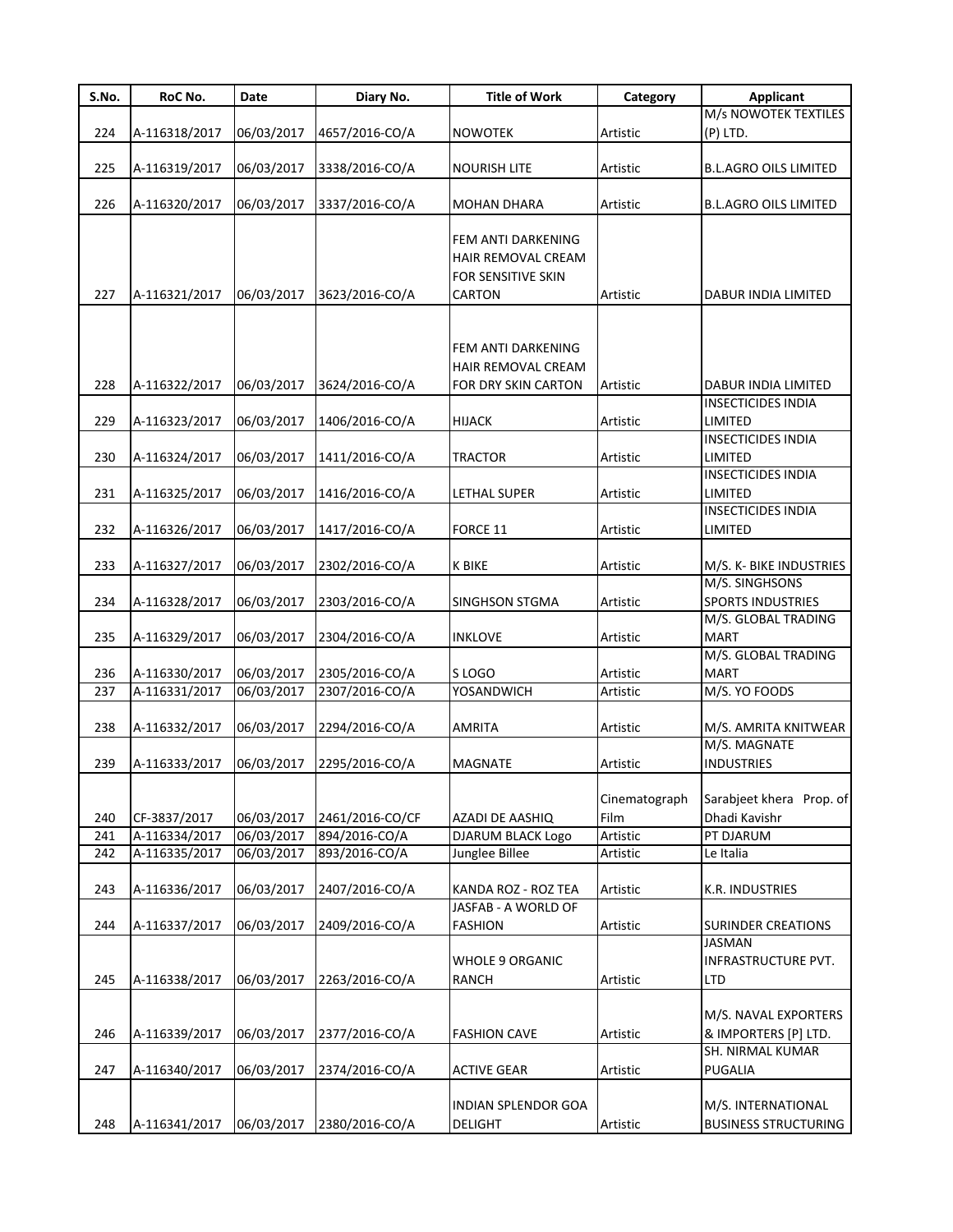| S.No. | RoC No.       | Date       | Diary No.      | <b>Title of Work</b>             | Category        | <b>Applicant</b>          |
|-------|---------------|------------|----------------|----------------------------------|-----------------|---------------------------|
|       |               |            |                |                                  |                 |                           |
| 249   | A-116342/2017 | 06/03/2017 | 2425/2016-CO/A | <b>TRENT</b>                     | Artistic        | M/S. TRENT ENGINEERS      |
|       |               |            |                |                                  |                 | M/S. BALAJI BIRI          |
| 250   | A-116343/2017 | 06/03/2017 | 2435/2016-CO/A | VISHWA SUNDARI BIRI              | Artistic        | <b>FACTORY</b>            |
|       |               |            |                |                                  |                 | M/S. UD FOOD              |
| 251   | A-116344/2017 | 06/03/2017 | 2434/2016-CO/A | <b>KUTKUT FUN</b>                | Artistic        | PRODUCTS PVT. LTD.        |
|       |               |            |                |                                  |                 | M/S. INDO TRADE           |
| 252   | A-116345/2017 | 06/03/2017 | 2383/2016-CO/A | <b>SIDRA</b>                     | Artistic        | INTERNATIONAL             |
|       |               |            |                |                                  |                 | M/S. INDO TRADE           |
| 253   | A-116346/2017 | 06/03/2017 | 2382/2016-CO/A | <b>SIDRA</b>                     | Artistic        | INTERNATIONAL             |
|       |               |            |                |                                  |                 |                           |
|       |               |            |                |                                  |                 | M/S. PANCHWATI            |
| 254   | A-116347/2017 | 06/03/2017 | 2433/2016-CO/A | PANCHWATI RASGOLA                | Artistic        | PRAYOGSHALA PVT. LTD.     |
|       |               |            |                |                                  |                 | M/S. PANCHWATI            |
|       |               |            |                |                                  |                 | PRAYOGSHALA PVT           |
| 255   | A-116348/2017 | 06/03/2017 | 2432/2016-CO/A | PANCHWATI RASGOLA                | Artistic        | LTD.                      |
|       |               |            |                | <b>JOGOS WEBSITE</b>             |                 |                           |
|       |               |            |                | <b>CONCEPT BY SURYA</b>          | Literary/       |                           |
| 256   | L-65004/2017  | 06/03/2017 | 2791/2016-CO/L | PARTAPSINGH                      | <b>Dramatic</b> | <b>SURYA PRATAP SINGH</b> |
| 257   | A-116349/2017 | 06/03/2017 | 2716/2016-CO/A | <b>TEMPCOOL SHIPPER</b>          | Artistic        | Temp Cool Shipper         |
|       |               |            |                | PLATINUM PLUS WITH               |                 |                           |
| 258   | A-116350/2017 | 06/03/2017 | 2327/2016-CO/A | <b>SS AND P</b>                  | Artistic        | M/S. SHAKTI SALES         |
|       |               |            |                | <b>SHIVAM SUPRIME WITH</b>       |                 | M/S. SHIVAM               |
| 259   | A-116351/2017 | 06/03/2017 | 2326/2016-CO/A | SPPL                             | Artistic        | POLYTUBES PVT. LTD.       |
|       |               |            |                | <b>GPL WITH GANPATI</b>          |                 | M/S. GANPATI BOARDS       |
| 260   | A-116352/2017 | 06/03/2017 | 2328/2016-CO/A | <b>BOARDS PVT LTD</b>            | Artistic        | PVT. LTD.                 |
| 261   | A-116353/2017 | 06/03/2017 | 2706/2016-CO/A | DEXAMETHASONE                    | Artistic        | <b>AMINA LTD</b>          |
|       |               |            |                |                                  | Literary/       |                           |
| 262   | L-65005/2017  | 06/03/2017 | 1597/2016-CO/L | <b>VIKALP</b>                    | Dramatic        | <b>BIRENDRA KUMAR</b>     |
|       |               |            |                | PanchMahaBhuta and               |                 |                           |
| 263   | A-116354/2017 | 06/03/2017 | 1822/2016-CO/A | Ether                            | Artistic        | Smita Khandelwal          |
|       |               |            |                | The Memorable Sight In           | Literary/       |                           |
| 264   | L-65006/2017  | 06/03/2017 | 1012/2016-CO/L | Their Eyes                       | Dramatic        | Surya A.S                 |
|       |               |            |                | <b>BADHURU MOWLITH -</b>         |                 |                           |
|       |               |            |                | MULAMUM MOZHI                    | Literary/       |                           |
| 265   | L-65007/2017  | 06/03/2017 | 2008/2016-CO/L | PEYARPUM                         | Dramatic        | J.S.K.A.A.H.MOWLANA       |
|       |               |            |                |                                  |                 |                           |
|       |               |            |                | <b>BARZANJEE MOWLITH -</b>       |                 |                           |
|       |               |            |                | MULAMUM MOZHI                    | Literary/       | Mr.                       |
| 266   | L-65008/2017  | 06/03/2017 | 1558/2016-CO/L | PEYARPUM                         | Dramatic        | J.S.K.A.A.H.MOWLANA       |
|       |               |            |                | A BIRDSEYE VIEW                  |                 |                           |
| 267   | A-116355/2017 | 06/03/2017 | 2738/2016-CO/A | EXPRESSWAY I                     | Artistic        | SHRIBALA CHORDIA          |
|       |               |            |                | A BIRDSEYE VIEW                  |                 |                           |
| 268   | A-116356/2017 | 06/03/2017 | 2763/2016-CO/A | <b>EXPRESSWAY II</b>             | Artistic        | SHRIBALA CHORDIA          |
|       |               |            |                | <b>SCENTBOX CONTAINS</b>         |                 |                           |
| 269   |               |            | 1407/2016-CO/A |                                  |                 |                           |
|       | A-116357/2017 | 06/03/2017 |                | THREE TESTERS<br>A BIRDSEYE VIEW | Artistic        | JUST SCENTS PVT. LTD.     |
| 270   |               | 06/03/2017 |                | <b>EXPRESSWAY III</b>            |                 |                           |
|       | A-116358/2017 |            | 2761/2016-CO/A |                                  | Artistic        | SHRIBALA CHORDIA          |
|       |               |            |                | ROCKSTAR EAU DE                  |                 |                           |
| 271   | A-116359/2017 | 06/03/2017 | 1410/2016-CO/A | TOILETTE FOR MEN                 | Artistic        | JUST SCENTS PVT. LTD.     |
|       |               |            |                | A BIRDSEYE VIEW                  |                 |                           |
| 272   | A-116360/2017 | 06/03/2017 | 2766/2016-CO/A | EXPRESSWAY V                     | Artistic        | <b>SHRIBALA CHORDIA</b>   |
|       |               |            |                |                                  |                 |                           |
|       |               |            |                | LOLETTE EAU DE                   |                 |                           |
| 273   | A-116361/2017 | 06/03/2017 | 1413/2016-CO/A | PARFUM FOR WOMEN                 | Artistic        | JUST SCENTS PVT. LTD.     |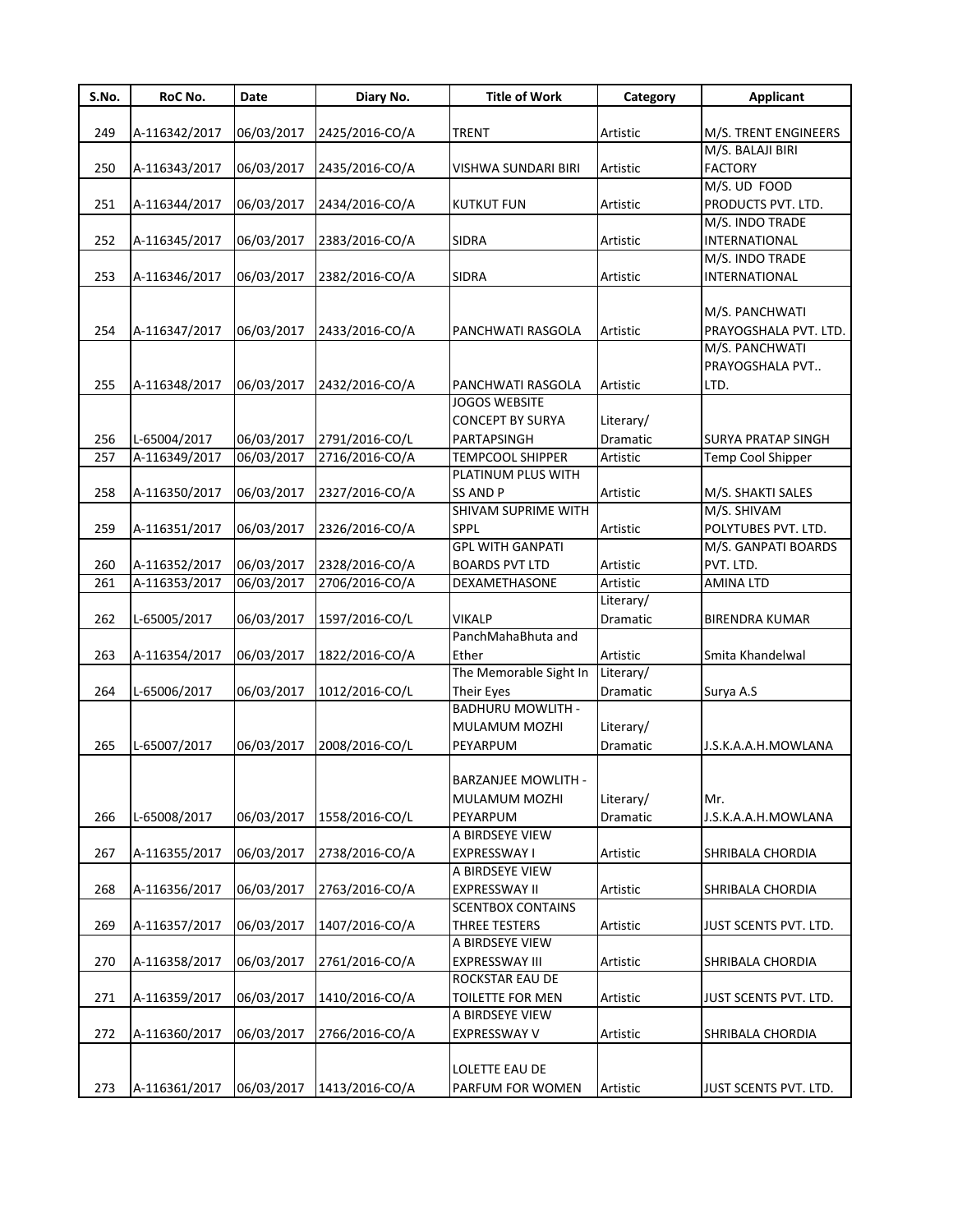| S.No. | RoC No.       | Date       | Diary No.      | <b>Title of Work</b>                              | Category              | <b>Applicant</b>           |
|-------|---------------|------------|----------------|---------------------------------------------------|-----------------------|----------------------------|
|       |               |            |                | ELIMINATING THE SET                               |                       |                            |
|       |               |            |                | TOP BOXES AND                                     |                       |                            |
|       |               |            |                | <b>GETTING TV SIGNALS</b>                         |                       |                            |
|       |               |            |                | THROUGH SIM CARD BY                               | Literary/             |                            |
| 274   | L-65009/2017  | 06/03/2017 | 2790/2016-CO/L | <b>SURYA PARTAP SINGH</b>                         | Dramatic              | <b>SURYA PRATAP SINGH</b>  |
|       |               |            |                |                                                   |                       |                            |
|       |               |            |                |                                                   |                       | <b>TUSHAR JAGDISHBHAI</b>  |
|       |               |            |                |                                                   |                       | NAGRECHA PROPRIETOR        |
|       |               |            |                |                                                   |                       | OF M/S. SHREEJI            |
| 275   | A-116362/2017 | 06/03/2017 | 2531/2016-CO/A | MOM & ME                                          | Artistic              | <b>TRADING COMPANY</b>     |
|       |               |            |                |                                                   |                       |                            |
|       |               |            |                | Dental Diagnostic &                               |                       |                            |
|       |               |            |                | <b>Surgical Equipment</b>                         |                       |                            |
|       |               |            |                | Market - (Radiology,                              |                       |                            |
|       |               |            |                | CAD/CAM, Dental Chairs                            |                       |                            |
|       |               |            |                | & Lasers) Market                                  |                       |                            |
|       |               |            |                | Current Trends,                                   |                       |                            |
|       |               |            |                | <b>Opportunities &amp; Global</b>                 | Literary/             |                            |
| 276   | L-65010/2017  | 06/03/2017 | 2249/2016-CO/L | Forecasts (2011-2016)                             | Dramatic              | <b>MARKETS AND MARKETS</b> |
|       |               |            |                | Global Polyols Market by                          |                       |                            |
|       |               |            |                | Product Type,                                     |                       |                            |
|       |               |            |                | Applications &                                    |                       |                            |
|       |               |            |                | Geography - Forecasts                             | Literary/             |                            |
| 277   | L-65011/2017  | 06/03/2017 | 2065/2016-CO/L | up to 2017                                        | Dramatic              | <b>MARKETS AND MARKETS</b> |
|       |               |            |                |                                                   |                       |                            |
|       |               |            |                | <b>Diabetes Care Devices</b>                      |                       | <b>MARKETS AND</b>         |
| 278   |               |            |                | Market In Brazil, Russia,<br>India & China (BRIC) | Literary/<br>Dramatic | MARKETS,                   |
|       | L-65012/2017  | 06/03/2017 | 2250/2016-CO/L |                                                   |                       | M/S. ARISSA LIFESTYLES     |
| 279   | A-116363/2017 | 06/03/2017 | 2772/2016-CO/A | ARISSA                                            | Artistic              | PVT. LTD                   |
|       |               |            |                |                                                   |                       |                            |
| 280   | A-116364/2017 | 06/03/2017 | 2339/2016-CO/A | SPECIAL RAJKUMAR BIDI                             | Artistic              | <b>SANJAY GUPTA</b>        |
|       |               |            |                |                                                   | Literary/             |                            |
| 281   | L-65013/2017  | 06/03/2017 | 2467/2016-CO/L | A Sudden Twist                                    | Dramatic              | Mohsin Anwar Sayyed        |
|       |               |            |                | Jab Talak Jaan Main Hain Literary/                |                       |                            |
| 282   | L-65014/2017  | 06/03/2017 | 2938/2016-CO/L | Jaan                                              | Dramatic              | Jayesh Bhanushali          |
|       |               |            |                |                                                   |                       |                            |
|       |               |            |                |                                                   |                       |                            |
|       |               |            |                | <b>Advanced Metering</b>                          |                       |                            |
|       |               |            |                | Infrastructure (AMI)<br>Market [Smart Meters;     |                       |                            |
|       |               |            |                | Communications; Energy                            |                       |                            |
|       |               |            |                | <b>Management Devices;</b>                        |                       |                            |
|       |               |            |                | Meter Data                                        |                       |                            |
|       |               |            |                | Management (MDM);                                 |                       |                            |
|       |               |            |                | <b>Meter Communication</b>                        |                       |                            |
|       |               |            |                | Infrastructure (MCI);                             |                       |                            |
|       |               |            |                | Security; Analytics]:                             |                       |                            |
|       |               |            |                | Worldwide Market                                  |                       |                            |
|       |               |            |                | <b>Forecasts and Analysis</b>                     | Literary/             |                            |
| 283   | L-65015/2017  | 06/03/2017 | 1618/2016-CO/L | $(2013 - 2018)$                                   | Dramatic              | MARKETS AND MARKETS        |
|       |               |            |                |                                                   |                       |                            |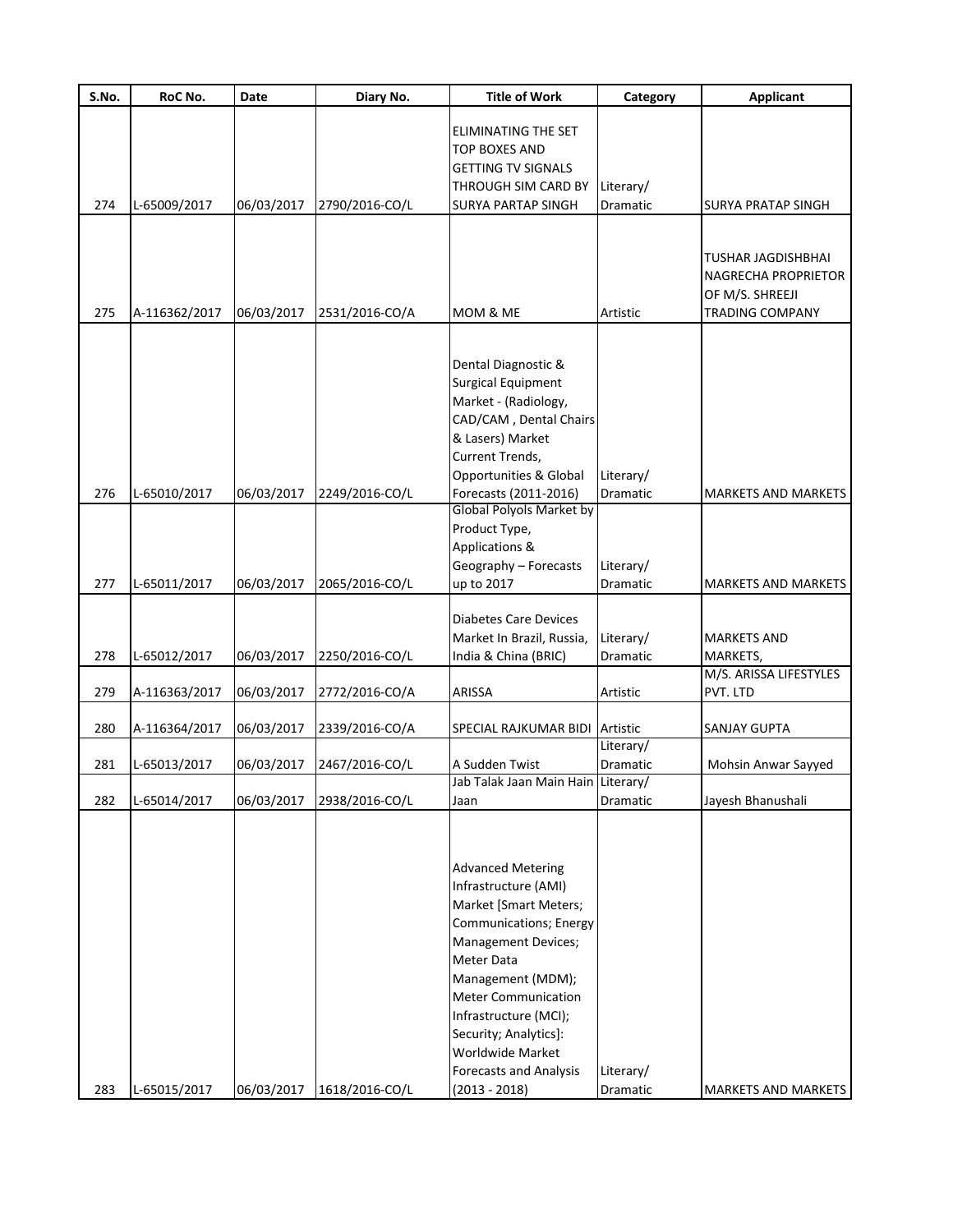| S.No. | RoC No.       | Date       | Diary No.      | <b>Title of Work</b>                       | Category              | <b>Applicant</b>                         |
|-------|---------------|------------|----------------|--------------------------------------------|-----------------------|------------------------------------------|
|       |               |            |                |                                            |                       |                                          |
|       |               |            |                |                                            |                       |                                          |
|       |               |            |                |                                            |                       |                                          |
|       |               |            |                | Colorants Market - Dyes                    |                       |                                          |
|       |               |            |                | (Reactive, Disperse, Acid,                 |                       |                                          |
|       |               |            |                | Direct, Basic, VAT),                       |                       |                                          |
|       |               |            |                | Organic Pigments (Azo,                     |                       |                                          |
|       |               |            |                | Phthalocyanines, High                      |                       |                                          |
|       |               |            |                | Performance) &                             |                       |                                          |
|       |               |            |                | <b>Inorganic Pigments</b>                  |                       |                                          |
|       |               |            |                | (Tio2, Synthetic Iron                      |                       |                                          |
|       |               |            |                | Oxide, Carbon Black &                      |                       |                                          |
|       |               |            |                | Others) - Global Trends Literary/          |                       |                                          |
| 284   | L-65016/2017  | 06/03/2017 | 1622/2016-CO/L | & Forecast to 2018                         | Dramatic              | <b>MARKETS AND MARKETS</b>               |
|       |               |            |                |                                            |                       |                                          |
|       |               |            |                |                                            |                       |                                          |
|       |               |            |                |                                            |                       |                                          |
|       |               |            |                | <b>Global Micro Combined</b>               |                       |                                          |
|       |               |            |                | Heat & Power (CHP)                         |                       |                                          |
|       |               |            |                | (Microgeneration)<br>Market by Technology, |                       |                                          |
|       |               |            |                | Geography, Application,                    |                       |                                          |
|       |               |            |                | Regulation, Market                         |                       |                                          |
|       |               |            |                | <b>Trends &amp; Forecasts</b>              | Literary/             |                                          |
| 285   | L-65017/2017  | 06/03/2017 | 1859/2016-CO/L | $(2011 - 2016)$                            | Dramatic              | <b>MARKETS AND MARKETS</b>               |
|       |               |            |                |                                            |                       |                                          |
|       |               |            |                |                                            |                       |                                          |
|       |               |            |                |                                            |                       |                                          |
|       |               |            |                |                                            |                       |                                          |
|       |               |            |                | <b>Global Unified</b>                      |                       |                                          |
|       |               |            |                | <b>Communication As-A-</b>                 |                       |                                          |
|       |               |            |                | Service (UCaaS) Market -                   |                       |                                          |
|       |               |            |                | Advancements,                              |                       |                                          |
|       |               |            |                | <b>Emerging Applications,</b>              |                       |                                          |
|       |               |            |                | <b>Business Models,</b>                    |                       |                                          |
|       |               |            |                | Technology Roadmaps -                      |                       |                                          |
|       |               |            |                | Global Forecasts and                       | Literary/             |                                          |
| 286   | L-65018/2017  | 06/03/2017 | 1617/2016-CO/L | Analysis (2013 - 2018)                     | Dramatic              | <b>MARKETS AND MARKETS</b>               |
| 287   | A-116365/2017 | 06/03/2017 | 2592/2016-CO/A | AFGANI HINGH                               | Artistic<br>Literary/ | <b>VIJAY KUMAR</b>                       |
| 288   | L-65019/2017  | 06/03/2017 | 3362/2016-CO/L | <b>CASH MANN'S DONALI</b>                  | Dramatic              | JAGDEEP SINGH MANN                       |
|       |               |            |                |                                            |                       |                                          |
| 289   | A-116366/2017 | 06/03/2017 | 3072/2016-CO/A | <b>MARKER AND FOX LABEL Artistic</b>       |                       | ASLAM                                    |
|       |               |            |                |                                            |                       |                                          |
|       |               |            |                | SHOGAI Brochure and                        | Literary/             |                                          |
| 290   | L-65020/2017  | 06/03/2017 | 2223/2016-CO/L | Product Catalogue_2016 Dramatic            |                       | Dr. Vaibhavi Dargude                     |
| 291   | A-116367/2017 | 06/03/2017 | 2767/2016-CO/A | ONE PLUS                                   | Artistic              | <b>AKHIL GOYAL</b>                       |
|       |               |            |                |                                            | Literary/             | Md. Faiyazur Rahman                      |
| 292   | L-65021/2017  | 06/03/2017 | 2794/2016-CO/L | Kalki - Avatar Ka Agman                    | Dramatic              | Faizi                                    |
|       |               |            |                |                                            |                       |                                          |
|       |               |            |                | <b>SAGE POPULAR</b>                        |                       | M/s SAGE PUBLICATIONS                    |
| 293   | A-116368/2017 | 06/03/2017 | 3626/2016-CO/A | PRAKASHAN                                  | Artistic              | INDIA PVT. LTD.                          |
|       |               |            |                |                                            |                       |                                          |
| 294   | A-116369/2017 |            | 3627/2016-CO/A | SAGE SAMYA                                 |                       | M/s SAGE PUBLICATIONS<br>INDIA PVT. LTD. |
|       |               | 06/03/2017 |                |                                            | Artistic              |                                          |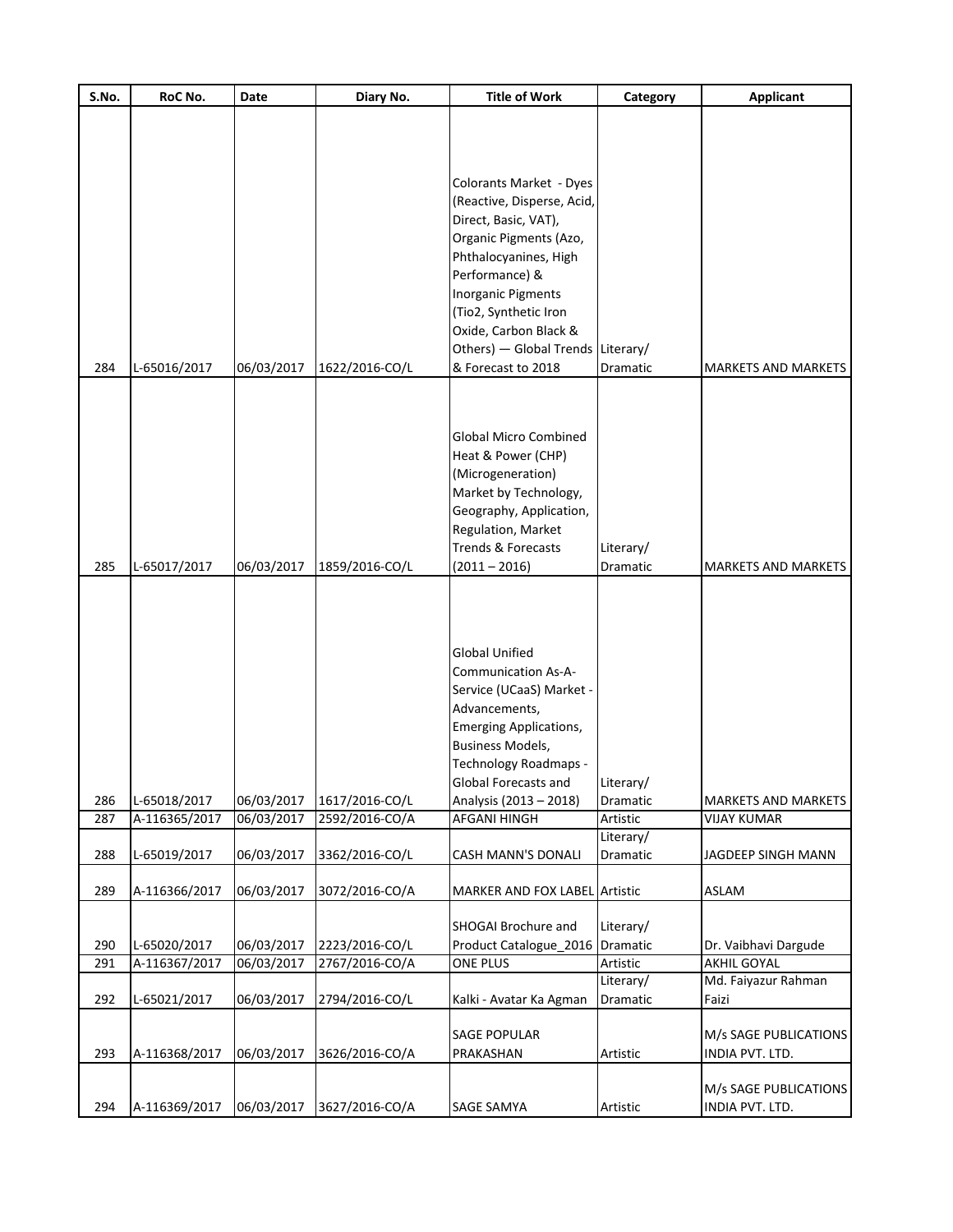| S.No. | RoC No.       | Date       | Diary No.                               | <b>Title of Work</b>      | Category              | <b>Applicant</b>            |
|-------|---------------|------------|-----------------------------------------|---------------------------|-----------------------|-----------------------------|
|       |               |            |                                         |                           |                       |                             |
|       |               |            |                                         |                           |                       | M/s SAGE PUBLICATIONS       |
| 295   | A-116370/2017 | 06/03/2017 | 3628/2016-CO/A                          | <b>SAGE STREE</b>         | Artistic              | INDIA PVT. LTD.             |
|       |               |            |                                         | PROGRAM FOR               |                       |                             |
|       |               |            |                                         | <b>IMPROVED WEIGHT</b>    |                       |                             |
|       |               |            |                                         | <b>ESTIMATION OF</b>      |                       |                             |
|       |               |            |                                         | <b>ELECTRICALLY</b>       |                       |                             |
|       |               |            |                                         | <b>OPERATED BIPLANE</b>   | Computer              | BHARAT HEAVY                |
| 296   | SW-9010/2017  | 06/03/2017 | 1079/2016-CO/SW                         | <b>DAMPERS</b>            | Software              | ELECTRICALS LIMITED         |
|       |               |            |                                         | <b>SITE COMPLAINT</b>     | Computer              | <b>BHARAT HEAVY</b>         |
| 297   | SW-9011/2017  | 06/03/2017 | 1081/2016-CO/SW                         | <b>RESOLUTION SYSTEM</b>  | Software              | <b>ELECTRICALS LIMITED</b>  |
|       |               |            |                                         |                           | Literary/             |                             |
| 298   | L-65022/2017  | 06/03/2017 | 3355/2016-CO/L                          | CASH MANN'S BARAAT        | Dramatic              | JAGDEEP SINGH MANN          |
|       |               |            |                                         |                           |                       |                             |
|       |               |            |                                         |                           |                       | MOHD. SHAHJAHAN,            |
|       |               |            |                                         |                           |                       | PROPRIETOR M/S. KISAN       |
|       |               |            |                                         |                           |                       |                             |
|       |               |            |                                         |                           |                       | <b>SCENT AGARBATTI,</b>     |
| 299   | A-116371/2017 | 06/03/2017 | 2597/2016-CO/A                          | <b>KASHISH ROSE</b>       | Artistic              | COMPANY                     |
|       |               |            |                                         |                           |                       | MOHD. SHAHJAHAN,            |
| 300   | A-116372/2017 | 06/03/2017 | 2594/2016-CO/A                          | KASHISH RAJNIGANDHA       | Artistic              | <b>PROPRIETOR</b>           |
|       |               |            |                                         |                           |                       | HARISH KUMAR,               |
| 301   | A-116373/2017 | 06/03/2017 | 3151/2016-CO/A                          | <b>MADHAV</b>             | Artistic              | PROPRIETOR                  |
|       |               |            |                                         | JOKER WITH DEVICE OF      |                       |                             |
| 302   | A-116374/2017 | 06/03/2017 | 3631/2016-CO/A                          | <b>JOKER (LABEL)</b>      | Artistic              | M/S. T.M. ENTERPRISES.,     |
|       |               |            |                                         |                           |                       | <b>SHRIRANG KISANLAL</b>    |
| 303   | A-116375/2017 | 06/03/2017 | 3150/2016-CO/A                          | YOGI GULKAND LABEL        | Artistic              | SARDA                       |
| 304   | A-116376/2017 | 06/03/2017 | 3303/2016-CO/A                          | CHASKAA                   | Artistic              | <b>GAUTAM SHARMA</b>        |
|       |               |            |                                         |                           |                       | TMT POLYMERS INDIA          |
| 305   | A-116377/2017 | 06/03/2017 | 3305/2016-CO/A                          | <b>TMT PLUS</b>           | Artistic              | pvt. Ltd.                   |
|       |               |            |                                         |                           |                       |                             |
|       |               |            |                                         |                           |                       | NORTH EAST                  |
| 306   | A-116378/2017 | 06/03/2017 | 3306/2016-CO/A                          | PRATIKSHA BLISS           | Artistic              | HEALTHCARE PVT. LTD.        |
|       |               |            |                                         |                           |                       | Dr. GAURAV SRI              |
| 307   | A-116379/2017 | 06/03/2017 | 3308/2016-CO/A                          | VAASTU MAHAJEEV AN        | Artistic              | AGGARWAL                    |
|       |               |            |                                         |                           |                       | <b>BIG BROTHER DESIGNER</b> |
| 308   | A-116380/2017 | 06/03/2017 | 3309/2016-CO/A                          | <b>BIG BROTHER</b>        | Artistic              | (P) LTD.                    |
|       |               |            |                                         |                           |                       | M/s THE EAST END LOCK       |
| 309   |               |            | A-116381/2017 06/03/2017 3312/2016-CO/A | PRAHARI                   |                       | COMPANY                     |
|       |               |            |                                         |                           | Artistic              |                             |
| 310   | A-116382/2017 | 06/03/2017 | 3313/2016-CO/A                          | <b>KOLN</b>               | Artistic<br>Literary/ | DHIRAJ KUKREJA              |
|       |               |            | 4735/2016-CO/L                          |                           |                       |                             |
| 311   | L-65023/2017  | 06/03/2017 |                                         | VIKAT KA NASHA            | Dramatic              | HIMANSHU SINGH              |
|       |               |            |                                         |                           | Literary/             |                             |
| 312   | L-65024/2017  | 06/03/2017 | 4734/2016-CO/L                          | CHORI NE DEKHA AINA       | Dramatic              | HIMANSHU SINGH              |
|       |               |            |                                         |                           | Literary/             |                             |
| 313   | L-65025/2017  | 06/03/2017 | 4730/2016-CO/L                          | KHUDA HI JANEY            | Dramatic              | HIMANSHU SINGH              |
|       |               |            |                                         |                           | Literary/             |                             |
| 314   | L-65026/2017  | 06/03/2017 | 4736/2016-CO/L                          | <b>2016 DI LIFE</b>       | Dramatic              | HIMANSHU SINGH              |
|       |               |            |                                         | <b>CHATAK MATAK</b>       | Literary/             |                             |
| 315   | L-65027/2017  | 06/03/2017 | 4737/2016-CO/L                          | THUMKA                    | Dramatic              | HIMANSHU SINGH              |
| 316   | A-116383/2017 | 06/03/2017 | 3919/2016-CO/A                          | <b>BRONZE</b>             | Artistic              | <b>JAI CHORARIA</b>         |
|       |               |            |                                         |                           |                       | MR. ANIL KUMAR              |
| 317   | A-116384/2017 | 06/03/2017 | 2652/2016-CO/A                          | <b>LEDLITE</b>            | Artistic              | GAUTAM                      |
|       |               |            |                                         |                           | Literary/             |                             |
| 318   | L-65028/2017  | 06/03/2017 | 4186/2016-CO/L                          | <b>UNI WALLET</b>         | Dramatic              | ADHVIKA AGARWAL             |
| 319   | A-116385/2017 | 06/03/2017 | 1758/2016-CO/A                          | <b>SILVER MOUNTAIN</b>    | Artistic              | RAM BABU GUPTA              |
|       |               |            |                                         | <b>HEPTAGON THEORY OF</b> | Literary/             |                             |
| 320   | L-65029/2017  | 16-03-2017 | 3112/2016-CO/L                          | FILM                      | Dramatic              | MAHALAKSHMI.M.R.            |
|       |               |            |                                         |                           |                       |                             |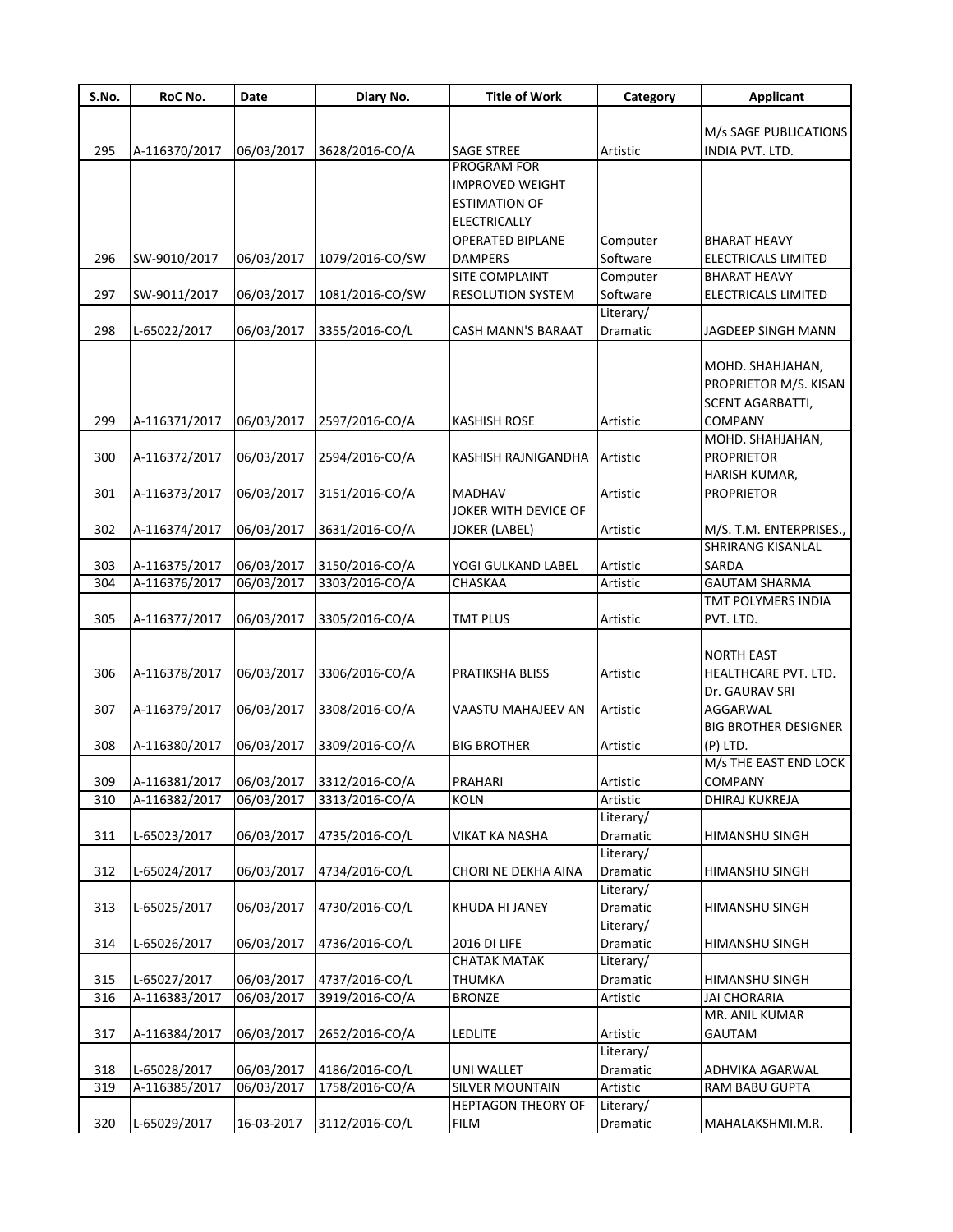| S.No. | RoC No.       | Date       | Diary No.        | <b>Title of Work</b>                   | Category                    | <b>Applicant</b>     |
|-------|---------------|------------|------------------|----------------------------------------|-----------------------------|----------------------|
|       |               |            |                  |                                        | Literary/                   |                      |
| 321   | L-65030/2017  | 16-03-2017 | 3743/2016-CO/L   | RUK VEDHIC ABACUS                      | Dramatic                    | T. SEENIVASAN        |
|       |               |            |                  | Alla ke fazal se ghar mein Literary/   |                             |                      |
| 322   | L-65031/2017  | 16-03-2017 | 4154/2016-CO/L   | hi kaba dekha                          | Dramatic                    | Kamal Jit            |
|       |               |            |                  | jogiya ve jogiya sun                   | Literary/                   |                      |
| 323   | L-65032/2017  | 16-03-2017 | 4155/2016-CO/L   | jogiya                                 | Dramatic                    | Kamal Jit            |
|       |               |            |                  | Ailua bailua dhamka                    | Literary/                   |                      |
| 324   | L-65033/2017  | 16-03-2017 | 4068/2016-CO/L   | dhun                                   | Dramatic                    | Mrs Kamal Jit        |
|       |               |            |                  |                                        | Literary/                   |                      |
| 325   | L-65034/2017  | 16-03-2017 | 3704/2016-CO/L   | ARIYAATHA MUGHAM                       | Dramatic                    | Rohit Reuben Prabhu  |
|       |               |            |                  |                                        |                             |                      |
|       |               |            |                  | A VISION FOR FUTURE                    |                             |                      |
|       |               |            |                  | <b>WORLD SHUNYA</b>                    | Literary/                   | <b>VIVEK CHHAGAN</b> |
| 326   | L-65035/2017  | 16-03-2017 | 665/2016-CO/L    | UNIVERSAL VENTURES                     | Dramatic<br>Literary/       | <b>SHIRSATH</b>      |
| 327   | L-65036/2017  | 16-03-2017 | 2805/2016-CO/L   | Appan Paag Bachabi                     | Dramatic                    | <b>Birbal Jha</b>    |
|       |               |            |                  |                                        | Literary/                   |                      |
| 328   | L-65037/2017  | 16-03-2017 | 2677/2016-CO/L   | kali                                   | Dramatic                    | SOMU NANJUNDAPPA     |
|       |               |            |                  | <b>DABUR HONITUS</b>                   |                             |                      |
|       |               |            |                  | <b>COUGH REMEDY HONEY</b>              |                             |                      |
| 329   | A-116386/2017 | 16-03-2017 | 1489/2016-CO/A   | <b>BASED LABEL</b>                     | Artistic                    | DABUR INDIA LIMITED  |
|       |               |            |                  |                                        |                             |                      |
| 330   | SR-11887/2017 | 16-03-2017 | 2359/2016-CO/SR  | Baras Jaa                              | Sound Recording Riya Kumari |                      |
|       |               |            |                  |                                        |                             |                      |
|       |               |            |                  | STEEL MILL ROLLS A                     | Literary/                   | M/s STEEL AUTHORITY  |
| 331   | L-65038/2017  | 16-03-2017 | 3346/2016-CO/L   | <b>TECHNICAL BOOKLET</b>               | Dramatic                    | OF INDIA LTD.        |
|       |               |            |                  | DEVELOPMENT OF<br><b>COMPREHENSIVE</b> |                             |                      |
|       |               |            |                  | <b>INTERFACE BETWEEN</b>               |                             |                      |
|       |               |            |                  | <b>FUEL CELL TEST STATION</b>          |                             |                      |
|       |               |            |                  | AND DC LOAD FOR                        | Computer                    | <b>BHARAT HEAVY</b>  |
| 332   | SW-9012/2017  | 16-03-2017 | 14160/2015-CO/SW | <b>TESTING OF STACKS</b>               | Software                    | ELECTRICALS LIMITED  |
|       |               |            |                  |                                        |                             | FIRE SAFETY DEVICES  |
| 333   | A-116387/2017 | 16-03-2017 | 1587/2016-CO/A   | <b>FIRECHEM</b>                        | Artistic                    | PVT. LTD.            |
|       |               |            |                  |                                        |                             |                      |
| 334   | A-116388/2017 | 16-03-2017 | 4746/2016-CO/A   | VATIKA PUBLIC SCHOOL                   | Artistic                    | <b>BASANT KUMAR</b>  |
|       |               |            |                  |                                        |                             |                      |
|       |               |            |                  | BHAGAVAN BHAGAVAN                      | Literary/                   |                      |
| 335   | L-65039/2017  | 17-03-2017 | 13806/2015-CO/L  | BHAGAVAN                               | <b>Dramatic</b>             | SALIM JACOB,         |
|       |               |            | 13807/2015-CO/L  | RAJOURIYILE MARKHOR                    | Literary/<br>Dramatic       |                      |
| 336   | L-65040/2017  | 17-03-2017 |                  |                                        |                             | SALIM JACOB          |
|       |               |            |                  | Bappu Velliparambinte                  | Literary/                   |                      |
| 337   | L-65041/2017  | 17-03-2017 | 2151/2016-CO/L   | pattukal - Part 1                      | Dramatic                    | Sajith Pachat        |
|       |               |            |                  |                                        |                             |                      |
|       |               |            |                  | Bappu Valliparambinte                  | Literary/                   |                      |
| 338   | L-65042/2017  | 17-03-2017 | 2152/2016-CO/L   | Pattukal - Part 2                      | Dramatic                    | Sajith Pachat        |
|       |               |            |                  |                                        |                             |                      |
|       |               |            |                  | The Perfect Heart Attack-              |                             |                      |
|       |               |            |                  | A Murder Mystery About                 |                             | Hemanshu Sharda s/o  |
|       |               |            |                  | Crime, Love, Glory &                   | Literary/                   | Sh. Pradeep Kumar    |
| 339   | L-65043/2017  | 17-03-2017 | 679/2016-CO/L    | Redemption                             | Dramatic                    | Sharda               |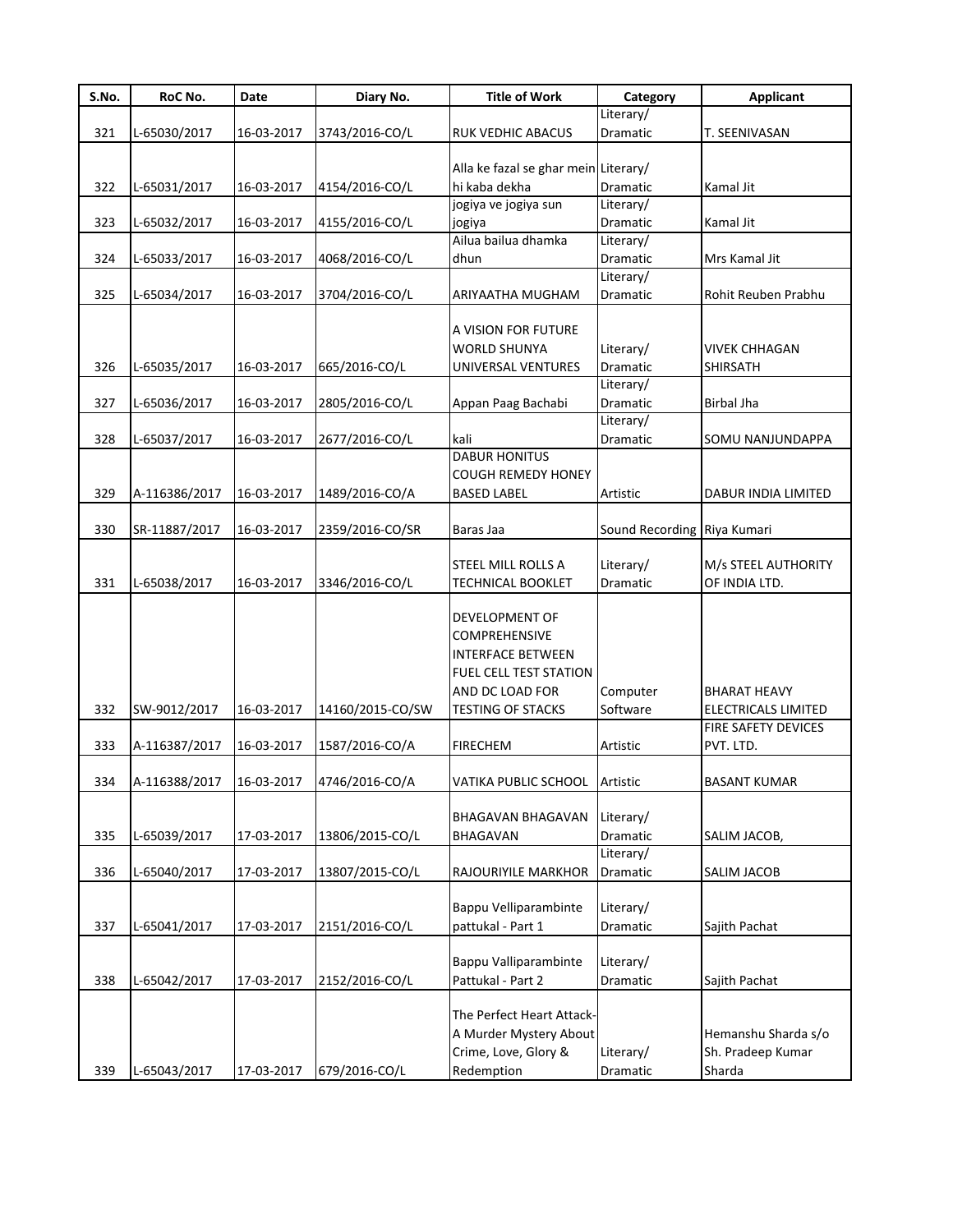| S.No. | RoC No.      | Date       | Diary No.       | <b>Title of Work</b>       | Category  | <b>Applicant</b>             |
|-------|--------------|------------|-----------------|----------------------------|-----------|------------------------------|
|       |              |            |                 | The Perfect Heart Attack-  |           |                              |
|       |              |            |                 |                            |           |                              |
|       |              |            |                 | A Murder Mystery About     |           | Hemanshu Sharda s/o          |
|       |              |            |                 | Crime, Love, Glory &       | Literary/ | Sh. Pradeep Kumar            |
| 340   | L-65044/2017 | 17-03-2017 | 680/2016-CO/L   | Redemption                 | Dramatic  | Sharda                       |
|       |              |            |                 |                            |           |                              |
|       |              |            |                 |                            |           | <b>BEANSTALK LEARNING, a</b> |
|       |              |            |                 | WALKING THROUGH            | Literary/ | Division of Podar            |
| 341   | L-65045/2017 | 17-03-2017 | 1855/2015-CO/L  | <b>TIME Grade 5</b>        | Dramatic  | Software Private Limited     |
|       |              |            |                 |                            | Literary/ |                              |
| 342   | L-65046/2017 | 17-03-2017 | 256/2016-CO/L   | U                          | Dramatic  | <b>KISHORE BS</b>            |
|       |              |            |                 |                            | Literary/ | RADHA SOAMI SATSANG          |
| 343   | L-65047/2017 | 17-03-2017 | 492/2016-CO/L   | <b>EQUILIBRIUM OF LOVE</b> | Dramatic  | <b>BEAS</b>                  |
|       |              |            |                 | Neev 90 for Teens-Best     | Literary/ | Tejgyan Global               |
| 344   | L-65048/2017 | 17-03-2017 | 485/2016-CO/L   | Kaise Bane                 | Dramatic  | Foundation                   |
|       |              |            |                 |                            | Literary/ | Tejgyan Global               |
| 345   | L-65049/2017 | 17-03-2017 | 483/2016-CO/L   | Swasthya Trikon            | Dramatic  | Foundation                   |
|       |              |            |                 | Neev 90 for Teens-Best     | Literary/ | Tejgyan Global               |
| 346   | L-65050/2017 | 17-03-2017 | 487/2016-CO/L   | Kase Banaal                | Dramatic  | Foundation                   |
|       |              |            |                 |                            |           |                              |
|       |              |            |                 | Mahaasmani Shibiracha      | Literary/ | Tejgyan Global               |
| 347   | L-65051/2017 | 17-03-2017 | 482/2016-CO/L   | Labh Kasa Ghyava           | Dramatic  | Foundation                   |
|       |              |            |                 | Paisa-Dhyey Navhe          | Literary/ | Tejgyan Global               |
| 348   | L-65052/2017 | 17-03-2017 | 486/2016-CO/L   | Maarg Aahe                 | Dramatic  | Foundation                   |
|       |              |            |                 |                            | Literary/ | Tejgyan Global               |
| 349   | L-65053/2017 | 17-03-2017 | 490/2016-CO/L   | Inner 90 for Teens         | Dramatic  | Foundation                   |
|       |              |            |                 |                            |           |                              |
|       |              |            |                 | Nav Ramayan for Teens-     |           |                              |
|       |              |            |                 | Shriramkadun Kaay          | Literary/ | Tejgyan Global               |
| 350   | L-65054/2017 | 17-03-2017 | 489/2016-CO/L   | Shikaal                    | Dramatic  | Foundation                   |
|       |              |            |                 | 3 Swasthya Vardaan-F.T.    | Literary/ | Tejgyan Global               |
| 351   | L-65055/2017 | 17-03-2017 | 484/2016-CO/L   | Trikon                     | Dramatic  | Foundation                   |
|       |              |            |                 | Maha-aasmani Shivir Ka     | Literary/ | Tejgyan Global               |
| 352   | L-65056/2017 | 17-03-2017 | 805/2016-CO/L   | Labh Kaise Lein            | Dramatic  | Foundation                   |
|       |              |            |                 |                            | Computer  | Brihans E-Commerce Pvt.      |
| 353   | SW-9013/2017 | 17-03-2017 | 678/2016-CO/SW  | V-SHOP                     | Software  | Ltd                          |
|       |              |            |                 |                            | Computer  |                              |
| 354   | SW-9014/2017 | 17-03-2017 | 2421/2016-CO/SW | www.babbleguy.com          | Software  | Rohan Satishrao Borde        |
|       |              |            |                 |                            | Literary/ |                              |
| 355   | L-65057/2017 | 17-03-2017 | 3598/2016-CO/L  | crazora                    | Dramatic  | <b>Blue Bird Enterprises</b> |
|       |              |            |                 |                            |           |                              |
|       |              |            |                 | <b>UPGRADATION OF BMS</b>  |           |                              |
|       |              |            |                 | AND PRDS CONTROLS          |           |                              |
|       |              |            |                 | FOR FRONT, REAR AND        |           |                              |
|       |              |            |                 | <b>CORNER FIRED BOILER</b> |           |                              |
|       |              |            |                 | FROM PLC TO DCS            | Literary/ | <b>BHARAT HEAVY</b>          |
| 356   | L-65058/2017 | 17-03-2017 | 3175/2016-CO/L  | SYSTEM                     | Dramatic  | ELECTRICALS LIMITED          |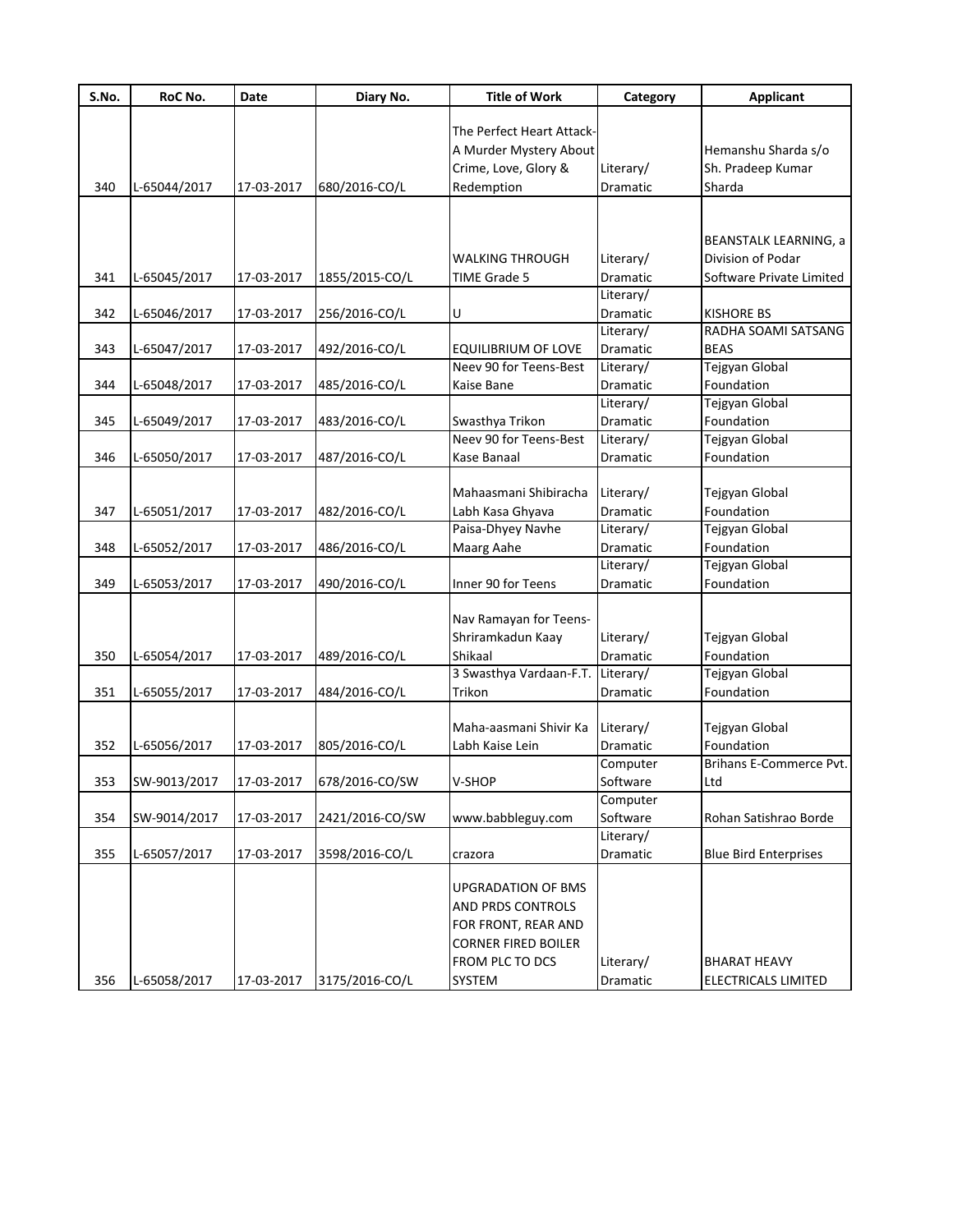| S.No.      | RoC No.                        | Date                     | Diary No.                        | <b>Title of Work</b>                    | Category              | Applicant                         |
|------------|--------------------------------|--------------------------|----------------------------------|-----------------------------------------|-----------------------|-----------------------------------|
|            |                                |                          |                                  |                                         |                       |                                   |
|            |                                |                          |                                  |                                         |                       |                                   |
|            |                                |                          |                                  | A METHOD TO FIND                        |                       |                                   |
|            |                                |                          |                                  | <b>SUPPORT REACTIONS OF</b>             |                       |                                   |
|            |                                |                          |                                  | A HORIZONTAL FEED                       |                       |                                   |
|            |                                |                          |                                  | <b>WATER HEATER WITH</b>                |                       |                                   |
|            |                                |                          |                                  | NON-UNIFORM WEIGHT                      |                       |                                   |
|            |                                |                          |                                  | DISTRIBUTION,                           |                       |                                   |
|            |                                |                          |                                  | <b>SUPPORTED ON MORE</b>                |                       |                                   |
|            |                                |                          |                                  | THAN TWO SUPPORTS                       |                       |                                   |
|            |                                |                          |                                  | (STATICALLY                             |                       |                                   |
|            |                                |                          |                                  | INDETERMINATE                           | Literary/             | BHARAT HEAVY                      |
| 357        | L-65059/2017                   | 17-03-2017               | 3197/2016-CO/L                   | STRUCTURE)                              | Dramatic              | ELECTRICALS LIMITED               |
|            |                                |                          |                                  |                                         |                       |                                   |
|            |                                |                          |                                  | <b>KINEMATICS OF</b>                    | Literary/             | PRAMAR PRAMODRAO                  |
| 358        | L-65060/2017                   | 17-03-2017               | 287/2016-CO/L                    | <b>MACHINE</b>                          | Dramatic              | <b>BAKANE</b>                     |
|            |                                |                          |                                  |                                         | Literary/             |                                   |
| 359        | L-65061/2017                   | 17-03-2017               | 1324/2016-CO/L                   | LIFE CARE                               | Dramatic              | Siju parameswaran                 |
|            |                                |                          |                                  | <b>BANDHANATHINTE</b>                   |                       |                                   |
|            |                                |                          |                                  | RAHASYAM,                               |                       |                                   |
|            |                                |                          |                                  | MOCHANATHINTEYUM                        | Literary/             |                                   |
| 360        | L-65062/2017                   | 17-03-2017               | 615/2016-CO/L                    | AS ANSWERED BY ABHII                    | Dramatic              | Ratnamani Sasindran               |
|            |                                |                          |                                  |                                         | Literary/             |                                   |
| 361        | L-65063/2017                   | 17-03-2017               | 781/2016-CO/L                    | <b>REBORN</b>                           | Dramatic              | NEERAJ SHARMA                     |
|            |                                |                          |                                  |                                         | Literary/             |                                   |
| 362        | L-65064/2017                   | 17-03-2017               | 923/2016-CO/L                    | AMARBEL                                 | Dramatic              | DHARMENDRA KUMAR                  |
|            |                                |                          |                                  |                                         | Computer              |                                   |
| 363        | SW-9015/2017                   | 17-03-2017               | 13904/2015-CO/SW                 | <b>BIMA MASTER</b>                      | Software              | <b>S R SHARADA</b>                |
|            |                                |                          |                                  |                                         |                       |                                   |
|            |                                |                          |                                  |                                         |                       | S R Sharada, Director of          |
|            |                                |                          |                                  |                                         | Computer              | <b>Exite Software Services</b>    |
| 364        | SW-9016/2017                   | 17-03-2017               | 13900/2015-CO/SW                 | HIS-MASTER                              | Software              | Pvt Ltd                           |
|            |                                |                          |                                  | FOR ONE MORE DAY                        | Literary/             |                                   |
| 365        | L-65065/2017                   | 17-03-2017               | 2826/2016-CO/L                   | SHALINI                                 | Dramatic              | ABHISHEK JHAVERI                  |
|            |                                |                          |                                  |                                         |                       | M/S HIMANSHU                      |
| 366        | A-116389/2017                  | 17-03-2017               | 4170/2016-CO/A                   | WALLSTREET                              | Artistic              | <b>COSMETICS</b>                  |
|            |                                |                          |                                  |                                         | Literary/             |                                   |
| 367        | L-65066/2017                   | 17-03-2017               | 13966/2015-CO/L                  | PUKKITI PURANALU                        | Dramatic              | Sai Teja                          |
|            |                                |                          |                                  |                                         |                       | M/S RAU'S IAS STUDY               |
| 368<br>369 | A-116390/2017<br>A-116391/2017 | 17-03-2017<br>17-03-2017 | 4171/2016-CO/A<br>4172/2016-CO/A | RAU S IAS STUDY CIRCLE<br>PRENAV        | Artistic<br>Artistic  | <b>CIRCLE</b><br>M/S PRENAV INDIA |
|            |                                |                          |                                  |                                         |                       | M/S NEILL LEARNING                |
| 370        | A-116392/2017                  | 17-03-2017               | 4173/2016-CO/A                   | <b>ADUCATE</b>                          | Artistic              | RESOURCES PVT. LTD.               |
|            |                                |                          |                                  |                                         |                       | DAYA SHANKER                      |
| 371        | A-116393/2017                  | 17-03-2017               | 13976/2015-CO/A                  | <b>KALA HATHI</b>                       | Artistic              | KHANDELWAL                        |
| 372        | A-116394/2017                  | 17-03-2017               | 4174/2016-CO/A                   | CHEERS DEVICES                          | Artistic              | M/S CHEERS GLOBAL                 |
|            |                                |                          |                                  |                                         |                       | M/S CHEERS GLOBAL                 |
| 373        | A-116395/2017                  | 17-03-2017               | 4175/2016-CO/A                   | <b>DEVICE MARK</b>                      | Artistic              | PVT. LTD.                         |
|            |                                |                          |                                  |                                         |                       |                                   |
| 374        | SR-11888/2017                  | 17-03-2017               | 1463/2016-CO/SR                  | <b>CHALA PHIR</b>                       | Sound Recording       | <b>VIBHU TREHAN</b>               |
|            |                                |                          |                                  |                                         |                       | M/S ADITYA                        |
| 375        | A-116396/2017                  | 17-03-2017               | 4176/2016-CO/A                   | <b>BLUE GUARD</b><br><b>HYMN TO SRI</b> | Artistic              | <b>ELECTRICALS</b>                |
|            |                                |                          |                                  | DAKSINAMURTY OF ADI                     |                       | Central chinmaya                  |
| 376        | L-65067/2017                   | 17-03-2017               | 49611/2014-CO/L                  | SANKARA                                 | Literary/<br>Dramatic | mission trust (CCMT)              |
|            |                                |                          |                                  |                                         |                       |                                   |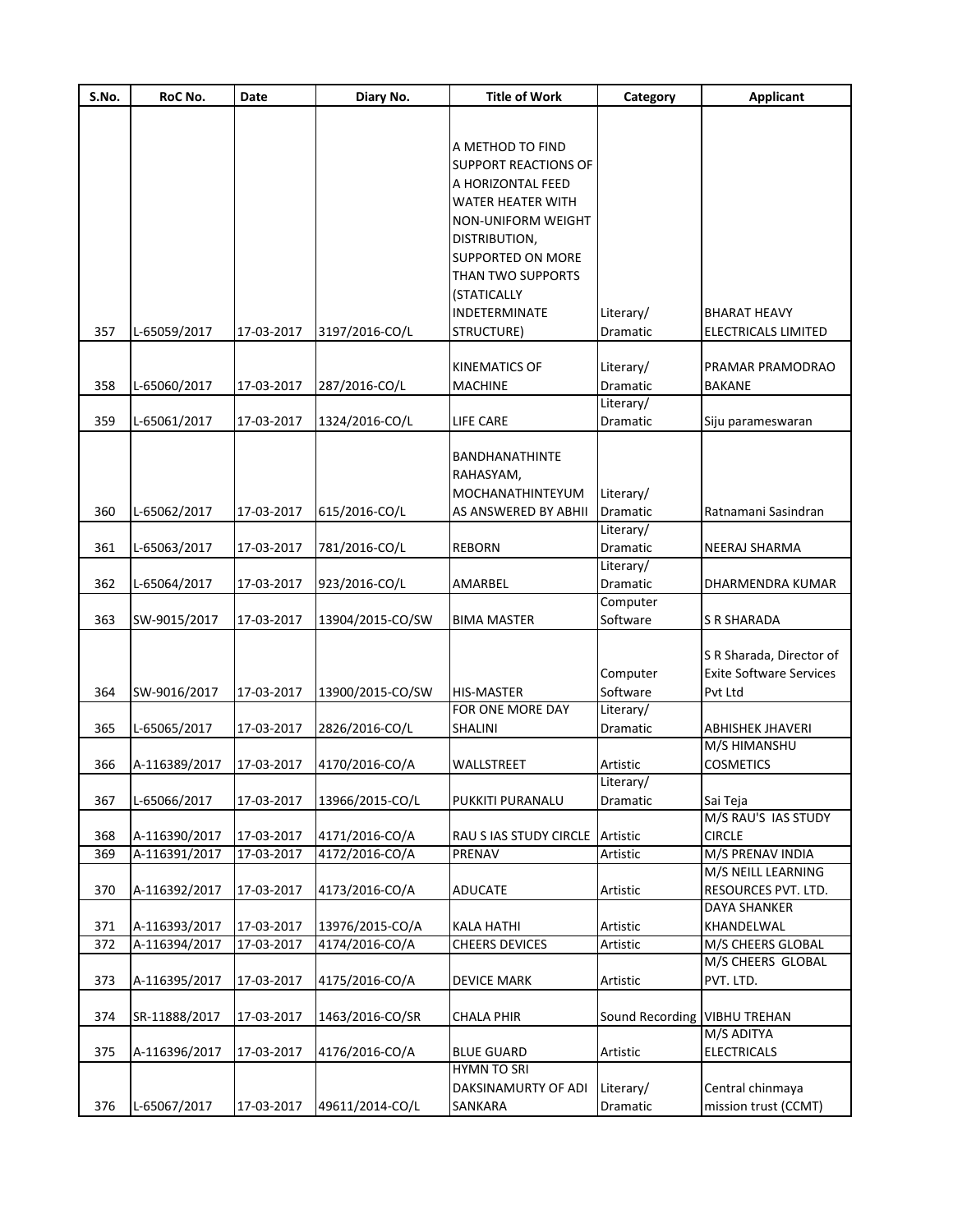| S.No. | RoC No.       | <b>Date</b> | Diary No.        | <b>Title of Work</b>                          | Category              | <b>Applicant</b>              |
|-------|---------------|-------------|------------------|-----------------------------------------------|-----------------------|-------------------------------|
|       |               |             |                  |                                               |                       | M/S INTERNATIONAL             |
|       |               |             |                  |                                               |                       | <b>AGRO OIL INDUSTRIES</b>    |
| 377   | A-116397/2017 | 17-03-2017  | 4177/2016-CO/A   | JAIN S AMLA OIL                               | Artistic              | LTD.                          |
|       |               |             |                  |                                               |                       | <b>Pix Transmissions</b>      |
| 378   | A-116398/2017 | 17-03-2017  | 3663/2016-CO/A   | <b>PIX</b>                                    | Artistic              | Limited                       |
|       |               |             |                  |                                               |                       |                               |
|       |               |             |                  | PIX Logo and Slogan:                          |                       |                               |
|       |               |             |                  | <b>Power Transmission</b>                     |                       |                               |
|       |               |             |                  | Solutions and Driving                         |                       | <b>Pix Transmissions</b>      |
| 379   | A-116399/2017 | 17-03-2017  | 3664/2016-CO/A   | Growth                                        | Artistic              | Limited<br>M/S INTERNATIONAL  |
|       |               |             |                  |                                               |                       | AGRO OIL INDUSTRIAL           |
| 380   | A-116400/2017 | 17-03-2017  | 4178/2016-CO/A   | JAIN S JASMINE AMLA<br>OIL                    | Artistic              | LTD.                          |
|       |               |             |                  |                                               |                       |                               |
|       |               |             |                  |                                               |                       | M/S INTERNATIONAL             |
|       |               |             |                  |                                               |                       | AGRO OIL M/S                  |
|       |               |             |                  |                                               |                       | <b>INTERNATIONAL AGRO</b>     |
| 381   | A-116401/2017 | 17-03-2017  | 4179/2016-CO/A   | JAIN S HAIR CARE                              | Artistic              | OIL INDUSTRIAL LTD.           |
| 382   | A-116402/2017 | 17-03-2017  | 3905/2016-CO/A   | <b>FINE SWITCHGEARS</b>                       | Artistic              | <b>FINE SWITCHGEARS</b>       |
|       |               |             |                  |                                               | Literary/             |                               |
| 383   | L-65068/2017  | 17-03-2017  | 11837/2015-CO/L  | Am I a Terrorist?                             | Dramatic              | Muskan Chanana                |
|       |               |             |                  | <b>CURRICULUM PRE K</b>                       |                       |                               |
|       |               |             |                  | <b>MAKING VISIBLE</b>                         |                       |                               |
|       |               |             |                  | RELEVANCE RIGOR                               | Literary/             |                               |
| 384   | L-65069/2017  | 17-03-2017  | 1335/2016-CO/L   | <b>RELATIONSHIPS</b>                          | Dramatic              | <b>KIRAN SETHI</b>            |
|       |               |             |                  |                                               |                       |                               |
|       |               |             |                  | <b>FREEDOM TO CHOOSE</b>                      | Literary/             |                               |
| 385   | L-65070/2017  | 17-03-2017  | 406/2016-CO/L    | (AZAADI SAPNO KI)                             | Dramatic              | MR. PANKAJ SHARMA             |
|       |               |             |                  |                                               | Literary/             |                               |
| 386   | L-65071/2017  | 17-03-2017  | 3432/2016-CO/L   | Portocafe                                     | Dramatic              | Karamvir Singh Rajpal         |
|       |               |             |                  |                                               | Literary/             |                               |
| 387   | L-65071/2017  | 17-03-2017  | 3432/2016-CO/L   | Portocafe                                     | Dramatic              | Ankit Prasad                  |
|       |               |             |                  |                                               |                       |                               |
|       |               |             |                  | 8 Steps to problem                            | Literary/             |                               |
| 388   | L-65072/2017  | 17-03-2017  | 4067/2016-CO/L   | solving - IT/ITES industry                    | Dramatic              | Mohit Sharma`                 |
|       |               |             |                  | CAP (Report and                               | Literary/             |                               |
| 389   | L-65073/2017  | 17-03-2017  | 1679/2016-CO/L   | <b>Related Content)</b>                       | Dramatic              | Sanjay Mukund Sawant          |
|       |               |             |                  |                                               |                       |                               |
| 390   | L-65074/2017  | 17-03-2017  | 3858/2016-CO/L   | <b>CRAFTING FUTURES</b><br>MOMSEBELIEF AUTISM | Literary/<br>Dramatic | CRAFTING FUTURES PVT.<br>LTD. |
|       |               |             |                  | PROGRAM NO. HE/47:                            |                       |                               |
|       |               |             |                  | CALCULATION                                   |                       |                               |
|       |               |             |                  | PROGRAM FOR STATOR                            |                       |                               |
|       |               |             |                  | CORE FLUX TEST DATA                           |                       |                               |
|       |               |             |                  | FOR HYDRO                                     |                       |                               |
|       |               |             |                  | <b>GENERATORS AND</b>                         | Computer              | BHARAT HEAVY                  |
| 391   | SW-9017/2017  | 17-03-2017  | 14152/2015-CO/SW | <b>MOTORS</b>                                 | Software              | ELECTRICALS LIMITED           |
|       |               |             |                  |                                               |                       |                               |
| 392   | SR-11889/2017 | 17-03-2017  | 1461/2016-CO/SR  | <b>DHUNDLA</b>                                | Sound Recording       | <b>VIBHU TREHAN</b>           |
|       |               |             |                  | Chemgenius - Basics in                        | Literary/             |                               |
| 393   | L-65075/2017  | 17-03-2017  | 1831/2016-CO/L   | Chemistry                                     | Dramatic              | Dr. G. Ramya                  |
|       |               |             |                  |                                               |                       |                               |
|       |               |             |                  | ENVIRONMENT, HEALTH                           | Computer              | <b>ECONSERVE SOFTWARE</b>     |
| 394   | SW-9018/2017  | 17-03-2017  | 3593/2016-CO/SW  | & SAFETY SOFTWARE                             | Software              | PVT LTD                       |
|       |               |             |                  |                                               | Computer              |                               |
| 395   | SW-9019/2017  | 17-03-2017  | 1381/2016-CO/SW  | www.tut-it.com                                | Software              | Rohan Satishrao Borde         |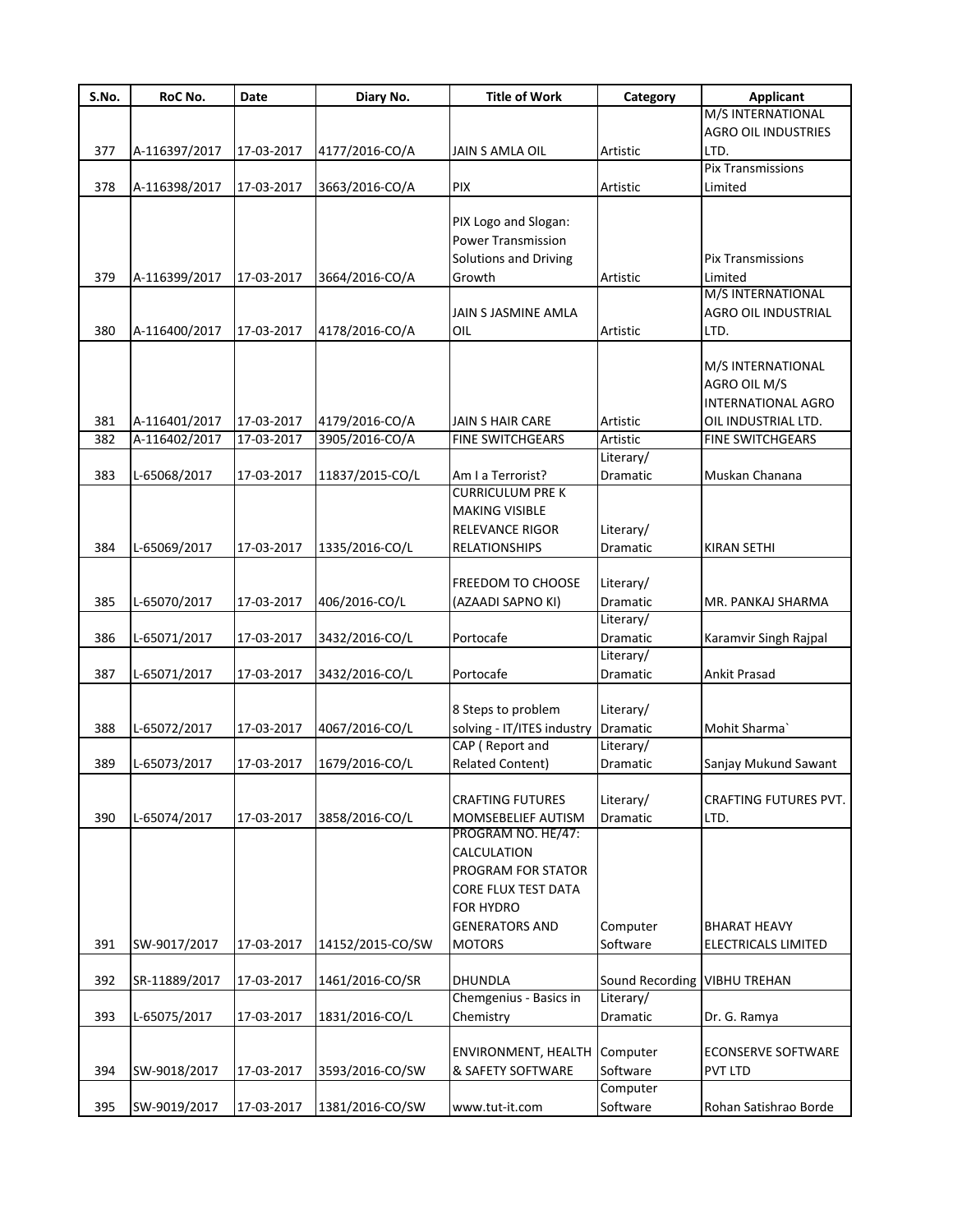| Computer<br>Software<br>SW-9020/2017<br>www.jkmakh.com<br>JK & MAKH Company<br>17-03-2017<br>14085/2015-CO/SW<br>397<br>17-03-2017<br>3411/2016-CO/A<br>Ordeal<br>A-116403/2017<br>Mr. Yogesh Ramesh Patil<br>Artistic<br>A-116404/2017<br>3490/2016-CO/A<br><b>ARHAN GOLD</b><br>Arhan Gold<br>398<br>17-03-2017<br>Artistic<br><b>KK INTERNATIONAL</b><br>399<br>A-116405/2017<br>17-03-2017<br>3522/2016-CO/A<br>TURN ON YOUR WHITES<br>Artistic<br>KAMAL KOTHOTYA<br>DELHI PUBLIC SR. SEC.<br>400<br>A-116406/2017<br>17-03-2017<br>3530/2016-CO/A<br><b>SCHOOL BHARATPUR</b><br>Artistic<br><b>KBS EDUCATION TRUST</b><br><b>DESIGN OF SCADA</b><br>Literary/<br><b>BHARAT HEAVY</b><br>L-65076/2017<br>ELECTRICALS LIMITED<br>17-03-2017<br>3173/2016-CO/L<br>SYSTEM FOR PV PLANT<br>Dramatic<br>Aditya Singhal trading as<br>Uditi International<br>A-116407/2017<br>17-03-2017<br>3912/2016-CO/A<br><b>FLARE (LABEL)</b><br>Artistic<br>Aditya Singhal trading as<br><b>FLARE SWEET MILK</b><br>Uditi International<br>A-116408/2017<br>17-03-2017<br>2400/2016-CO/A<br>(LABEL)<br>Artistic<br><b>INVOLUNTARY MUSCLE</b><br><b>CONTRACTION DURING</b><br>PALPATION AT GLUTEAL<br><b>MUSCLE IN PATIENTS</b><br>WITH CHRONIC LOW<br>Literary/<br>L-65077/2017<br>20-03-2017<br>1862/2016-CO/L<br><b>BACK PAIN</b><br>Dramatic<br><b>MANOJ DESHMUKH</b><br>Literary/<br>L-65078/2017<br>20-03-2017<br>2970/2016-CO/L<br>Dream Live<br>Dramatic<br>Bharadwaj Dayala<br>Literary/<br>L-65079/2017<br>20-03-2017<br>2279/2016-CO/L<br>Dramatic<br>EK RUPAYACHA CHEQUE<br><b>WARADE NAMDEO</b><br>Literary/<br>407<br>L-65080/2017<br>20-03-2017<br>82/2016-CO/L<br>Dramatic<br>Rahul Prakash<br>Greenerians<br>USHA ROLLER FLOUR<br>408<br>A-116409/2017<br>20-03-2017<br>3047/2016-CO/A<br>MILLS PRIVATE LIMITED<br>MANKHUSH<br>Artistic<br>Literary/<br>409<br><b>STEP</b><br>L-65081/2017<br>20-03-2017<br>4423/2016-CO/L<br>Dramatic<br>Shantha TL<br>YAJUR SHIKSHA SAMITI<br>(A Society Registered<br>under Rajasthan Society<br>Saint Edmund's MALVIYA<br>A-116410/2017<br>2704/2016-CO/A<br>Artistic<br>20-03-2017<br>NAGAR, JPR<br>Registration Act, 1958)<br><b>FASTER PLUS</b><br>A-116411/2017<br><b>FASTER</b><br>20-03-2017<br>3189/2016-CO/A<br>Artistic<br>LUBRICANTS PVT. LTD.<br>NAVIN KUMAR SHAH<br>S/O. SH. SHAMBHU<br>A-116412/2017<br>20-03-2017<br>3192/2016-CO/A<br><b>BAJRANG</b><br>Artistic<br>DAYAL SHAH<br><b>HEART &amp; GENERAL</b><br>HOSPITAL WITH HEART<br>Dr. PRAKASH<br><b>DEVICE</b><br>A-116413/2017<br>20-03-2017<br>3203/2016-CO/A<br>Artistic<br>CHANDWANI<br>KING AUTO TUBES PVT.<br>KING AUTO TUBES<br>A-116414/2017<br>20-03-2017<br>3214/2016-CO/A<br>Artistic<br>PRIVATE LIMITED<br>LTD. Logo | S.No. | RoC No. | Date | Diary No. | <b>Title of Work</b> | Category | <b>Applicant</b> |
|----------------------------------------------------------------------------------------------------------------------------------------------------------------------------------------------------------------------------------------------------------------------------------------------------------------------------------------------------------------------------------------------------------------------------------------------------------------------------------------------------------------------------------------------------------------------------------------------------------------------------------------------------------------------------------------------------------------------------------------------------------------------------------------------------------------------------------------------------------------------------------------------------------------------------------------------------------------------------------------------------------------------------------------------------------------------------------------------------------------------------------------------------------------------------------------------------------------------------------------------------------------------------------------------------------------------------------------------------------------------------------------------------------------------------------------------------------------------------------------------------------------------------------------------------------------------------------------------------------------------------------------------------------------------------------------------------------------------------------------------------------------------------------------------------------------------------------------------------------------------------------------------------------------------------------------------------------------------------------------------------------------------------------------------------------------------------------------------------------------------------------------------------------------------------------------------------------------------------------------------------------------------------------------------------------------------------------------------------------------------------------------------------------------------------------------------------------------------------------------------------------------------------------------------------------------------------------------------------------------------------------------------------------------------------------------------------------------------------------------------|-------|---------|------|-----------|----------------------|----------|------------------|
|                                                                                                                                                                                                                                                                                                                                                                                                                                                                                                                                                                                                                                                                                                                                                                                                                                                                                                                                                                                                                                                                                                                                                                                                                                                                                                                                                                                                                                                                                                                                                                                                                                                                                                                                                                                                                                                                                                                                                                                                                                                                                                                                                                                                                                                                                                                                                                                                                                                                                                                                                                                                                                                                                                                                              |       |         |      |           |                      |          |                  |
|                                                                                                                                                                                                                                                                                                                                                                                                                                                                                                                                                                                                                                                                                                                                                                                                                                                                                                                                                                                                                                                                                                                                                                                                                                                                                                                                                                                                                                                                                                                                                                                                                                                                                                                                                                                                                                                                                                                                                                                                                                                                                                                                                                                                                                                                                                                                                                                                                                                                                                                                                                                                                                                                                                                                              | 396   |         |      |           |                      |          |                  |
|                                                                                                                                                                                                                                                                                                                                                                                                                                                                                                                                                                                                                                                                                                                                                                                                                                                                                                                                                                                                                                                                                                                                                                                                                                                                                                                                                                                                                                                                                                                                                                                                                                                                                                                                                                                                                                                                                                                                                                                                                                                                                                                                                                                                                                                                                                                                                                                                                                                                                                                                                                                                                                                                                                                                              |       |         |      |           |                      |          |                  |
|                                                                                                                                                                                                                                                                                                                                                                                                                                                                                                                                                                                                                                                                                                                                                                                                                                                                                                                                                                                                                                                                                                                                                                                                                                                                                                                                                                                                                                                                                                                                                                                                                                                                                                                                                                                                                                                                                                                                                                                                                                                                                                                                                                                                                                                                                                                                                                                                                                                                                                                                                                                                                                                                                                                                              |       |         |      |           |                      |          |                  |
|                                                                                                                                                                                                                                                                                                                                                                                                                                                                                                                                                                                                                                                                                                                                                                                                                                                                                                                                                                                                                                                                                                                                                                                                                                                                                                                                                                                                                                                                                                                                                                                                                                                                                                                                                                                                                                                                                                                                                                                                                                                                                                                                                                                                                                                                                                                                                                                                                                                                                                                                                                                                                                                                                                                                              |       |         |      |           |                      |          |                  |
|                                                                                                                                                                                                                                                                                                                                                                                                                                                                                                                                                                                                                                                                                                                                                                                                                                                                                                                                                                                                                                                                                                                                                                                                                                                                                                                                                                                                                                                                                                                                                                                                                                                                                                                                                                                                                                                                                                                                                                                                                                                                                                                                                                                                                                                                                                                                                                                                                                                                                                                                                                                                                                                                                                                                              |       |         |      |           |                      |          |                  |
|                                                                                                                                                                                                                                                                                                                                                                                                                                                                                                                                                                                                                                                                                                                                                                                                                                                                                                                                                                                                                                                                                                                                                                                                                                                                                                                                                                                                                                                                                                                                                                                                                                                                                                                                                                                                                                                                                                                                                                                                                                                                                                                                                                                                                                                                                                                                                                                                                                                                                                                                                                                                                                                                                                                                              |       |         |      |           |                      |          |                  |
|                                                                                                                                                                                                                                                                                                                                                                                                                                                                                                                                                                                                                                                                                                                                                                                                                                                                                                                                                                                                                                                                                                                                                                                                                                                                                                                                                                                                                                                                                                                                                                                                                                                                                                                                                                                                                                                                                                                                                                                                                                                                                                                                                                                                                                                                                                                                                                                                                                                                                                                                                                                                                                                                                                                                              |       |         |      |           |                      |          |                  |
|                                                                                                                                                                                                                                                                                                                                                                                                                                                                                                                                                                                                                                                                                                                                                                                                                                                                                                                                                                                                                                                                                                                                                                                                                                                                                                                                                                                                                                                                                                                                                                                                                                                                                                                                                                                                                                                                                                                                                                                                                                                                                                                                                                                                                                                                                                                                                                                                                                                                                                                                                                                                                                                                                                                                              |       |         |      |           |                      |          |                  |
|                                                                                                                                                                                                                                                                                                                                                                                                                                                                                                                                                                                                                                                                                                                                                                                                                                                                                                                                                                                                                                                                                                                                                                                                                                                                                                                                                                                                                                                                                                                                                                                                                                                                                                                                                                                                                                                                                                                                                                                                                                                                                                                                                                                                                                                                                                                                                                                                                                                                                                                                                                                                                                                                                                                                              |       |         |      |           |                      |          |                  |
|                                                                                                                                                                                                                                                                                                                                                                                                                                                                                                                                                                                                                                                                                                                                                                                                                                                                                                                                                                                                                                                                                                                                                                                                                                                                                                                                                                                                                                                                                                                                                                                                                                                                                                                                                                                                                                                                                                                                                                                                                                                                                                                                                                                                                                                                                                                                                                                                                                                                                                                                                                                                                                                                                                                                              |       |         |      |           |                      |          |                  |
|                                                                                                                                                                                                                                                                                                                                                                                                                                                                                                                                                                                                                                                                                                                                                                                                                                                                                                                                                                                                                                                                                                                                                                                                                                                                                                                                                                                                                                                                                                                                                                                                                                                                                                                                                                                                                                                                                                                                                                                                                                                                                                                                                                                                                                                                                                                                                                                                                                                                                                                                                                                                                                                                                                                                              |       |         |      |           |                      |          |                  |
|                                                                                                                                                                                                                                                                                                                                                                                                                                                                                                                                                                                                                                                                                                                                                                                                                                                                                                                                                                                                                                                                                                                                                                                                                                                                                                                                                                                                                                                                                                                                                                                                                                                                                                                                                                                                                                                                                                                                                                                                                                                                                                                                                                                                                                                                                                                                                                                                                                                                                                                                                                                                                                                                                                                                              | 401   |         |      |           |                      |          |                  |
|                                                                                                                                                                                                                                                                                                                                                                                                                                                                                                                                                                                                                                                                                                                                                                                                                                                                                                                                                                                                                                                                                                                                                                                                                                                                                                                                                                                                                                                                                                                                                                                                                                                                                                                                                                                                                                                                                                                                                                                                                                                                                                                                                                                                                                                                                                                                                                                                                                                                                                                                                                                                                                                                                                                                              |       |         |      |           |                      |          |                  |
|                                                                                                                                                                                                                                                                                                                                                                                                                                                                                                                                                                                                                                                                                                                                                                                                                                                                                                                                                                                                                                                                                                                                                                                                                                                                                                                                                                                                                                                                                                                                                                                                                                                                                                                                                                                                                                                                                                                                                                                                                                                                                                                                                                                                                                                                                                                                                                                                                                                                                                                                                                                                                                                                                                                                              |       |         |      |           |                      |          |                  |
|                                                                                                                                                                                                                                                                                                                                                                                                                                                                                                                                                                                                                                                                                                                                                                                                                                                                                                                                                                                                                                                                                                                                                                                                                                                                                                                                                                                                                                                                                                                                                                                                                                                                                                                                                                                                                                                                                                                                                                                                                                                                                                                                                                                                                                                                                                                                                                                                                                                                                                                                                                                                                                                                                                                                              | 402   |         |      |           |                      |          |                  |
|                                                                                                                                                                                                                                                                                                                                                                                                                                                                                                                                                                                                                                                                                                                                                                                                                                                                                                                                                                                                                                                                                                                                                                                                                                                                                                                                                                                                                                                                                                                                                                                                                                                                                                                                                                                                                                                                                                                                                                                                                                                                                                                                                                                                                                                                                                                                                                                                                                                                                                                                                                                                                                                                                                                                              |       |         |      |           |                      |          |                  |
|                                                                                                                                                                                                                                                                                                                                                                                                                                                                                                                                                                                                                                                                                                                                                                                                                                                                                                                                                                                                                                                                                                                                                                                                                                                                                                                                                                                                                                                                                                                                                                                                                                                                                                                                                                                                                                                                                                                                                                                                                                                                                                                                                                                                                                                                                                                                                                                                                                                                                                                                                                                                                                                                                                                                              |       |         |      |           |                      |          |                  |
|                                                                                                                                                                                                                                                                                                                                                                                                                                                                                                                                                                                                                                                                                                                                                                                                                                                                                                                                                                                                                                                                                                                                                                                                                                                                                                                                                                                                                                                                                                                                                                                                                                                                                                                                                                                                                                                                                                                                                                                                                                                                                                                                                                                                                                                                                                                                                                                                                                                                                                                                                                                                                                                                                                                                              | 403   |         |      |           |                      |          |                  |
|                                                                                                                                                                                                                                                                                                                                                                                                                                                                                                                                                                                                                                                                                                                                                                                                                                                                                                                                                                                                                                                                                                                                                                                                                                                                                                                                                                                                                                                                                                                                                                                                                                                                                                                                                                                                                                                                                                                                                                                                                                                                                                                                                                                                                                                                                                                                                                                                                                                                                                                                                                                                                                                                                                                                              |       |         |      |           |                      |          |                  |
|                                                                                                                                                                                                                                                                                                                                                                                                                                                                                                                                                                                                                                                                                                                                                                                                                                                                                                                                                                                                                                                                                                                                                                                                                                                                                                                                                                                                                                                                                                                                                                                                                                                                                                                                                                                                                                                                                                                                                                                                                                                                                                                                                                                                                                                                                                                                                                                                                                                                                                                                                                                                                                                                                                                                              |       |         |      |           |                      |          |                  |
|                                                                                                                                                                                                                                                                                                                                                                                                                                                                                                                                                                                                                                                                                                                                                                                                                                                                                                                                                                                                                                                                                                                                                                                                                                                                                                                                                                                                                                                                                                                                                                                                                                                                                                                                                                                                                                                                                                                                                                                                                                                                                                                                                                                                                                                                                                                                                                                                                                                                                                                                                                                                                                                                                                                                              |       |         |      |           |                      |          |                  |
|                                                                                                                                                                                                                                                                                                                                                                                                                                                                                                                                                                                                                                                                                                                                                                                                                                                                                                                                                                                                                                                                                                                                                                                                                                                                                                                                                                                                                                                                                                                                                                                                                                                                                                                                                                                                                                                                                                                                                                                                                                                                                                                                                                                                                                                                                                                                                                                                                                                                                                                                                                                                                                                                                                                                              |       |         |      |           |                      |          |                  |
|                                                                                                                                                                                                                                                                                                                                                                                                                                                                                                                                                                                                                                                                                                                                                                                                                                                                                                                                                                                                                                                                                                                                                                                                                                                                                                                                                                                                                                                                                                                                                                                                                                                                                                                                                                                                                                                                                                                                                                                                                                                                                                                                                                                                                                                                                                                                                                                                                                                                                                                                                                                                                                                                                                                                              |       |         |      |           |                      |          |                  |
|                                                                                                                                                                                                                                                                                                                                                                                                                                                                                                                                                                                                                                                                                                                                                                                                                                                                                                                                                                                                                                                                                                                                                                                                                                                                                                                                                                                                                                                                                                                                                                                                                                                                                                                                                                                                                                                                                                                                                                                                                                                                                                                                                                                                                                                                                                                                                                                                                                                                                                                                                                                                                                                                                                                                              |       |         |      |           |                      |          |                  |
|                                                                                                                                                                                                                                                                                                                                                                                                                                                                                                                                                                                                                                                                                                                                                                                                                                                                                                                                                                                                                                                                                                                                                                                                                                                                                                                                                                                                                                                                                                                                                                                                                                                                                                                                                                                                                                                                                                                                                                                                                                                                                                                                                                                                                                                                                                                                                                                                                                                                                                                                                                                                                                                                                                                                              |       |         |      |           |                      |          |                  |
|                                                                                                                                                                                                                                                                                                                                                                                                                                                                                                                                                                                                                                                                                                                                                                                                                                                                                                                                                                                                                                                                                                                                                                                                                                                                                                                                                                                                                                                                                                                                                                                                                                                                                                                                                                                                                                                                                                                                                                                                                                                                                                                                                                                                                                                                                                                                                                                                                                                                                                                                                                                                                                                                                                                                              | 404   |         |      |           |                      |          |                  |
|                                                                                                                                                                                                                                                                                                                                                                                                                                                                                                                                                                                                                                                                                                                                                                                                                                                                                                                                                                                                                                                                                                                                                                                                                                                                                                                                                                                                                                                                                                                                                                                                                                                                                                                                                                                                                                                                                                                                                                                                                                                                                                                                                                                                                                                                                                                                                                                                                                                                                                                                                                                                                                                                                                                                              |       |         |      |           |                      |          |                  |
|                                                                                                                                                                                                                                                                                                                                                                                                                                                                                                                                                                                                                                                                                                                                                                                                                                                                                                                                                                                                                                                                                                                                                                                                                                                                                                                                                                                                                                                                                                                                                                                                                                                                                                                                                                                                                                                                                                                                                                                                                                                                                                                                                                                                                                                                                                                                                                                                                                                                                                                                                                                                                                                                                                                                              | 405   |         |      |           |                      |          |                  |
|                                                                                                                                                                                                                                                                                                                                                                                                                                                                                                                                                                                                                                                                                                                                                                                                                                                                                                                                                                                                                                                                                                                                                                                                                                                                                                                                                                                                                                                                                                                                                                                                                                                                                                                                                                                                                                                                                                                                                                                                                                                                                                                                                                                                                                                                                                                                                                                                                                                                                                                                                                                                                                                                                                                                              |       |         |      |           |                      |          |                  |
|                                                                                                                                                                                                                                                                                                                                                                                                                                                                                                                                                                                                                                                                                                                                                                                                                                                                                                                                                                                                                                                                                                                                                                                                                                                                                                                                                                                                                                                                                                                                                                                                                                                                                                                                                                                                                                                                                                                                                                                                                                                                                                                                                                                                                                                                                                                                                                                                                                                                                                                                                                                                                                                                                                                                              | 406   |         |      |           |                      |          |                  |
|                                                                                                                                                                                                                                                                                                                                                                                                                                                                                                                                                                                                                                                                                                                                                                                                                                                                                                                                                                                                                                                                                                                                                                                                                                                                                                                                                                                                                                                                                                                                                                                                                                                                                                                                                                                                                                                                                                                                                                                                                                                                                                                                                                                                                                                                                                                                                                                                                                                                                                                                                                                                                                                                                                                                              |       |         |      |           |                      |          |                  |
|                                                                                                                                                                                                                                                                                                                                                                                                                                                                                                                                                                                                                                                                                                                                                                                                                                                                                                                                                                                                                                                                                                                                                                                                                                                                                                                                                                                                                                                                                                                                                                                                                                                                                                                                                                                                                                                                                                                                                                                                                                                                                                                                                                                                                                                                                                                                                                                                                                                                                                                                                                                                                                                                                                                                              |       |         |      |           |                      |          |                  |
|                                                                                                                                                                                                                                                                                                                                                                                                                                                                                                                                                                                                                                                                                                                                                                                                                                                                                                                                                                                                                                                                                                                                                                                                                                                                                                                                                                                                                                                                                                                                                                                                                                                                                                                                                                                                                                                                                                                                                                                                                                                                                                                                                                                                                                                                                                                                                                                                                                                                                                                                                                                                                                                                                                                                              |       |         |      |           |                      |          |                  |
|                                                                                                                                                                                                                                                                                                                                                                                                                                                                                                                                                                                                                                                                                                                                                                                                                                                                                                                                                                                                                                                                                                                                                                                                                                                                                                                                                                                                                                                                                                                                                                                                                                                                                                                                                                                                                                                                                                                                                                                                                                                                                                                                                                                                                                                                                                                                                                                                                                                                                                                                                                                                                                                                                                                                              |       |         |      |           |                      |          |                  |
|                                                                                                                                                                                                                                                                                                                                                                                                                                                                                                                                                                                                                                                                                                                                                                                                                                                                                                                                                                                                                                                                                                                                                                                                                                                                                                                                                                                                                                                                                                                                                                                                                                                                                                                                                                                                                                                                                                                                                                                                                                                                                                                                                                                                                                                                                                                                                                                                                                                                                                                                                                                                                                                                                                                                              |       |         |      |           |                      |          |                  |
|                                                                                                                                                                                                                                                                                                                                                                                                                                                                                                                                                                                                                                                                                                                                                                                                                                                                                                                                                                                                                                                                                                                                                                                                                                                                                                                                                                                                                                                                                                                                                                                                                                                                                                                                                                                                                                                                                                                                                                                                                                                                                                                                                                                                                                                                                                                                                                                                                                                                                                                                                                                                                                                                                                                                              |       |         |      |           |                      |          |                  |
|                                                                                                                                                                                                                                                                                                                                                                                                                                                                                                                                                                                                                                                                                                                                                                                                                                                                                                                                                                                                                                                                                                                                                                                                                                                                                                                                                                                                                                                                                                                                                                                                                                                                                                                                                                                                                                                                                                                                                                                                                                                                                                                                                                                                                                                                                                                                                                                                                                                                                                                                                                                                                                                                                                                                              |       |         |      |           |                      |          |                  |
|                                                                                                                                                                                                                                                                                                                                                                                                                                                                                                                                                                                                                                                                                                                                                                                                                                                                                                                                                                                                                                                                                                                                                                                                                                                                                                                                                                                                                                                                                                                                                                                                                                                                                                                                                                                                                                                                                                                                                                                                                                                                                                                                                                                                                                                                                                                                                                                                                                                                                                                                                                                                                                                                                                                                              |       |         |      |           |                      |          |                  |
|                                                                                                                                                                                                                                                                                                                                                                                                                                                                                                                                                                                                                                                                                                                                                                                                                                                                                                                                                                                                                                                                                                                                                                                                                                                                                                                                                                                                                                                                                                                                                                                                                                                                                                                                                                                                                                                                                                                                                                                                                                                                                                                                                                                                                                                                                                                                                                                                                                                                                                                                                                                                                                                                                                                                              |       |         |      |           |                      |          |                  |
|                                                                                                                                                                                                                                                                                                                                                                                                                                                                                                                                                                                                                                                                                                                                                                                                                                                                                                                                                                                                                                                                                                                                                                                                                                                                                                                                                                                                                                                                                                                                                                                                                                                                                                                                                                                                                                                                                                                                                                                                                                                                                                                                                                                                                                                                                                                                                                                                                                                                                                                                                                                                                                                                                                                                              |       |         |      |           |                      |          |                  |
|                                                                                                                                                                                                                                                                                                                                                                                                                                                                                                                                                                                                                                                                                                                                                                                                                                                                                                                                                                                                                                                                                                                                                                                                                                                                                                                                                                                                                                                                                                                                                                                                                                                                                                                                                                                                                                                                                                                                                                                                                                                                                                                                                                                                                                                                                                                                                                                                                                                                                                                                                                                                                                                                                                                                              |       |         |      |           |                      |          |                  |
|                                                                                                                                                                                                                                                                                                                                                                                                                                                                                                                                                                                                                                                                                                                                                                                                                                                                                                                                                                                                                                                                                                                                                                                                                                                                                                                                                                                                                                                                                                                                                                                                                                                                                                                                                                                                                                                                                                                                                                                                                                                                                                                                                                                                                                                                                                                                                                                                                                                                                                                                                                                                                                                                                                                                              | 410   |         |      |           |                      |          |                  |
|                                                                                                                                                                                                                                                                                                                                                                                                                                                                                                                                                                                                                                                                                                                                                                                                                                                                                                                                                                                                                                                                                                                                                                                                                                                                                                                                                                                                                                                                                                                                                                                                                                                                                                                                                                                                                                                                                                                                                                                                                                                                                                                                                                                                                                                                                                                                                                                                                                                                                                                                                                                                                                                                                                                                              |       |         |      |           |                      |          |                  |
|                                                                                                                                                                                                                                                                                                                                                                                                                                                                                                                                                                                                                                                                                                                                                                                                                                                                                                                                                                                                                                                                                                                                                                                                                                                                                                                                                                                                                                                                                                                                                                                                                                                                                                                                                                                                                                                                                                                                                                                                                                                                                                                                                                                                                                                                                                                                                                                                                                                                                                                                                                                                                                                                                                                                              |       |         |      |           |                      |          |                  |
|                                                                                                                                                                                                                                                                                                                                                                                                                                                                                                                                                                                                                                                                                                                                                                                                                                                                                                                                                                                                                                                                                                                                                                                                                                                                                                                                                                                                                                                                                                                                                                                                                                                                                                                                                                                                                                                                                                                                                                                                                                                                                                                                                                                                                                                                                                                                                                                                                                                                                                                                                                                                                                                                                                                                              | 411   |         |      |           |                      |          |                  |
|                                                                                                                                                                                                                                                                                                                                                                                                                                                                                                                                                                                                                                                                                                                                                                                                                                                                                                                                                                                                                                                                                                                                                                                                                                                                                                                                                                                                                                                                                                                                                                                                                                                                                                                                                                                                                                                                                                                                                                                                                                                                                                                                                                                                                                                                                                                                                                                                                                                                                                                                                                                                                                                                                                                                              |       |         |      |           |                      |          |                  |
|                                                                                                                                                                                                                                                                                                                                                                                                                                                                                                                                                                                                                                                                                                                                                                                                                                                                                                                                                                                                                                                                                                                                                                                                                                                                                                                                                                                                                                                                                                                                                                                                                                                                                                                                                                                                                                                                                                                                                                                                                                                                                                                                                                                                                                                                                                                                                                                                                                                                                                                                                                                                                                                                                                                                              |       |         |      |           |                      |          |                  |
|                                                                                                                                                                                                                                                                                                                                                                                                                                                                                                                                                                                                                                                                                                                                                                                                                                                                                                                                                                                                                                                                                                                                                                                                                                                                                                                                                                                                                                                                                                                                                                                                                                                                                                                                                                                                                                                                                                                                                                                                                                                                                                                                                                                                                                                                                                                                                                                                                                                                                                                                                                                                                                                                                                                                              | 412   |         |      |           |                      |          |                  |
|                                                                                                                                                                                                                                                                                                                                                                                                                                                                                                                                                                                                                                                                                                                                                                                                                                                                                                                                                                                                                                                                                                                                                                                                                                                                                                                                                                                                                                                                                                                                                                                                                                                                                                                                                                                                                                                                                                                                                                                                                                                                                                                                                                                                                                                                                                                                                                                                                                                                                                                                                                                                                                                                                                                                              |       |         |      |           |                      |          |                  |
|                                                                                                                                                                                                                                                                                                                                                                                                                                                                                                                                                                                                                                                                                                                                                                                                                                                                                                                                                                                                                                                                                                                                                                                                                                                                                                                                                                                                                                                                                                                                                                                                                                                                                                                                                                                                                                                                                                                                                                                                                                                                                                                                                                                                                                                                                                                                                                                                                                                                                                                                                                                                                                                                                                                                              |       |         |      |           |                      |          |                  |
|                                                                                                                                                                                                                                                                                                                                                                                                                                                                                                                                                                                                                                                                                                                                                                                                                                                                                                                                                                                                                                                                                                                                                                                                                                                                                                                                                                                                                                                                                                                                                                                                                                                                                                                                                                                                                                                                                                                                                                                                                                                                                                                                                                                                                                                                                                                                                                                                                                                                                                                                                                                                                                                                                                                                              | 413   |         |      |           |                      |          |                  |
|                                                                                                                                                                                                                                                                                                                                                                                                                                                                                                                                                                                                                                                                                                                                                                                                                                                                                                                                                                                                                                                                                                                                                                                                                                                                                                                                                                                                                                                                                                                                                                                                                                                                                                                                                                                                                                                                                                                                                                                                                                                                                                                                                                                                                                                                                                                                                                                                                                                                                                                                                                                                                                                                                                                                              |       |         |      |           |                      |          |                  |
|                                                                                                                                                                                                                                                                                                                                                                                                                                                                                                                                                                                                                                                                                                                                                                                                                                                                                                                                                                                                                                                                                                                                                                                                                                                                                                                                                                                                                                                                                                                                                                                                                                                                                                                                                                                                                                                                                                                                                                                                                                                                                                                                                                                                                                                                                                                                                                                                                                                                                                                                                                                                                                                                                                                                              | 414   |         |      |           |                      |          |                  |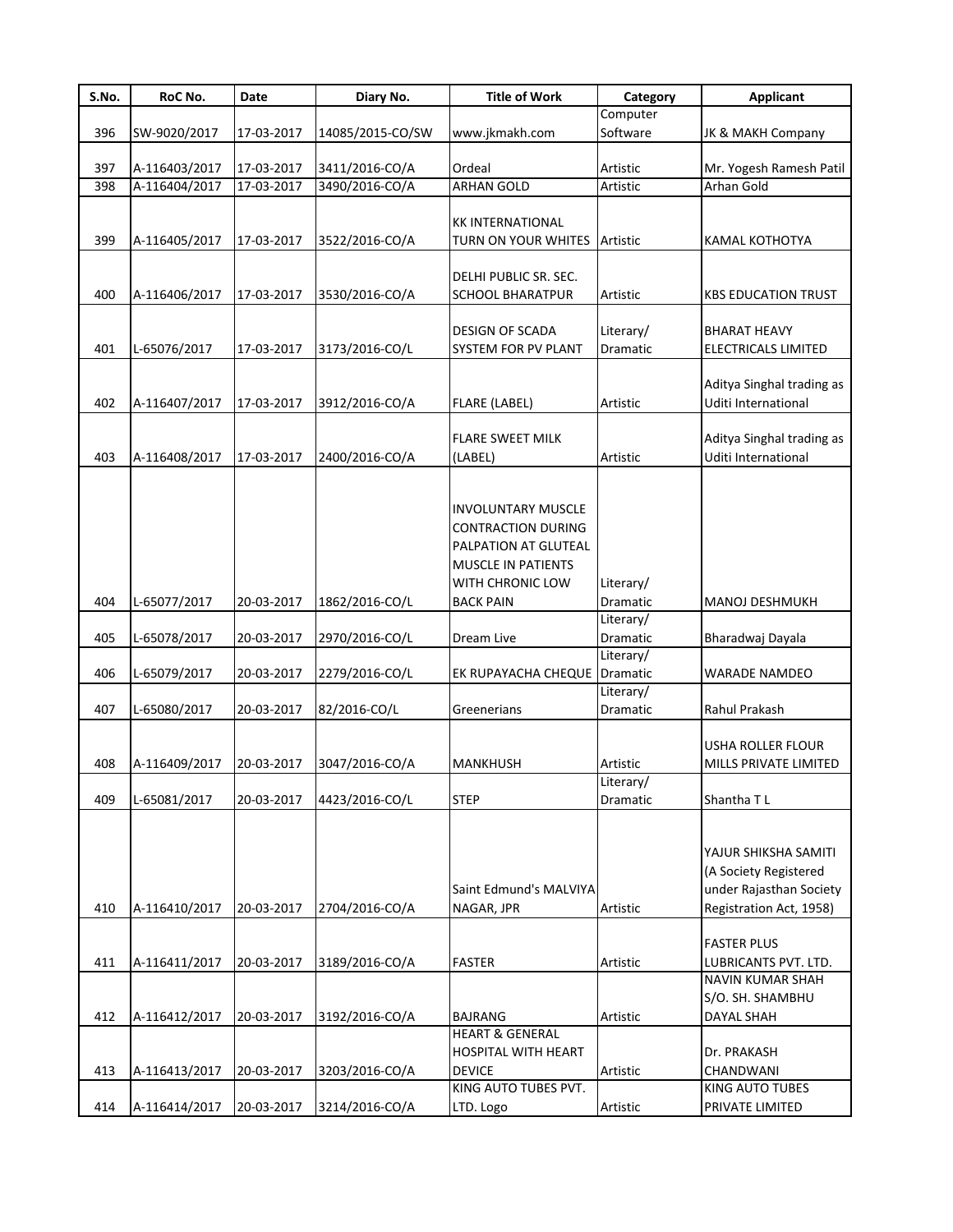| S.No. | RoC No.       | Date       | Diary No.        | <b>Title of Work</b>                        | Category                     | <b>Applicant</b>                          |
|-------|---------------|------------|------------------|---------------------------------------------|------------------------------|-------------------------------------------|
|       |               |            |                  |                                             |                              |                                           |
|       |               |            |                  |                                             |                              | MISS. SHIVANGI BAJAJ                      |
| 415   | A-116415/2017 | 20-03-2017 | 3216/2016-CO/A   | <b>TOKREE</b>                               | Artistic<br>Literary/        | D/o. SH. MURARI BAJAJ                     |
| 416   | L-65082/2017  | 20-03-2017 | 3541/2016-CO/L   | Mr. Anderson                                | Dramatic                     | Anuj Kapoor                               |
|       |               |            |                  |                                             | Literary/                    |                                           |
| 417   | L-65083/2017  | 20-03-2017 | 3177/2016-CO/L   | PANNAIYAR THOTTAM                           | Dramatic                     | J. KARTHIKEYAN                            |
|       |               |            |                  |                                             |                              |                                           |
| 418   | A-116416/2017 | 20-03-2017 | 3648/2016-CO/A   | Nilay logo                                  | Artistic                     | <b>Asian Paints Limited</b>               |
|       |               |            |                  |                                             | Literary/                    |                                           |
| 419   | L-65084/2017  | 20-03-2017 | 2343/2016-CO/L   | <b>HORSE POWER</b>                          | Dramatic                     | <b>ASHOK KUMAR</b>                        |
|       |               |            |                  |                                             |                              |                                           |
|       |               |            |                  | Gravity-Paradigm Shift in                   |                              |                                           |
|       |               |            |                  | Perception: A New                           |                              |                                           |
|       |               |            |                  | Theory on Gravity and                       |                              |                                           |
|       |               |            |                  | Light Including Other                       |                              |                                           |
|       |               |            |                  | Topics Related to Space                     | Literary/                    |                                           |
| 420   | L-65085/2017  | 20-03-2017 | 12313/2015-CO/L  | U-Craft                                     | Dramatic                     | C Prabhakar                               |
|       |               |            |                  |                                             | Computer                     |                                           |
| 421   | SW-9021/2017  | 20-03-2017 | 1509/2016-CO/SW  | Softfix Reg Cleaner                         | Software                     | Akshit Dawar                              |
|       |               |            |                  |                                             |                              |                                           |
| 422   | SR-11890/2017 | 20-03-2017 | 11095/2015-CO/SR | <b>SUN MERI RANI</b>                        | Sound Recording KARAN SHUKLA |                                           |
| 423   | A-116417/2017 | 20-03-2017 | 13777/2015-CO/A  | YUVASHAKTI KADAK<br><b>DUST TEA LABEL</b>   | Artistic                     | <b>ASHOK TUKARAM TEKE</b>                 |
|       |               |            |                  | <b>DULHAN TOH JAYEGI</b>                    | Literary/                    |                                           |
| 424   | L-65086/2017  | 20-03-2017 | 3843/2016-CO/L   | DULHE RAJA KE SATH                          | Dramatic                     | <b>SHISHPAL MALIK</b>                     |
|       |               |            |                  | Varmam Therapy for                          |                              |                                           |
|       |               |            |                  | Children with Special                       | Literary/                    |                                           |
| 425   | L-65087/2017  | 20-03-2017 | 3270/2016-CO/L   | <b>Needs</b>                                | Dramatic                     | N. Shunmugom,                             |
|       |               |            |                  |                                             |                              | SMT. NISHA PARAKH                         |
|       |               |            |                  | <b>CORPORATE STUDY</b>                      |                              | W/O. SH. ABHILASH                         |
| 426   | A-116418/2017 | 20-03-2017 | 3200/2016-CO/A   | CENTRE WITH CSC LOGO Artistic               |                              | PARAKH                                    |
|       |               |            |                  |                                             |                              |                                           |
|       |               |            |                  | What is Government                          |                              |                                           |
|       |               |            |                  | Module 2 Indian                             | Literary/                    | <b>MEXUS EDUCATION</b>                    |
| 427   | L-65088/2017  | 20-03-2017 | 14411/2012-CO/L  | Government                                  | Dramatic                     | PRIVATE LIMITED                           |
|       |               |            |                  |                                             | Literary/                    | <b>Mexus Education Private</b>            |
| 428   | L-65089/2017  | 20-03-2017 | 14425/2012-CO/A  | <b>Hair and Nails</b>                       | Dramatic                     | Limited                                   |
|       |               |            |                  | HINDI TUM JANNI HO IS                       | Literary/                    |                                           |
| 429   | L-65090/2017  | 20-03-2017 | 4580/2016-CO/L   | <b>RASHT KI</b>                             | Dramatic                     | PARDEEP SINGH RAWAT                       |
|       |               |            |                  |                                             | Literary/                    | <b>Mexus Education Private</b>            |
| 430   | L-65091/2017  | 20-03-2017 | 14450/2012-CO/A  | <b>Water Pressure</b>                       | Dramatic                     | Limited                                   |
|       |               |            |                  | Simple Machine and                          | Literary/                    | <b>Mexus Education Private</b>            |
| 431   | L-65092/2017  | 20-03-2017 | 14464/2012-CO/A  | <b>Their Uses</b><br>Animals and Their Food | Dramatic                     | Limited<br><b>Mexus Education Private</b> |
|       |               |            |                  |                                             | Literary/                    | Limited                                   |
| 432   | L-65093/2017  | 20-03-2017 | 14515/2012-CO/A  | Habits                                      | Dramatic<br>Literary/        | <b>Mexus Education Private</b>            |
| 433   | L-65094/2017  | 20-03-2017 | 14528/2012-CO/A  | Our Helpers                                 | Dramatic                     | Limited                                   |
|       |               |            |                  |                                             | Literary/                    | <b>Mexus Education Private</b>            |
| 434   | L-65095/2017  | 20-03-2017 | 14541/2012-CO/A  | Our District                                | Dramatic                     | Limited                                   |
|       |               |            |                  |                                             | Literary/                    | <b>Mexus Education Private</b>            |
| 435   | L-65096/2017  | 20-03-2017 | 14551/2012-CO/A  | <b>Directions</b>                           | Dramatic                     | Limited                                   |
|       |               |            |                  |                                             | Literary/                    | <b>Mexus Education Private</b>            |
| 436   | L-65097/2017  | 20-03-2017 | 14562/2012-CO/A  | Who makes our Food                          | Dramatic                     | Limited                                   |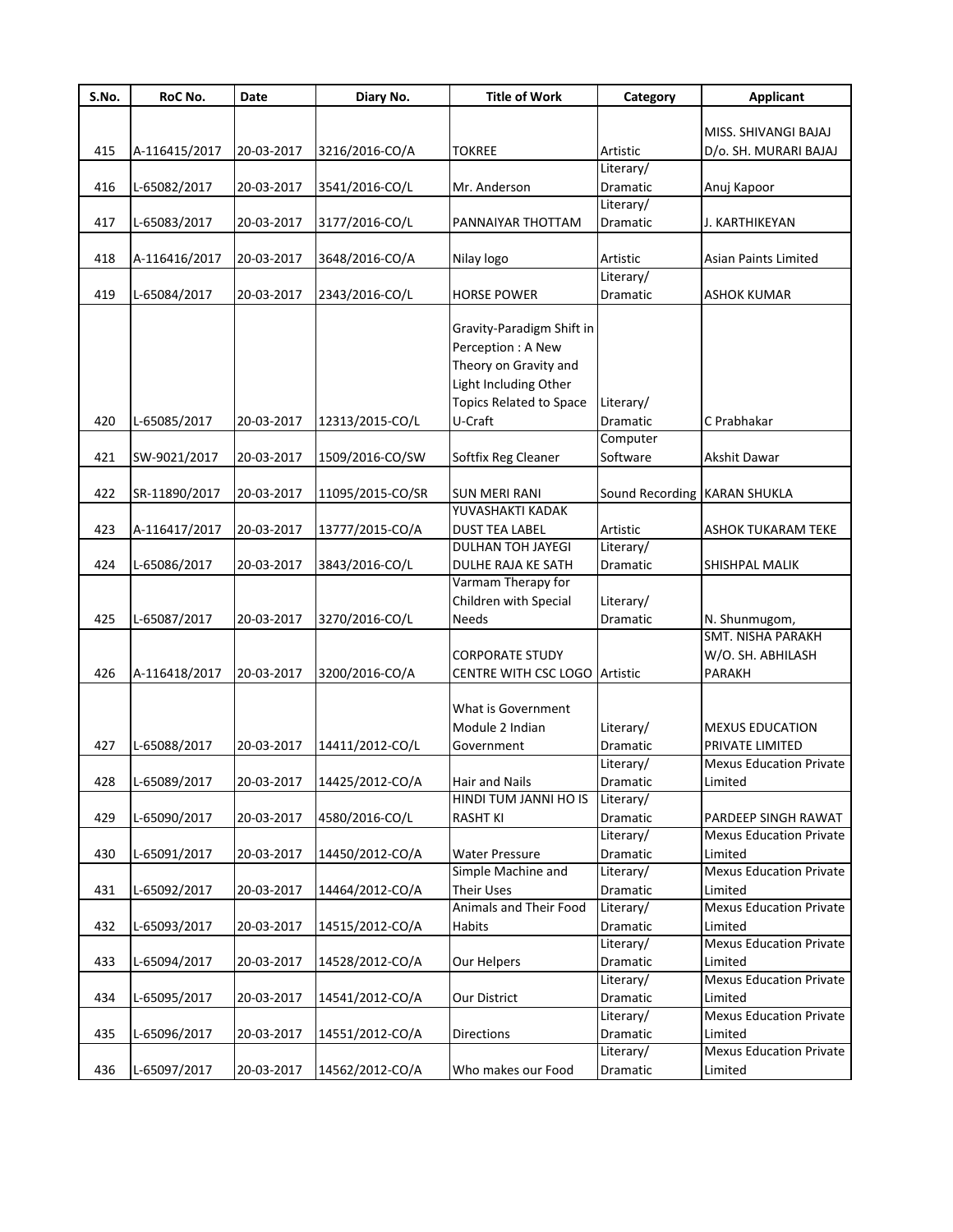| S.No. | RoC No.       | Date       | Diary No.       | <b>Title of Work</b>         | Category        | Applicant                      |
|-------|---------------|------------|-----------------|------------------------------|-----------------|--------------------------------|
|       |               |            |                 |                              |                 |                                |
|       |               |            |                 |                              |                 |                                |
|       |               |            |                 | Key Elements of a            |                 |                                |
|       |               |            |                 | Democratic Government        |                 |                                |
|       |               |            |                 | Module-I Democracy           | Literary/       | <b>Mexus Education Private</b> |
| 437   | L-65098/2017  | 20-03-2017 | 14573/2012-CO/A | and Participation            | Dramatic        | Limited                        |
|       |               |            |                 | <b>MASTERING THE</b>         | Literary/       | Chinmaya International         |
| 438   | L-65099/2017  | 20-03-2017 | 12449/2015-CO/L | DEVANAGARI SCRIPT - 1        | Dramatic        | Foundation (CIF)               |
|       |               |            |                 |                              |                 |                                |
|       |               |            |                 | <b>MASTERING THE</b>         | Literary/       | Chinmaya International         |
| 439   | L-65100/2017  | 20-03-2017 | 12452/2015-CO/L | <b>DEVANAGARI SCRIPT - 4</b> | Dramatic        | Foundation (CIF)               |
|       |               |            |                 |                              |                 |                                |
|       |               |            |                 | <b>MASTERING THE</b>         | Literary/       | Chinmaya International         |
| 440   | L-65101/2017  | 20-03-2017 | 12450/2015-CO/L | <b>DEVANAGARI SCRIPT - 2</b> | Dramatic        | Foundation (CIF)               |
|       |               |            |                 |                              |                 |                                |
|       |               |            |                 | <b>MASTERING THE</b>         | Literary/       | Chinmaya International         |
| 441   | L-65102/2017  | 20-03-2017 | 12451/2015-CO/L | <b>DEVANAGARI SCRIPT - 3</b> | <b>Dramatic</b> | Foundation (CIF)               |
|       |               |            |                 |                              | Literary/       |                                |
| 442   | L-65103/2017  | 20-03-2017 | 3816/2016-CO/L  | <b>Before The Last Pulse</b> | Dramatic        | Clint Baby                     |
|       |               |            |                 | <b>Lucky Friday Pictures</b> | Literary/       |                                |
| 443   | L-65104/2017  | 20-03-2017 | 2269/2016-CO/L  | Limited - Way 2star          | Dramatic        | Ranju Rishi Shukla             |
|       |               |            |                 |                              |                 |                                |
|       |               |            |                 |                              |                 | <b>MS. INDERJIT</b>            |
|       |               |            |                 |                              |                 | PARAMJITSINGH ARORA            |
|       |               |            |                 | NIKKI ARORA FINE             |                 | MR. SANDEEP SATISH             |
| 444   | A-116419/2017 | 20-03-2017 | 12411/2015-CO/A | JEWELLERY                    | Artistic        | KUMAR SINGH,                   |
|       |               |            |                 | <b>ALLIANCE SOLAR</b>        |                 | <b>ALLIANCE SOLAR</b>          |
| 445   | A-116420/2017 | 20-03-2017 | 12809/2015-CO/A |                              | Artistic        | PRIVATE LIMITED                |
|       |               |            |                 |                              |                 | SUSHIL KUMAR                   |
|       |               |            |                 |                              |                 | AGRAWAL TRADING AS             |
| 446   | A-116421/2017 | 20-03-2017 | 12507/2015-CO/A | LABEL OF ALPHABET A          | Artistic        | <b>ASTHA TRADE POINT</b>       |
|       |               |            |                 |                              | Literary/       |                                |
| 447   | L-65105/2017  | 20-03-2017 | 12120/2015-CO/L | LEAF                         | Dramatic        | C.L.A.P.                       |
|       |               |            |                 |                              | Literary/       |                                |
| 448   | L-65106/2017  | 20-03-2017 | 12133/2015-CO/L | Catch em Young               | Dramatic        | C.L.A.P.                       |
|       |               |            |                 |                              | Literary/       |                                |
| 449   | L-65107/2017  | 20-03-2017 | 12136/2015-CO/L | Fiesta                       | Dramatic        | C.L.A.P.                       |
|       |               |            |                 |                              | Literary/       |                                |
| 450   | L-65108/2017  | 20-03-2017 | 12148/2015-CO/L | Wings                        | Dramatic        | C.L.A.P.                       |
|       |               |            |                 |                              | Literary/       |                                |
| 451   | L-65109/2017  | 20-03-2017 | 12479/2015-CO/L | MERI JINDGI                  | Dramatic        | <b>BHARAT SINGH PATEL</b>      |
|       |               |            |                 |                              |                 |                                |
|       |               |            |                 |                              |                 | Sanjeev Kumar trading as       |
| 452   | A-116422/2017 | 20-03-2017 | 11165/2015-CO/A | <b>HUGS N RUGS LABEL</b>     | Artistic        | Sandex Corp.                   |
|       |               |            |                 |                              |                 |                                |
|       |               |            |                 |                              |                 |                                |
|       |               |            |                 | STANDARD &                   |                 |                                |
|       |               |            |                 | PARAMETRIC                   |                 |                                |
|       |               |            |                 | CATALOGUE OF PIPING          |                 |                                |
|       |               |            |                 | <b>COMPONENTS</b>            |                 |                                |
|       |               |            |                 | CATA.PMA. PIPING FOR         | Computer        | <b>BHARAT HEAVY</b>            |
| 453   | SW-9022/2017  | 20-03-2017 | 3817/2016-CO/SW | PDMS SOFTWARE                | Software        | ELECTRICALS LIMITED            |
|       |               |            |                 | A Journey Across the         |                 |                                |
|       |               |            |                 | Grammar World - Grade        | Literary/       |                                |
| 454   | L-65110/2017  | 20-03-2017 | 9924/2015-CO/L  | Ш                            | Dramatic        | Vandana Mohite                 |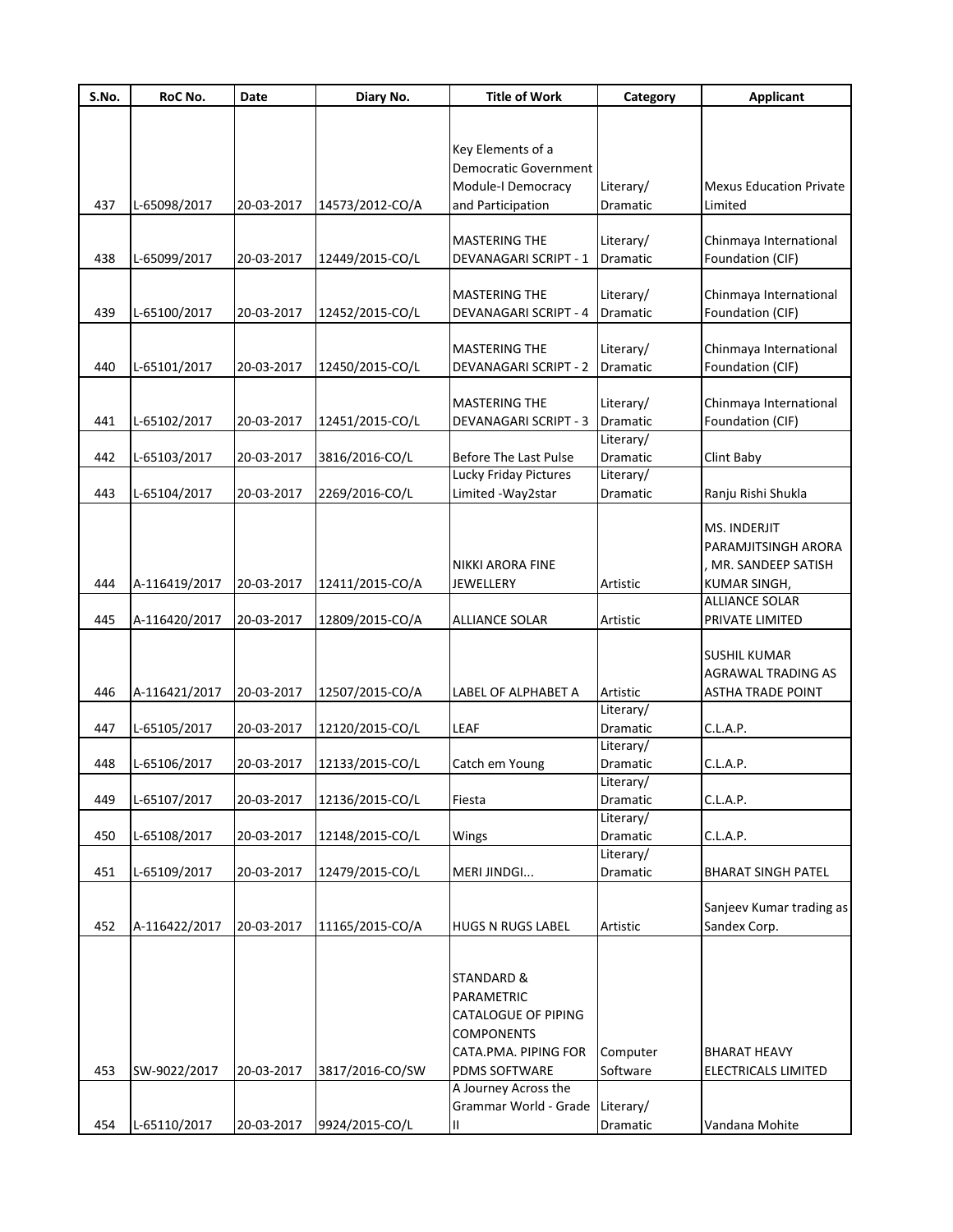| S.No. | RoC No.       | Date       | Diary No.       | <b>Title of Work</b>          | Category        | <b>Applicant</b>                         |
|-------|---------------|------------|-----------------|-------------------------------|-----------------|------------------------------------------|
|       |               |            |                 |                               | Literary/       |                                          |
| 455   | L-65111/2017  | 20-03-2017 | 14053/2015-CO/L | <b>NINDUS</b>                 | Dramatic        | <b>NAVINDER OBEROI</b>                   |
|       |               |            |                 |                               |                 |                                          |
|       |               |            |                 | RWAD-1 CANTILEVER             |                 |                                          |
|       |               |            |                 |                               |                 |                                          |
|       |               |            |                 | <b>WALLWS AUTOMATED</b>       |                 |                                          |
|       |               |            |                 | ANALYSIS AND DESIGN           |                 |                                          |
|       |               |            |                 | OF CONCRETE                   |                 |                                          |
|       |               |            |                 | <b>RETAINING WALLS</b>        |                 |                                          |
|       |               |            |                 | <b>ALONG WITH</b>             |                 |                                          |
|       |               |            |                 | DOCUMENT AND                  | Computer        | <b>BHARAT HEAVY</b>                      |
| 456   | SW-9023/2017  | 20-03-2017 | 3508/2016-CO/SW | <b>QUANTITIES</b>             | Software        | ELECTRICALS LIMITED                      |
|       |               |            |                 |                               | Literary/       |                                          |
| 457   | L-65112/2017  | 20-03-2017 | 3854/2016-CO/L  | <b>MANAVS MARYJNE</b>         | Dramatic        | MANAV YADAV                              |
|       |               |            |                 |                               |                 |                                          |
|       |               |            |                 | The Journey in to the         | Literary/       |                                          |
| 458   | L-65113/2017  | 20-03-2017 | 1829/2016-CO/L  | Bermuda Triangle              | <b>Dramatic</b> | V. Anandha Kumar                         |
|       |               |            |                 |                               |                 | M/S DIET CLINIC HEALTH                   |
|       |               |            |                 |                               |                 | CARE PVT. LTD.                           |
|       |               |            |                 | DIET CLINIC WEIGHT            |                 | <b>THROUGH ITS</b>                       |
|       |               |            |                 | <b>LOSS &amp; THERAPEUTIC</b> |                 | <b>MANAGING DIRECTOR</b>                 |
| 459   |               |            |                 |                               |                 |                                          |
|       | A-116423/2017 | 20-03-2017 | 2147/2016-CO/A  | <b>DIETS</b>                  | Artistic        | MR. RAJIV SEHARAWAT                      |
|       |               |            |                 |                               |                 |                                          |
|       |               |            |                 | TEMPERATURE RISE              |                 |                                          |
|       |               |            |                 |                               |                 |                                          |
|       |               |            |                 | ESTIMATION AND                |                 |                                          |
|       |               |            |                 | DEVELOPMENT OF GUI            |                 |                                          |
|       |               |            |                 | FOR TURBOGENERATOR            |                 |                                          |
|       |               |            |                 | ARMATURE WINDING              |                 |                                          |
|       |               |            |                 | COOLED WITH LIQUID            | Computer        | <b>BHARAT HEAVY</b>                      |
| 460   | SW-9024/2017  | 20-03-2017 | 3821/2016-CO/SW | COOLANT                       | Software        | ELECTRICALS LIMITED                      |
|       |               |            |                 |                               |                 |                                          |
|       |               |            |                 |                               | Literary/       | NRUSIMHA SOFTWARE                        |
| 461   | L-65114/2017  | 20-03-2017 | 4774/2015-CO/L  | <b>UDHYOG INDIA.com</b>       | Dramatic        | SERVICES PVT.LTD                         |
|       |               |            |                 | ASRO MOULDING STYLE           |                 |                                          |
| 462   | A-116424/2017 | 20-03-2017 | 4451/2016-CO/A  | IN STRENGTH                   | Artistic        | <b>ASRO PLASTOWARE</b>                   |
|       |               |            |                 | Magic Hat with Magic          |                 |                                          |
| 463   | A-116425/2017 | 20-03-2017 | 4042/2016-CO/A  | Hands                         | Artistic        | Bry-Air Asia Pvt. Ltd.<br>M/S SIRSA FOOD |
| 464   |               |            |                 |                               | Artistic        | <b>PRODUCTS</b>                          |
|       | A-116426/2017 | 20-03-2017 | 4758/2016-CO/A  | PARKASH                       |                 |                                          |
| 465   | A-116427/2017 | 20-03-2017 | 4753/2016-CO/A  | <b>SUN AVIATION</b>           | Artistic        | <b>SUN AVIATION PVT LTD</b>              |
|       |               |            |                 |                               |                 | M/S TORETO RETAIL PVT                    |
| 466   | A-116428/2017 | 20-03-2017 | 4755/2016-CO/A  | KINGTRONIC                    | Artistic        | LTD                                      |
|       |               |            |                 |                               | Literary/       |                                          |
| 467   | L-65115/2017  | 20-03-2017 | 2493/2016-CO/L  | The Broadcast App             | Dramatic        | AKASH GULANKAR                           |
|       |               |            |                 | <b>ADORE THE</b>              |                 | M/S ADORE THE                            |
| 468   | A-116429/2017 | 20-03-2017 | 4760/2016-CO/A  | PARAMPARA                     | Artistic        | PARAMPARA                                |
|       |               |            |                 |                               |                 | <b>SHIV SHAKTI</b>                       |
| 469   | A-116430/2017 | 20-03-2017 | 4761/2016-CO/A  | <b>DOLL LABEL</b>             | Artistic        | <b>EMBROIDERIES</b>                      |
| 470   | A-116431/2017 | 20-03-2017 | 4410/2016-CO/A  | SOURAV MIXTURE                | Artistic        | <b>SUNIL KUMAR</b>                       |
|       |               |            |                 | <b>ASRO MOULDING STYLE</b>    |                 |                                          |
| 471   | A-116432/2017 | 20-03-2017 | 4774/2016-CO/A  | IN STRENGTH                   | Artistic        | ASRO PLASTOWARE                          |
|       |               |            |                 |                               |                 | <b>SUPER CASSETTES</b>                   |
|       |               |            |                 | TUMHE APNA BANANE             |                 | <b>INDUSTRIES PRIVATE</b>                |
| 472   | SR-11891/2017 | 20-03-2017 | 1538/2016-CO/SR | KA HATE STORY 3               | Sound Recording | LTD.                                     |
|       |               |            |                 |                               |                 |                                          |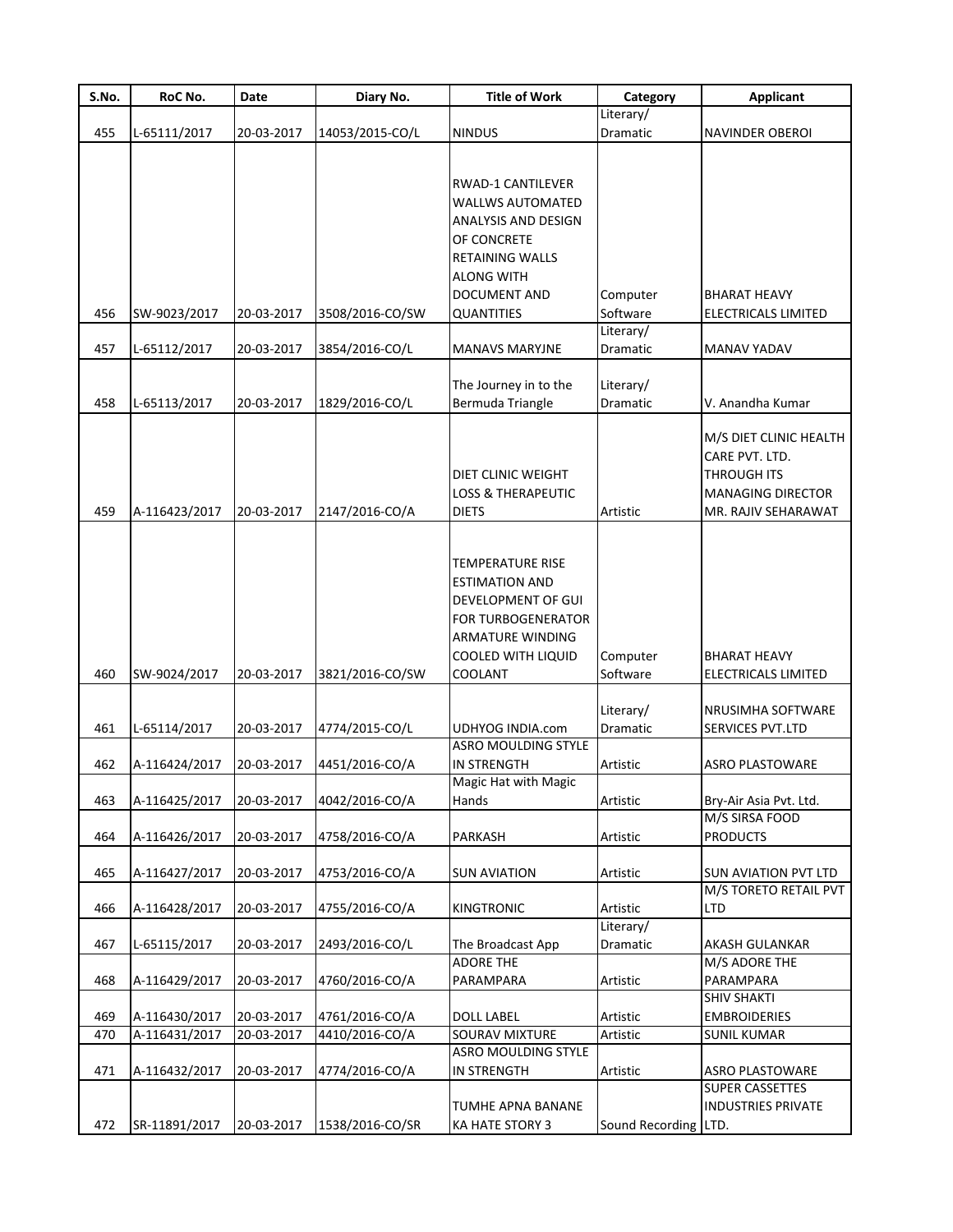| S.No. | RoC No.       | Date       | Diary No.        | <b>Title of Work</b>             | Category             | <b>Applicant</b>            |
|-------|---------------|------------|------------------|----------------------------------|----------------------|-----------------------------|
|       |               |            |                  |                                  |                      | <b>SUPER CASSETTES</b>      |
|       |               |            |                  | TU ISAQ MERA HATE                |                      | <b>INDUSTRIES PRIVATE</b>   |
| 473   | SR-11892/2017 | 20-03-2017 | 1539/2016-CO/SR  | STORY 3                          | Sound Recording LTD. |                             |
|       |               |            |                  |                                  |                      | <b>SUPER CASSETTES</b>      |
|       |               |            |                  | WAJAH TUM HO HATE                |                      | <b>INDUSTRIES PRIVATE</b>   |
| 474   | SR-11893/2017 | 20-03-2017 | 1540/2016-CO/SR  | <b>STORY 3</b>                   | Sound Recording LTD. |                             |
|       |               |            |                  |                                  |                      | <b>SUPER CASSETTES</b>      |
|       |               |            |                  | NEENDEIN KHUL JAATI              |                      | <b>INDUSTRIES PRIVATE</b>   |
| 475   | SR-11894/2017 | 20-03-2017 | 1541/2016-CO/SR  | <b>HAIN HATE STORY 3</b>         | Sound Recording LTD. |                             |
|       |               |            |                  |                                  |                      | <b>SUPER CASSETTES</b>      |
|       |               |            |                  | LOVE TO HATE YOU                 |                      | <b>INDUSTRIES PRIVATE</b>   |
| 476   | SR-11895/2017 | 20-03-2017 | 1542/2016-CO/SR  | <b>HATE STORY 3</b>              | Sound Recording LTD. |                             |
|       |               |            |                  |                                  |                      | <b>SUPER CASSETTES</b>      |
|       |               |            |                  | WAJAH TUM HO HATE                |                      | <b>INDUSTRIES PRIVATE</b>   |
| 477   | SR-11896/2017 | 20-03-2017 | 1544/2016-CO/SR  | STORY 3                          | Sound Recording LTD. |                             |
|       |               |            |                  |                                  |                      | <b>SUPER CASSETTES</b>      |
|       |               |            |                  | TU ISAQ MERA PSYCHO              |                      | <b>INDUSTRIES PRIVATE</b>   |
|       |               |            |                  |                                  |                      |                             |
| 478   | SR-11897/2017 | 20-03-2017 | 1545/2016-CO/SR  | LOVEMIX HATE STORY               | Sound Recording LTD. |                             |
|       |               |            |                  |                                  |                      |                             |
|       |               |            |                  | <b>ANUBHAV ATAM</b>              | Literary/            | Shri Durbal Nath Prachar    |
| 479   | L-65116/2017  | 20-03-2017 | 2988/2016-CO/L   | PRAKASH                          | Dramatic             | Samiti, Bandikui            |
|       |               |            |                  | APEX ULTIMA ALLURA               |                      |                             |
| 480   | A-116433/2017 | 20-03-2017 | 1354/2016-CO/A   | <b>TORINO</b>                    | Artistic             | Asian Paints Limited        |
|       |               |            |                  | Apex Ultima Allura               |                      |                             |
| 481   | A-116434/2017 | 20-03-2017 | 1356/2016-CO/A   | Venezio                          | Artistic             | <b>Asian Paints Limited</b> |
|       |               |            |                  |                                  |                      |                             |
| 482   | A-116435/2017 | 20-03-2017 | 1357/2016-CO/A   | Graniza                          | Artistic             | Asian Paints Limited        |
|       |               |            |                  | <b>Tractor Emulsion</b>          |                      |                             |
| 483   | A-116436/2017 | 20-03-2017 | 1359/2016-CO/A   | Advanced                         | Artistic             | <b>Asian Paints Limited</b> |
| 484   | A-116437/2017 | 20-03-2017 | 4542/2012-CO/A   | <b>Dilbar Events</b>             | Artistic             | Inderjeet Kaur              |
|       |               |            |                  |                                  |                      |                             |
|       |               |            |                  | PROGRAM FOR LIFE                 |                      |                             |
|       |               |            |                  | PREDICTION OF STEAM              |                      |                             |
|       |               |            |                  | <b>TURBINE ROTOR FOR</b>         | Computer             | <b>BHARAT HEAVY</b>         |
|       |               |            |                  |                                  |                      |                             |
| 485   | SW-9025/2017  | 20-03-2017 | 14161/2015-CO/SW | <b>SUPER CRITICAL SETS</b>       | Software             | <b>ELECTRICALS LIMITED</b>  |
|       |               |            |                  | Pradnya's PLPN                   | Literary/            |                             |
| 486   | L-65117/2017  | 21-03-2017 | 2572/2016-CO/L   | Objective Physics-I              | Dramatic             | Nikita Publication          |
|       |               |            |                  |                                  |                      |                             |
|       |               |            |                  | MAHAMAYA, The                    | Literary/            |                             |
| 487   | L-65118/2017  | 21-03-2017 | 1579/2016-CO/L   | Supreme Devi In Action           | Dramatic             | Surath Mukherjee            |
|       |               |            |                  |                                  | Literary/            |                             |
| 488   | L-65119/2017  | 21-03-2017 | 685/2016-CO/L    | Muthaleedu                       | Dramatic             | 3 Legends Studios           |
|       |               |            |                  |                                  |                      |                             |
|       |               |            |                  | Audio Visual User                |                      |                             |
|       |               |            |                  | Manual - HVAC Manual             | Cinematograph        |                             |
| 489   | CF-3838/2017  | 21-03-2017 | 2456/2016-CO/CF  | <b>Control Panel</b>             | Film                 | Tata Motors Limited         |
|       |               |            |                  | <b>Audio Visual User</b>         |                      |                             |
|       |               |            |                  | Manual - HVAC FATC               | Cinematograph        |                             |
| 490   | CF-3839/2017  | 21-03-2017 | 3349/2016-CO/CF  | <b>Control Panel</b>             | Film                 | <b>Tata Motors Limited</b>  |
|       |               |            |                  | DHYAN - Super Power of Literary/ |                      | Kartar Singh, S/o. Sh.      |
| 491   | L-65120/2017  | 21-03-2017 | 1355/2016-CO/L   | Man                              | Dramatic             |                             |
|       |               |            |                  |                                  |                      | Dayal Singh                 |
| 492   | A-116438/2017 | 21-03-2017 | 1551/2016-CO/A   | ANU Logo                         | Artistic             | Deepak Deopa                |
|       |               |            |                  | <b>ISLIAI MODI SE HAARE</b>      | Literary/            |                             |
| 493   | L-65121/2017  | 21-03-2017 | 1690/2016-CO/L   | <b>HAIN</b>                      | Dramatic             | HARIOM SHARMA, CFA          |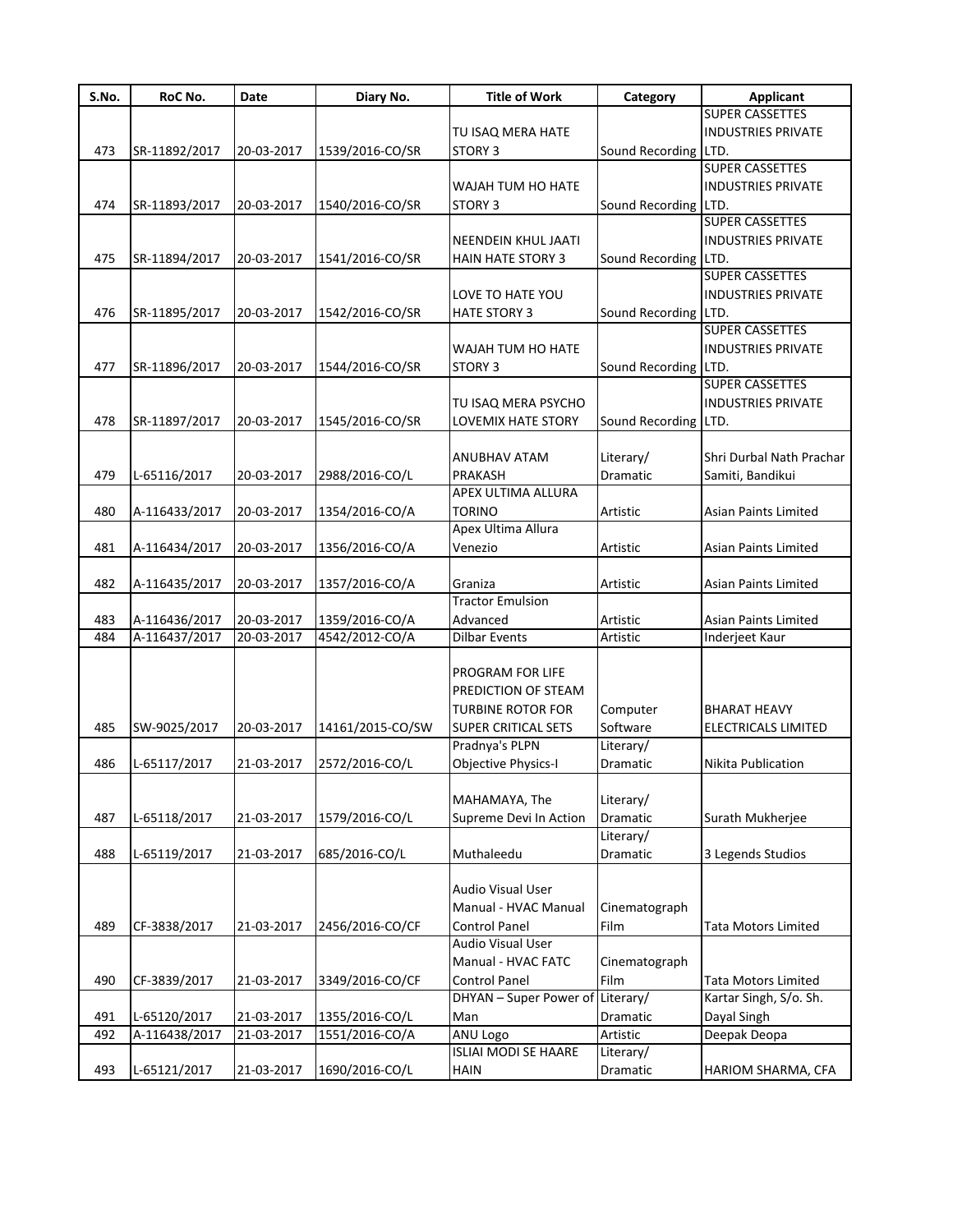| S.No. | RoC No.       | Date       | Diary No.      | <b>Title of Work</b>                                                                                 | Category              | <b>Applicant</b>                                                                                                           |
|-------|---------------|------------|----------------|------------------------------------------------------------------------------------------------------|-----------------------|----------------------------------------------------------------------------------------------------------------------------|
|       |               |            |                |                                                                                                      |                       |                                                                                                                            |
|       |               |            |                | <b>Advanced Thermal</b>                                                                              |                       |                                                                                                                            |
|       |               |            |                | <b>Engineering Laboratory -</b>                                                                      | Literary/             |                                                                                                                            |
| 494   | L-65122/2017  | 21-03-2017 | 1580/2016-CO/L | <b>Instruction Manual</b>                                                                            | Dramatic<br>Literary/ | P. Jidhesh                                                                                                                 |
| 495   | L-65123/2017  | 21-03-2017 | 2422/2016-CO/L | <b>SCION OF IKSHVAKU</b>                                                                             | Dramatic              | Amish Tripathi                                                                                                             |
|       |               |            |                | ONCE UPON A TIME IN                                                                                  |                       |                                                                                                                            |
|       |               |            |                | THE ARMY, LOVE V/s                                                                                   | Literary/             |                                                                                                                            |
| 496   | L-65124/2017  | 21-03-2017 | 2800/2016-CO/L | <b>PATRIOTISM</b>                                                                                    | Dramatic              | <b>MUKESH KUMAR</b>                                                                                                        |
|       |               |            |                |                                                                                                      |                       |                                                                                                                            |
| 497   | L-65125/2017  | 21-03-2017 | 2874/2016-CO/L | <b>ASIC DESIGN AND</b><br><b>VERIFICATION COURSE</b>                                                 | Literary/<br>Dramatic | <b>EXPERT HDL &amp; CHIP</b><br>DESIGN - a Partnership<br>firm constituted by and<br>between Hemal Bivraj<br>Koradia, Meen |
| 498   | A-116439/2017 | 21-03-2017 | 1968/2016-CO/A | PAINTING OF SAI BABA<br>SITTING RESTING TO A<br>WALL WITH A BLACK<br><b>COLOUR VESSEL</b>            | Artistic              | HEMANT SHIVAJI WANI                                                                                                        |
|       |               |            |                |                                                                                                      |                       |                                                                                                                            |
| 499   | A-116440/2017 | 21-03-2017 | 2016/2016-CO/A | PAINTING OF SAI BABA<br>SITTING, RINGING BELLS<br><b>WITH SHOWERING</b><br>PETALS SURROUNDING.       | Artistic              | HEMANT SHIVAJI WANI                                                                                                        |
|       |               |            |                | PAINTING OF SAI BABA                                                                                 |                       |                                                                                                                            |
|       |               |            |                | SITTING ON GOLDEN                                                                                    |                       |                                                                                                                            |
| 500   | A-116441/2017 | 21-03-2017 | 2019/2016-CO/A | <b>COLOUR THRONE</b>                                                                                 | Artistic              | HEMANT SHIVAJI WANI                                                                                                        |
| 501   | A-116442/2017 | 21-03-2017 | 2033/2016-CO/A | PAINTING OF SAI BABA<br>SERVING FOOD TO THE<br><b>VILLAGERS SITTING IN</b><br><b>HOUSE COURTYARD</b> | <b>Artistic</b>       | HEMANT SHIVAJI WANI                                                                                                        |
|       |               |            |                |                                                                                                      |                       |                                                                                                                            |
|       |               |            |                | PAINTING OF SAI BABA                                                                                 |                       |                                                                                                                            |
| 502   | A-116443/2017 | 21-03-2017 | 2047/2016-CO/A | <b>SHOWN IN WATER</b>                                                                                | Artistic              | HEMANT SHIVAJI WANI                                                                                                        |
| 503   | A-116444/2017 | 21-03-2017 | 2110/2016-CO/A | PAINTING OF SAI BABA 3<br>DIMENSIONAL SHOWN<br>SAI BABA GIVING<br><b>BLESSINGS</b>                   | Artistic              | HEMANT SHIVAJI WANI                                                                                                        |
|       |               |            |                | Computer Control of                                                                                  |                       |                                                                                                                            |
| 504   | L-65126/2017  | 21-03-2017 | 3989/2016-CO/L | Process Laboratory<br>Manual                                                                         | Literary/<br>Dramatic | Dr. K.Srinivasan                                                                                                           |
|       |               |            |                | Computer Control of                                                                                  |                       |                                                                                                                            |
|       |               |            |                | Process Laboratory                                                                                   | Literary/             |                                                                                                                            |
| 505   | L-65126/2017  | 21-03-2017 | 3989/2016-CO/L | Manual                                                                                               | Dramatic              | Dr. B.Sharmila                                                                                                             |
|       |               |            |                | Computer Control of                                                                                  |                       |                                                                                                                            |
|       |               |            |                | Process Laboratory                                                                                   | Literary/             |                                                                                                                            |
| 506   | L-65126/2017  | 21-03-2017 | 3989/2016-CO/L | Manual                                                                                               | Dramatic              | P.Venkadesan                                                                                                               |
|       |               |            |                | <b>Digital Signal Processing</b>                                                                     |                       |                                                                                                                            |
|       |               |            |                |                                                                                                      | Literary/             |                                                                                                                            |
| 507   | L-65127/2017  | 21-03-2017 | 3988/2016-CO/L | Laboratory Manual                                                                                    | Dramatic              | D.Devasena                                                                                                                 |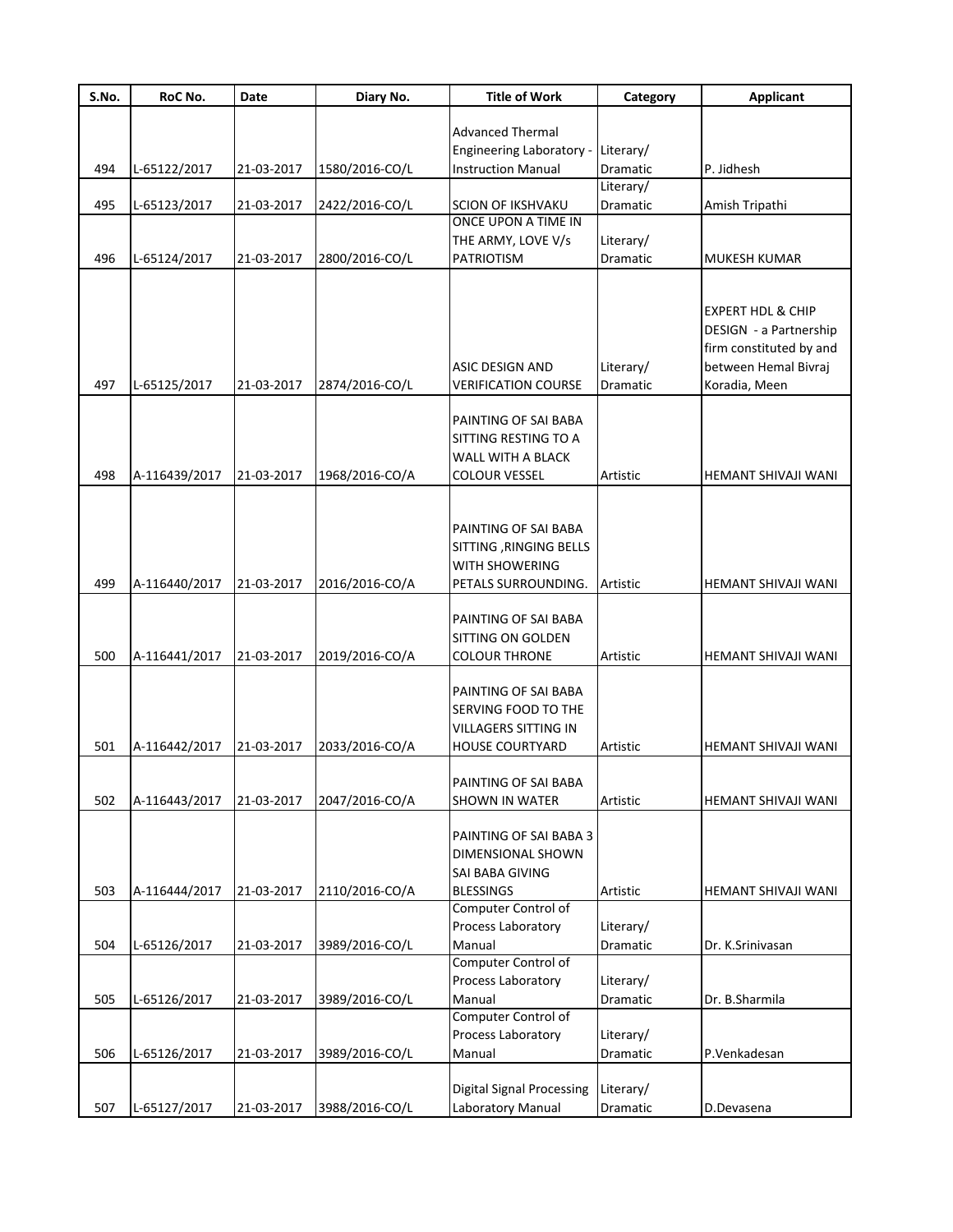| S.No. | RoC No.       | <b>Date</b> | Diary No.       | <b>Title of Work</b>                                  | Category                     | <b>Applicant</b>                           |
|-------|---------------|-------------|-----------------|-------------------------------------------------------|------------------------------|--------------------------------------------|
|       |               |             |                 |                                                       |                              |                                            |
| 508   |               | 21-03-2017  |                 | <b>Digital Signal Processing</b><br>Laboratory Manual | Literary/<br>Dramatic        | Dr. K.Srinivasan                           |
|       | L-65127/2017  |             | 3988/2016-CO/L  |                                                       |                              |                                            |
|       |               |             |                 | <b>Digital Signal Processing</b>                      | Literary/                    |                                            |
| 509   | L-65127/2017  | 21-03-2017  | 3988/2016-CO/L  | Laboratory Manual                                     | Dramatic                     | Dr. S.P.Vimal                              |
|       |               |             |                 |                                                       |                              |                                            |
|       |               |             |                 | <b>DABUR VAIKA ANTI</b>                               |                              |                                            |
|       |               |             |                 | DANDRUFF OIL BALANCE                                  |                              |                                            |
| 510   | A-116445/2017 | 21-03-2017  | 4011/2016-CO/A  | SHAMPOO SACHET                                        | Artistic                     | DABUR INDIA LIMITED                        |
|       |               |             |                 |                                                       |                              |                                            |
|       |               |             |                 | FEM SOFT HANDZ<br><b>NATURAL SKIN</b>                 |                              |                                            |
|       |               |             |                 | <b>CONDITIONERS OLIVE</b>                             |                              |                                            |
| 511   | A-116446/2017 | 21-03-2017  | 4010/2016-CO/A  | OIL AND PEACH LABEL                                   | Artistic                     | DABUR INDIA LIMITED                        |
|       |               |             |                 |                                                       | Literary/                    |                                            |
| 512   | L-65128/2017  | 21-03-2017  | 12084/2015-CO/L | Umr Bayis                                             | Dramatic                     | Anand Saraf                                |
|       |               |             |                 |                                                       | Literary/                    | <b>MILESTONE ADVISORS</b>                  |
| 513   | L-65129/2017  | 21-03-2017  | 11432/2012-CO/L | <b>CHAGLOO SONG LYRICS</b>                            | Dramatic                     | <b>PVT LTD</b>                             |
|       |               |             |                 | AMBER S FOODS FOR                                     | Literary/                    | <b>MEXUS EDUCATION</b>                     |
| 514   | L-65130/2017  | 21-03-2017  | 10967/2012-CO/L | <b>THOUGT</b>                                         | Dramatic                     | PRIVATE LIMITED                            |
|       |               |             |                 | <b>DESIGN AUTOMATION</b>                              |                              |                                            |
|       |               |             |                 | <b>FOR DEEP</b><br><b>FOUNDATIONS USING</b>           |                              |                                            |
| 515   | L-65131/2017  | 21-03-2017  | 3819/2016-CO/L  | PILES                                                 | Literary/<br><b>Dramatic</b> | <b>BHARAT HEAVY</b><br>ELECTRICALS LIMITED |
|       |               |             |                 |                                                       | Literary/                    | <b>MEXUS EDUCATION</b>                     |
| 516   | L-65132/2017  | 21-03-2017  | 10955/2012-CO/L | AMBER S FOREST TRAILS                                 | Dramatic                     | PRIVATE LIMITED                            |
|       |               |             |                 |                                                       | Literary/                    |                                            |
| 517   | L-65133/2017  | 21-03-2017  | 12607/2015-CO/L | The Blue Moon Day                                     | Dramatic                     | Santhosh Sivaraj                           |
|       |               |             |                 | Important Yogas in Vedic Literary/                    |                              |                                            |
| 518   | L-65134/2017  | 21-03-2017  | 12599/2015-CO/L | Astrology                                             | Dramatic                     | Himanshu Shangari                          |
|       |               |             |                 | <b>BHAKTI HAI ANJAN SE</b>                            | Literary/                    | <b>DULICHAND SHAKYA</b>                    |
| 519   | L-65135/2017  | 21-03-2017  | 5224/2016-CO/L  | PREM PART 1                                           | Dramatic                     | KOLI                                       |
|       |               |             |                 |                                                       |                              |                                            |
|       |               |             |                 | thi mu thi pi                                         |                              |                                            |
|       |               |             |                 | Thirumanathirku mun                                   | Literary/                    |                                            |
| 520   | L-65136/2017  | 21-03-2017  | 9531/2015-CO/L  | Thirumanathirku pin                                   | Dramatic                     | D Nagasamy                                 |
|       |               |             |                 |                                                       |                              |                                            |
|       |               |             |                 |                                                       |                              |                                            |
|       |               |             |                 | <b>DIMENSIONALPAINTING</b>                            |                              |                                            |
|       |               |             |                 | OF SAI BABA HAVING                                    |                              |                                            |
|       |               |             |                 | FACE WITH BEARD AND                                   |                              |                                            |
|       |               |             |                 | <b>HAVING RED COLOUR</b>                              |                              |                                            |
|       |               |             |                 | TURBAN AND WHITE                                      |                              |                                            |
| 521   | A-116447/2017 | 21-03-2017  | 2116/2016-CO/A  | <b>COLOUR DRESS</b>                                   | Artistic<br>Literary/        | HEMANT SHIVAJI WANI                        |
| 522   | L-65137/2017  | 21-03-2017  | 8673/2015-CO/L  | <b>DISCRETE STRUCTURES</b>                            | Dramatic                     | AJAY KUMAR PATHAK                          |
| 523   | A-116448/2017 | 21-03-2017  | 5217/2016-CO/A  | <b>MODI PLUS</b>                                      | Artistic                     | <b>SAFDAR ALI</b>                          |
|       |               |             |                 |                                                       |                              | M/S GOD GIFT                               |
| 524   | A-116449/2017 | 21-03-2017  | 4762/2016-CO/A  | LINEKSI PLUS                                          | Artistic                     | LABORATORY                                 |
|       |               |             |                 |                                                       |                              | M/S GOD GIFT                               |
| 525   | A-116450/2017 | 21-03-2017  | 4763/2016-CO/A  | <b>MEZZEN FORTE</b>                                   | Artistic                     | LABORATORY (P) LTD.                        |
|       |               |             |                 |                                                       |                              |                                            |
|       |               |             |                 | PARKASH MY LOVE                                       |                              | M/S SIRSA FOOD                             |
| 526   | A-116451/2017 | 21-03-2017  | 4759/2016-CO/A  | STRAWBERRY FLAVOUR                                    | Artistic                     | <b>PRODUCTS</b>                            |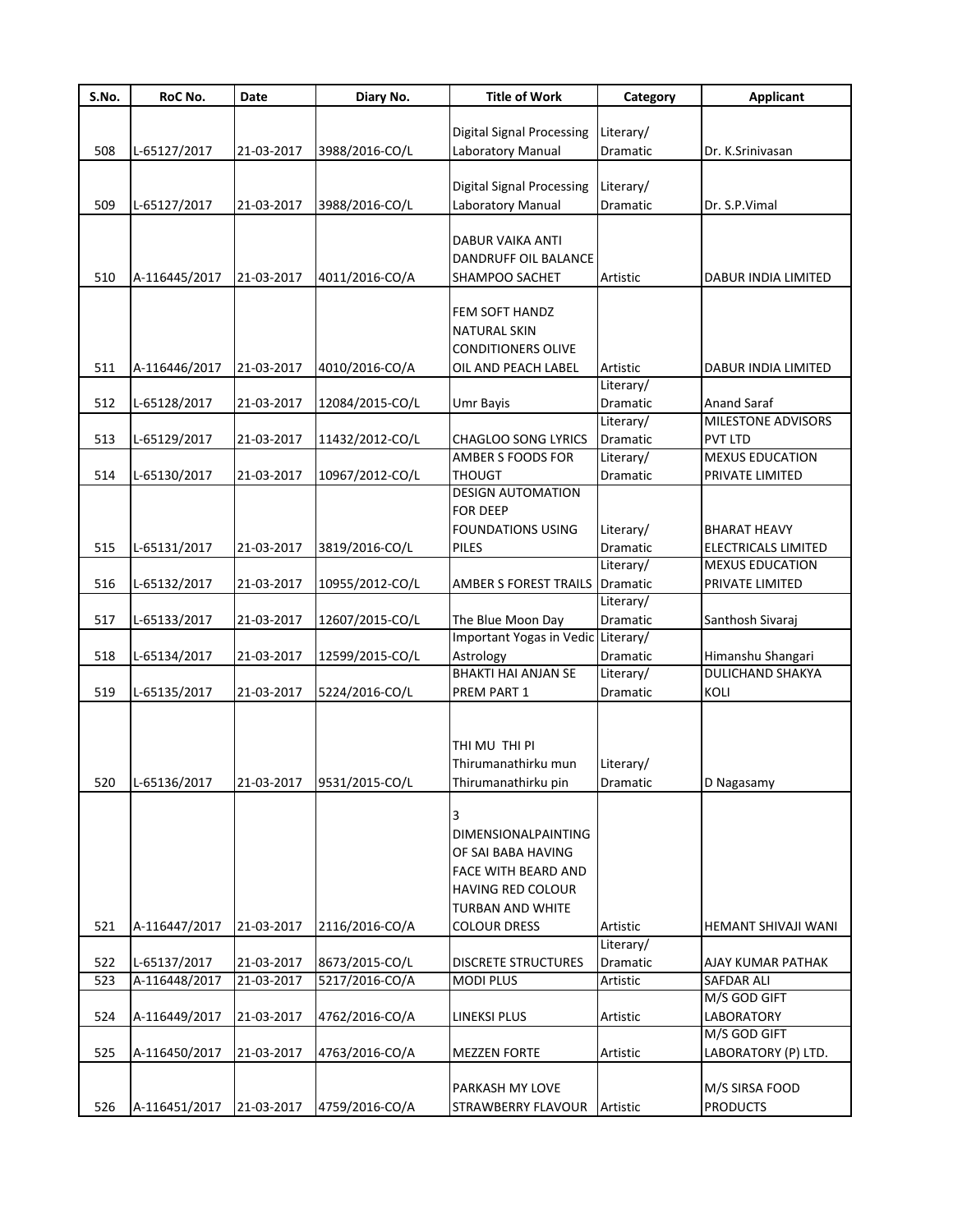| S.No. | RoC No.       | Date       | Diary No.       | <b>Title of Work</b>             | Category      | <b>Applicant</b>               |
|-------|---------------|------------|-----------------|----------------------------------|---------------|--------------------------------|
|       |               |            |                 | PARKASH FRESH                    |               | M/S SIRSA FOOD                 |
| 527   | A-116452/2017 | 21-03-2017 | 4757/2016-CO/A  | <b>COCONUT TOFFEE</b>            | Artistic      | PRODUCTS1                      |
|       |               |            |                 |                                  |               | L.V.SANJAY KUMAR,              |
|       |               |            |                 |                                  |               | <b>SOLE PROPRIETOR,</b>        |
|       |               |            |                 |                                  | Cinematograph | TRADING AS RHYTHM              |
| 528   | CF-3840/2017  | 21-03-2017 | 2798/2016-CO/CF | ORU NAAL MAALAIYIL               | Film          | <b>RAP PAIYAN</b>              |
|       |               |            |                 | <b>BHAWANAYE: SPRASH</b>         | Literary/     |                                |
| 529   | L-65138/2017  | 21-03-2017 | 6563/2015-CO/L  | <b>AUR SHABD</b>                 | Dramatic      | <b>MAMTA PANWAR</b>            |
|       |               |            |                 |                                  |               | <b>SUBASH MITTAL</b>           |
|       |               |            |                 |                                  |               | (PROPRIETOR), M/S              |
| 530   | A-116453/2017 | 21-03-2017 | 5221/2016-CO/A  | <b>AP MATS</b>                   | Artistic      | <b>ANKIT POLYMERS</b>          |
|       |               |            |                 |                                  |               |                                |
|       |               |            |                 |                                  |               | SACHIN SURI, M/S               |
|       |               |            |                 |                                  |               | <b>INFOTECH COMPUTER &amp;</b> |
| 531   | A-116454/2017 | 21-03-2017 | 5222/2016-CO/A  | <b>YICS</b>                      | Artistic      | <b>SUPPLIES</b>                |
|       |               |            |                 | AROKIYAM UNGAL                   | Literary/     |                                |
| 532   | L-65139/2017  | 21-03-2017 | 3172/2016-CO/L  | <b>KAIYIL INI</b>                | Dramatic      | Muthukumaran V                 |
|       |               |            |                 |                                  |               | <b>ISHAN CERAMICS</b>          |
| 533   | A-116455/2017 | 21-03-2017 | 2496/2016-CO/A  | ICPL                             | Artistic      | PRIVATE LIMITED                |
|       |               |            |                 | <b>NASHA BANDI LAYE</b>          |               |                                |
|       |               |            |                 | <b>BULANDI HIND VARE</b>         | Literary/     |                                |
| 534   | L-65140/2017  | 21-03-2017 | 4844/2016-CO/L  | <b>HUN KAR</b>                   | Dramatic      | HEMANT KUMAR SINGH             |
|       |               |            |                 |                                  |               | <b>RIO GRANDE</b>              |
|       |               |            |                 |                                  |               | DEPARTMENTAL STORE             |
| 535   | A-116456/2017 | 21-03-2017 | 3684/2016-CO/A  | <b>RIO GRANDE</b>                | Artistic      | P LTD                          |
|       |               |            |                 | <b>NECTOR DROPS OF</b>           | Literary/     | SANJAY HARSHADRAI              |
| 536   | L-65141/2017  | 21-03-2017 | 3350/2016-CO/L  | PHILOSOPHY                       | Dramatic      | <b>VYAS</b>                    |
|       |               |            |                 |                                  |               |                                |
|       |               |            |                 |                                  |               | SHREE VARI MULITPLAST          |
| 537   | A-116457/2017 | 21-03-2017 | 3699/2016-CO/A  | VV NATIONAL LOGO                 | Artistic      | <b>INDIA P LTD</b>             |
|       |               |            |                 | The guy with the Yin-            | Literary/     |                                |
| 538   | L-65142/2017  | 21-03-2017 | 3142/2016-CO/L  | Yang tattoo                      | Dramatic      | Shadwal Srivastava             |
|       |               |            |                 | JEEVAN VARATA OF SHRI            |               |                                |
|       |               |            |                 | <b>DURLABH NATH JI in</b>        |               |                                |
|       |               |            |                 | <b>ANUBHAV ATAM</b>              | Literary/     | Shri Durbal Nath Prachar       |
| 539   | L-65143/2017  | 21-03-2017 | 3021/2016-CO/L  | <b>PRAKASH Book</b>              | Dramatic      | Samiti, Bandikui               |
|       |               |            |                 | Eshan Eshwari Birth              |               |                                |
|       |               |            |                 | Place Thiru                      | Literary/     |                                |
| 540   | L-65144/2017  | 22-03-2017 | 1696/2016-CO/L  | Uttrakosamangai                  | Dramatic      | Thangavelu P                   |
|       |               |            |                 |                                  |               | PREMCO SOUNDS                  |
|       |               |            |                 |                                  |               | <b>SYSTEM PRIVATE</b>          |
| 541   | A-116458/2017 | 22-03-2017 | 3506/2016-CO/A  | PREMCO                           | Artistic      | LIMITED                        |
|       |               |            |                 |                                  |               | NARESH KUMAR BAJAJ,            |
|       |               |            |                 |                                  |               | <b>Trading as ANAND</b>        |
| 542   | A-116459/2017 | 22-03-2017 | 3178/2016-CO/A  | YOU & ME                         | Artistic      | <b>FOODS</b>                   |
|       |               |            |                 |                                  |               | <b>ASHOK KUMAR</b>             |
| 543   |               |            |                 |                                  |               | DEEDWANIYA                     |
|       | A-116460/2017 | 22-03-2017 | 2518/2016-CO/A  | <b>D B PREMIUM PUTTY</b>         | Artistic      | <b>ASHOK KUMAR</b>             |
| 544   |               |            |                 |                                  |               |                                |
|       | A-116461/2017 | 22-03-2017 | 2519/2016-CO/A  | SNOW SHINE WALL LIFE             | Artistic      | DEEDWANIYA                     |
|       |               |            |                 |                                  | Literary/     |                                |
| 545   | L-65145/2017  | 22-03-2017 | 2466/2016-CO/L  | Zindagi ke Rangmanch se Dramatic |               | Kartik Suba                    |
|       |               |            |                 |                                  | Literary/     |                                |
| 546   | L-65146/2017  | 22-03-2017 | 2239/2016-CO/L  | Koshish                          | Dramatic      | Manoj Wad                      |
| 547   | A-116462/2017 | 22-03-2017 | 2718/2016-CO/A  | <b>YNK GROUP</b>                 | Artistic      | <b>YNK Landscapers</b>         |
| 548   | A-116463/2017 | 22-03-2017 | 2720/2016-CO/A  | 555 STAR NAMKEEN                 | Artistic      | Sanjay D. Ghodawat             |
| 549   | A-116464/2017 | 22-03-2017 | 2722/2016-CO/A  | 555 Star Salt                    | Artistic      | Sanjay D. Ghodawat             |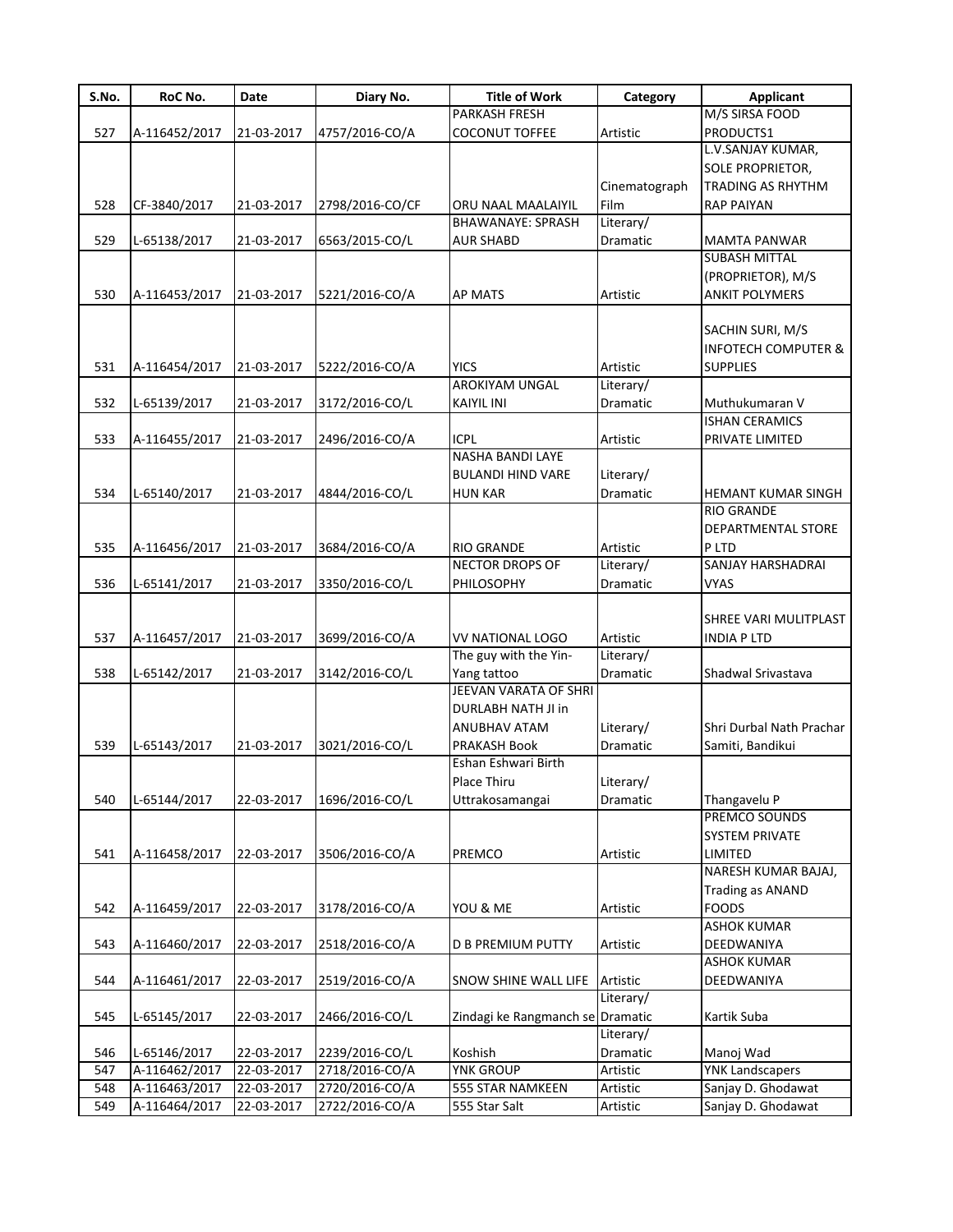| S.No. | RoC No.                  | Date       | Diary No.       | <b>Title of Work</b>      | Category        | <b>Applicant</b>         |
|-------|--------------------------|------------|-----------------|---------------------------|-----------------|--------------------------|
|       |                          |            |                 | AMBA - A Step Towards     | Literary/       |                          |
| 550   | L-65147/2017             | 22-03-2017 | 1823/2016-CO/L  | Smart City                | Dramatic        | Poonam Arunrao Kale      |
|       |                          |            |                 |                           |                 |                          |
|       |                          |            |                 | User Profiling on the     |                 |                          |
|       |                          |            |                 | basis of behavioural      |                 |                          |
|       |                          |            |                 | factor in video           |                 |                          |
|       |                          |            |                 | recommendation            | Literary/       |                          |
| 551   | L-65148/2017             | 22-03-2017 | 2235/2016-CO/L  | systems                   | Dramatic        | Suhaas Virender Bhat     |
|       |                          |            |                 |                           |                 |                          |
|       |                          |            |                 | User Profiling on the     |                 |                          |
|       |                          |            |                 | basis of behavioural      |                 |                          |
|       |                          |            |                 | factor in video           |                 |                          |
|       |                          |            |                 | recommendation            | Literary/       | Chaitali Sunilrao        |
| 552   | L-65148/2017             | 22-03-2017 | 2235/2016-CO/L  | systems                   | Dramatic        | Arankalle                |
|       |                          |            |                 |                           |                 |                          |
|       |                          |            |                 | KALI BEIN: MAHATVA,       |                 |                          |
|       |                          |            |                 | PRADUSHAN AUR USKI        | Literary/       | Dr. Jatinder Kumar       |
| 553   | L-65149/2017             | 22-03-2017 | 2917/2016-CO/L  | <b>ROKTHAM</b>            | <b>Dramatic</b> | Ratan                    |
|       |                          |            |                 | AKSHAR ENGLISH            | Literary/       |                          |
| 554   | L-65150/2017             | 22-03-2017 | 2619/2016-CO/L  | <b>GRAMMAR</b>            | Dramatic        | N.B. Patel               |
|       |                          |            |                 | SHRINIVAS                 |                 |                          |
| 555   | A-116465/2017            | 22-03-2017 | 3469/2016-CO/A  | SUGANDHALAYA LLP          | Artistic        | MR K S NAGRAJ SETTY      |
|       |                          |            |                 | SHRINIVAS                 |                 |                          |
|       |                          |            |                 | SUGANDHALAYA LLP          |                 |                          |
| 556   | A-116466/2017            | 22-03-2017 | 3470/2016-CO/A  | <b>LOGO</b>               | Artistic        | MR K S NAGRAJ SETTY      |
|       |                          |            |                 |                           |                 |                          |
| 557   | A-116467/2017            | 22-03-2017 | 3471/2016-CO/A  | SATYA<br>SATYA REKINDLING | Artistic        | MR K S NAGRAJ SETTY      |
|       |                          |            |                 | YOUR THIRST FOR FINE      |                 |                          |
| 558   | A-116468/2017            | 22-03-2017 | 3472/2016-CO/A  | <b>FRAGRANCE</b>          | Artistic        | MR K S NAGRAJ SETTY      |
|       |                          |            |                 |                           |                 |                          |
| 559   | A-116469/2017            | 22-03-2017 | 3473/2016-CO/A  | <b>GOLDEN ERA</b>         | Artistic        | MR K S NAGRAJ SETTY      |
| 560   | A-116470/2017            | 22-03-2017 | 2691/2017-CO/A  | GARUD 777                 | Artistic        | SHIVANI OIL MILLS        |
| 561   | A-116471/2017            | 22-03-2017 | 12071/2012-CO/A | SHIVANI 777               | Artistic        | SHIVANI OIL MILLS        |
|       |                          |            |                 | <b>BANK OF BARODA</b>     |                 |                          |
| 562   | SR-11898/2017            | 22-03-2017 | 15357/2012-CO/M | <b>SIGNATURE TUNE</b>     | Sound Recording | <b>Bank of Baroda</b>    |
|       |                          |            |                 |                           |                 | M/S PREM MEHANDI         |
| 563   | A-101423/2013 22-03-2017 |            | 6248/2012-CO/A  | PREM DULHAN               | Artistic        | CENTRE                   |
|       |                          |            |                 |                           |                 | M/S PREM MEHANDI         |
| 564   | A-116472/2017            | 22-03-2017 | 6257/2012-CO/A  | PREM'S NISHA              | Artistic        | <b>CENTRE</b>            |
|       |                          |            |                 |                           | Literary/       | <b>GREGORY WILLIAM</b>   |
| 565   | L-65151/2017             | 22-03-2017 | 7941/2015-CO/L  | WOMBI'S DAY OUT           | Dramatic        | PATTEN                   |
|       |                          |            |                 |                           |                 | PANKAJ KUMAR,            |
| 566   | A-116473/2017            | 22-03-2017 | 3065/2016-CO/A  | L ROSHAN LAL JI LABEL     | Artistic        | <b>PROPRIETOR</b>        |
|       |                          |            |                 |                           |                 | YOGENDRA KUMAR           |
| 567   | A-116474/2017            | 22-03-2017 | 3070/2016-CO/A  | <b>BRIJBHOG LABEL</b>     | Artistic        | <b>GUPTA, PROPRIETOR</b> |
|       |                          |            |                 |                           |                 |                          |
|       |                          |            |                 | The Paradox of Vantage    |                 |                          |
|       |                          |            |                 | Point - Are You Still in  |                 |                          |
|       |                          |            |                 | the Grip of Deep-seated   | Literary/       |                          |
| 568   | L-65152/2017             | 22-03-2017 | 1832/2016-CO/L  | Prejudice?                | Dramatic        | Indrani Singha Majumdar  |
|       |                          |            |                 |                           | Literary/       |                          |
| 569   | L-65153/2017             | 22-03-2017 | 2881/2016-CO/L  | THROW YOUR PARTIES        | Dramatic        | <b>TYP Events</b>        |
|       |                          |            |                 |                           |                 |                          |
|       |                          |            |                 |                           |                 | VINEETA HEALTHCARE       |
| 570   | A-116475/2017            | 22-03-2017 | 2613/2016-CO/A  | <b>VINEETA</b>            | Artistic        | PRIVATE LIMITED          |
|       |                          |            |                 |                           |                 |                          |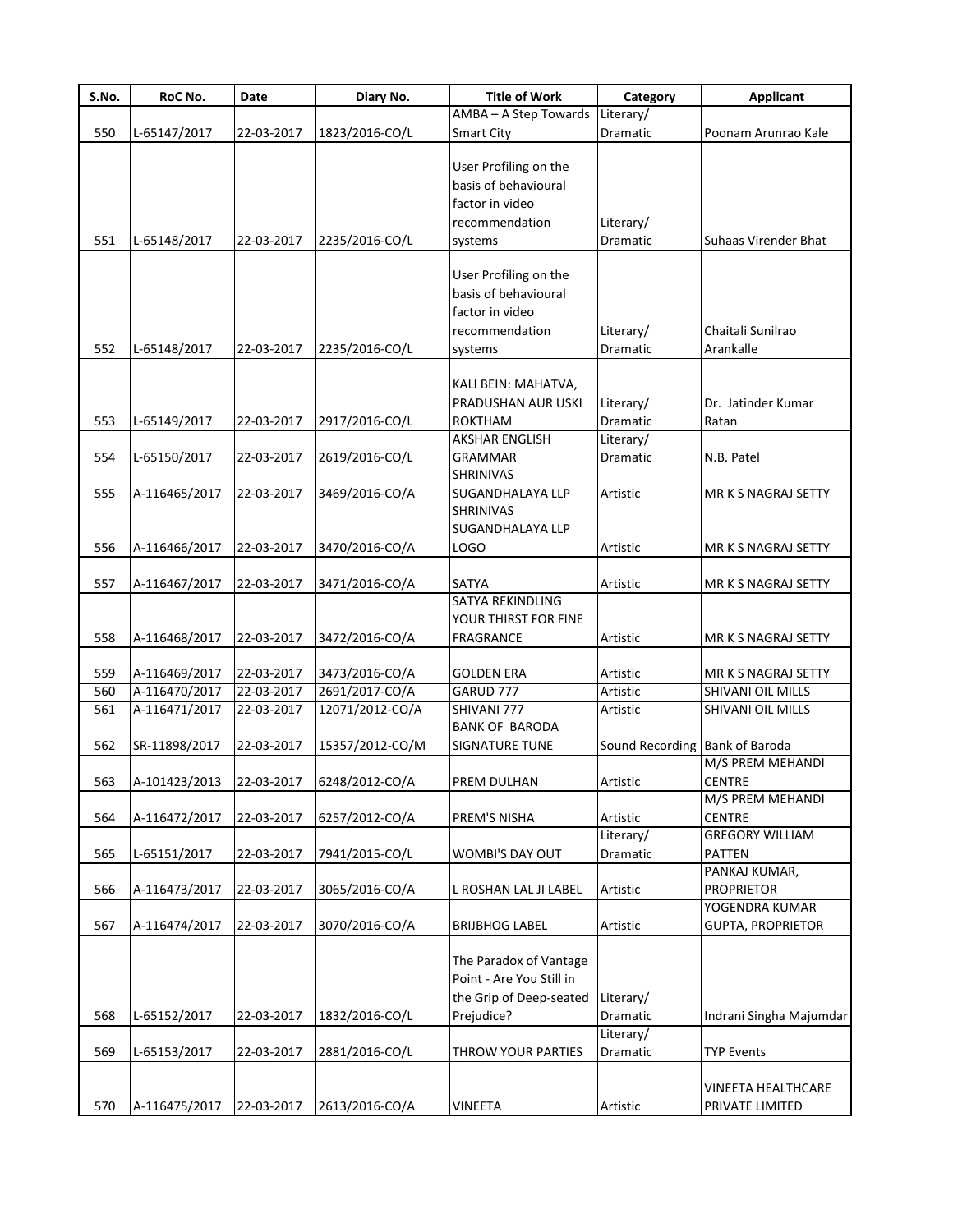| S.No. | RoC No.       | Date       | Diary No.       | <b>Title of Work</b>    | Category                | <b>Applicant</b>          |
|-------|---------------|------------|-----------------|-------------------------|-------------------------|---------------------------|
|       |               |            |                 |                         |                         | R K PROFILES PRIVATE      |
| 571   | A-116476/2017 | 22-03-2017 | 3019/2016-CO/A  | R.K. PROFILES           | Artistic                | LIMITED                   |
|       |               |            |                 |                         |                         | <b>SUPER CASSETTES</b>    |
|       |               |            |                 | ANANDPUR DI DHARTI      |                         | <b>INDUSTRIES PRIVATE</b> |
| 572   | SR-11899/2017 | 22-03-2017 | 5397/2016-CO/SR | <b>QURBANI</b>          | Sound Recording LIMITED |                           |
|       |               |            |                 |                         |                         | <b>SUPER CASSETTES</b>    |
|       |               |            |                 | BACHEYAN NOO VIDHYA     |                         | <b>INDUSTRIES PRIVATE</b> |
| 573   | SR-11900/2017 | 22-03-2017 | 5398/2016-CO/SR | QURBANI                 | Sound Recording LIMITED |                           |
|       |               |            |                 |                         |                         | <b>SUPER CASSETTES</b>    |
|       |               |            |                 | NOORAAN MAHI            |                         | <b>INDUSTRIES PRIVATE</b> |
| 574   | SR-11901/2017 | 22-03-2017 | 5399/2016-CO/SR | <b>QURBANI</b>          | Sound Recording         | <b>LIMITED</b>            |
|       |               |            |                 |                         |                         | <b>SUPER CASSETTES</b>    |
|       |               |            |                 |                         |                         | <b>INDUSTRIES PRIVATE</b> |
| 575   | SR-11902/2017 | 22-03-2017 | 5400/2016-CO/SR | SACHE SAHIB QURBANI     | Sound Recording         | <b>LIMITED</b>            |
|       |               |            |                 |                         |                         | <b>SUPER CASSETTES</b>    |
|       |               |            |                 | JIVEN SAJAYA KHALSA     |                         | <b>INDUSTRIES PRIVATE</b> |
| 576   | SR-11903/2017 | 22-03-2017 | 5402/2016-CO/SR | QURBANI                 | Sound Recording         | <b>LIMITED</b>            |
|       |               |            |                 |                         |                         | <b>EVOLET HEALTH CARE</b> |
| 577   | A-116477/2017 | 22-03-2017 | 4235/2016-CO/A  | CAPEIL                  | Artistic                | PRIVATE LIMITED           |
|       |               |            |                 |                         | Literary/               |                           |
|       |               |            |                 | Ek Dua                  |                         |                           |
| 578   | L-65154/2017  | 22-03-2017 | 1054/2016-CO/L  | <b>COMPUTER</b>         | Dramatic                | Ashish Gangwar            |
|       |               |            |                 |                         |                         |                           |
|       |               |            |                 | <b>ARCHITECTURE AND</b> | Literary/               |                           |
| 579   | L-65155/2017  | 22-03-2017 | 3287/2016-CO/L  | ORGANIZATION            | Dramatic                | <b>SAGAR LACHURE</b>      |
|       |               |            |                 | <b>COMPUTER</b>         |                         |                           |
|       |               |            |                 | <b>ARCHITECTURE AND</b> | Literary/               |                           |
| 580   | L-65155/2017  | 22-03-2017 | 3287/2016-CO/L  | ORGANIZATION            | Dramatic                | NILIMA JICHKAR            |
|       |               |            |                 |                         | Literary/               |                           |
| 581   | L-65156/2017  | 22-03-2017 | 2976/2015-CO/L  | Noble Maths             | Dramatic                | <b>Noble Publications</b> |
|       |               |            |                 |                         |                         |                           |
|       |               |            |                 |                         |                         | MR. RAJ KUMAR GUPTA,      |
| 582   | A-116478/2017 | 22-03-2017 | 2285/2016-CO/A  | <b>BISSQ</b>            | Artistic                | <b>SOLE PROPRIETOR</b>    |
|       |               |            |                 |                         |                         |                           |
|       |               |            |                 |                         |                         | MR. RAJ KUMAR GUPTA,      |
| 583   | A-116479/2017 | 22-03-2017 | 2286/2016-CO/A  | <b>UPTOWN 18</b>        | Artistic                | <b>SOLE PROPRIETOR</b>    |
|       |               |            |                 |                         |                         | MR. MANOJ CHOPRA,         |
| 584   | A-116480/2017 | 22-03-2017 | 2287/2016-CO/A  | <b>MIRCHI</b>           | Artistic                | <b>SOLE PROPRIETOR</b>    |
|       |               |            |                 |                         |                         | M/S. GOVIND FOODS         |
| 585   | A-116481/2017 | 22-03-2017 | 2288/2016-CO/A  | <b>GOVIND</b>           | Artistic                | INDIA P. LTD.             |
|       |               |            |                 |                         |                         | M/S. SUPER NEWS AND       |
|       |               |            |                 |                         |                         | <b>DIGITAL</b>            |
|       |               |            |                 |                         |                         | ENTERTAINEMENT PVT.       |
| 586   | A-116482/2017 | 22-03-2017 | 2289/2016-CO/A  | <b>S NEWS</b>           | Artistic                | LTD.                      |
|       |               |            |                 |                         |                         | M/S. SHREE KAILA DEVI     |
|       |               |            |                 |                         |                         | JIINDUSTRIES (INDIA)      |
|       |               |            | 2290/2016-CO/A  |                         |                         |                           |
| 587   | A-116483/2017 | 22-03-2017 |                 | <b>GOLDEN BIRD</b>      | Artistic                | PVT. LTD.                 |
|       |               |            |                 |                         |                         |                           |
|       |               |            |                 |                         |                         | MR. DINESH CHAND          |
| 588   | A-116484/2017 | 22-03-2017 | 2292/2016-CO/A  | <b>QST VIMAL</b>        | Artistic                | JAIN, SOLE PROPRIETOR     |
|       |               |            |                 |                         |                         | M/S. RAMANAND             |
|       |               |            |                 |                         |                         | ENTERPRISES INDIA PVT.    |
| 589   | A-116485/2017 | 22-03-2017 | 2293/2016-CO/A  | EGO                     | Artistic                | LTD.                      |
|       |               |            |                 |                         |                         | <b>SUPER CASSETTES</b>    |
|       |               |            |                 | SAHIBZAADEYAN           |                         | <b>INDUSTRIES PRIVATE</b> |
| 590   | SR-11904/2017 | 22-03-2017 | 5396/2016-CO/SR | <b>WARGE QURBANI</b>    | Sound Recording         | <b>LIMITED</b>            |
|       |               |            |                 |                         | Literary/               |                           |
| 591   | L-65157/2017  | 22-03-2017 | 4826/2016-CO/L  | Malayalee               | Dramatic                | Subramonian               |
|       |               |            |                 |                         |                         |                           |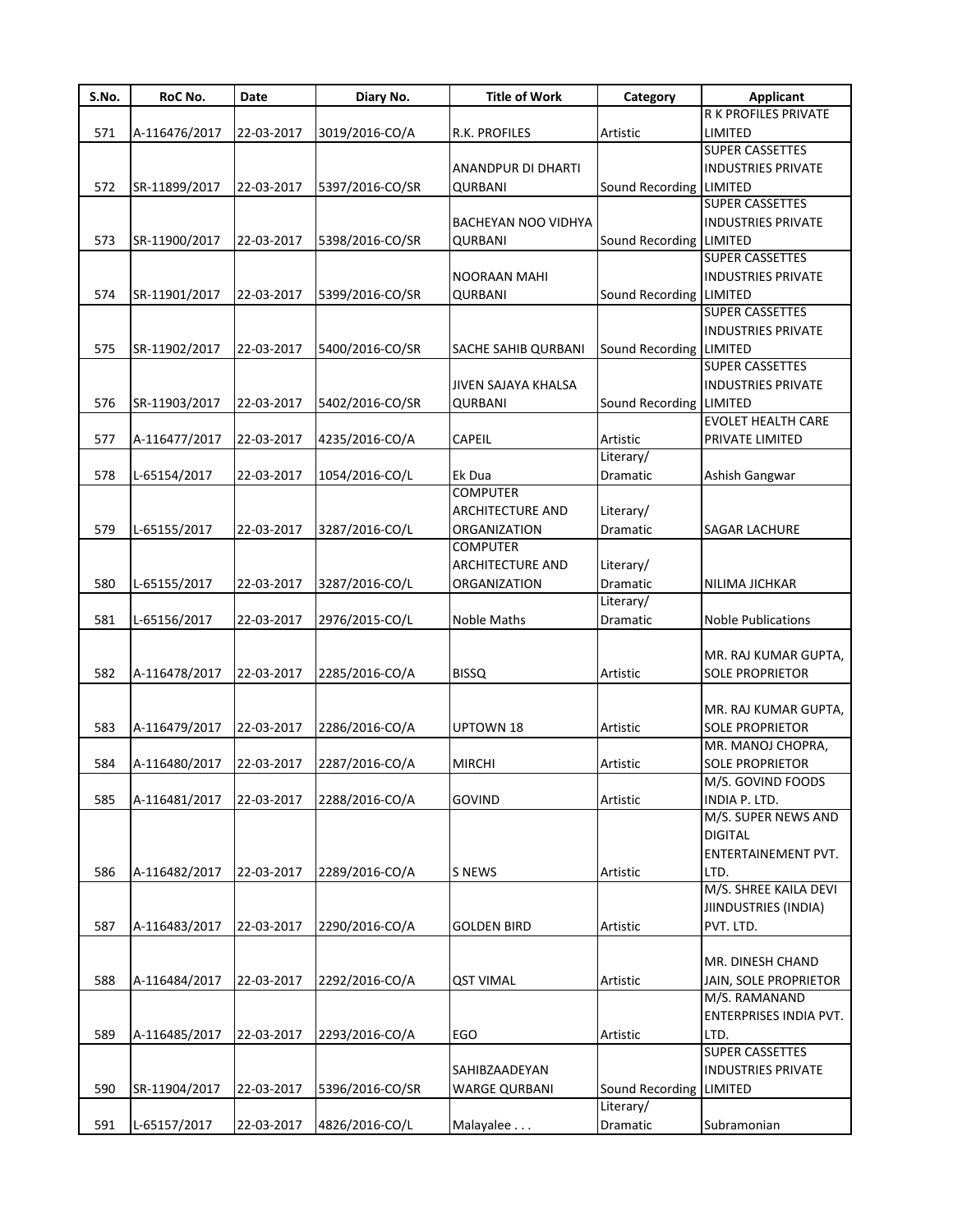| S.No. | RoC No.       | Date       | Diary No.       | <b>Title of Work</b>                                                                                                                                                                                                                       | Category  | <b>Applicant</b>                           |
|-------|---------------|------------|-----------------|--------------------------------------------------------------------------------------------------------------------------------------------------------------------------------------------------------------------------------------------|-----------|--------------------------------------------|
|       |               |            |                 |                                                                                                                                                                                                                                            |           |                                            |
| 592   | A-116486/2017 | 22-03-2017 | 5159/2016-CO/A  | GAI CHHAP                                                                                                                                                                                                                                  | Artistic  | M/S KBM SPICES (P) LTD                     |
|       |               |            |                 | STAR555 PACKAGED                                                                                                                                                                                                                           |           |                                            |
|       |               |            |                 | DRINKING WATER WITH                                                                                                                                                                                                                        |           |                                            |
| 593   | A-116487/2017 | 23-03-2017 | 2721/2016-CO/A  | ADDED MINERALS                                                                                                                                                                                                                             | Artistic  | Sanjay Ghodawat                            |
|       |               |            |                 |                                                                                                                                                                                                                                            | Literary/ | <b>Tejgyan Global</b>                      |
| 594   | L-65158/2017  | 23-03-2017 | 13480/2015-CO/L | The Power of Present                                                                                                                                                                                                                       | Dramatic  | Foundation                                 |
|       |               |            |                 | Bacche Kaamiyaab Kaise Literary/                                                                                                                                                                                                           |           | Tejgyan Global                             |
| 595   | L-65159/2017  | 23-03-2017 | 13407/2015-CO/L | Bane                                                                                                                                                                                                                                       | Dramatic  | Foundation                                 |
|       |               |            |                 | <b>Extraordinary Guru</b>                                                                                                                                                                                                                  | Literary/ | Tejgyan Global                             |
| 596   | L-65160/2017  | 23-03-2017 | 13397/2015-CO/L | <b>Exemplary Disciple</b>                                                                                                                                                                                                                  | Dramatic  | Foundation                                 |
|       |               |            |                 |                                                                                                                                                                                                                                            |           |                                            |
|       |               |            |                 | Shanti lekh ulla Padam                                                                                                                                                                                                                     |           |                                            |
|       |               |            |                 | -Swayem ner adanam                                                                                                                                                                                                                         |           |                                            |
|       |               |            |                 | (Search for Peace-Self                                                                                                                                                                                                                     | Literary/ | Tejgyan Global                             |
| 597   | L-65161/2017  | 23-03-2017 | 13483/2015-CO/L | Reflection)                                                                                                                                                                                                                                | Dramatic  | Foundation                                 |
|       |               |            |                 | Shodhyatra-                                                                                                                                                                                                                                |           |                                            |
|       |               |            |                 | Ishwarpraptichi Saat                                                                                                                                                                                                                       | Literary/ | Tejgyan Global                             |
| 598   | L-65162/2017  | 23-03-2017 | 13485/2015-CO/L | Pawala                                                                                                                                                                                                                                     | Dramatic  | Foundation                                 |
|       |               |            |                 |                                                                                                                                                                                                                                            |           | GIRDHARI KUKREJA S/O.                      |
|       |               |            |                 |                                                                                                                                                                                                                                            |           | LATE. SH. HIRANAND                         |
| 599   | A-116488/2017 | 24-03-2017 | 1349/2016-CO/A  | Desire Logo                                                                                                                                                                                                                                | Artistic  | <b>KUKREJA</b>                             |
|       |               |            |                 |                                                                                                                                                                                                                                            |           |                                            |
| 600   | A-116489/2017 | 24-03-2017 | 1526/2016-CO/A  | SAMAH FOOT BALL POP                                                                                                                                                                                                                        | Artistic  | <b>MURALI RUPANI</b>                       |
| 601   | A-116490/2017 | 24-03-2017 | 1342/2016-CO/A  | MR. BULLET                                                                                                                                                                                                                                 | Artistic  | K.MAKHESH KUMAR                            |
| 602   | SW-9026/2017  | 24-03-2017 | 1137/2016-CO/SW | <b>CUSTOMISED METHOD</b><br>OF CAD/CAM<br><b>INTEGRATION FORM</b><br>AUTOCAD DRAWING TO<br><b>CNC CODE GENERATION</b><br>FOR EIGHT SPINDLE CNC Computer<br><b>DRILLING APPLICATION</b><br><b>COMPUTER PROGRAM</b><br>FOR PREDICTING INNER, | Software  | <b>BHARAT HEAVY</b><br>ELECTRICALS LIMITED |
|       |               |            |                 | MID AND OUTER WALL<br><b>METAL TEMPERATURE</b><br><b>FOR A GIVEN</b><br><b>OPERATING</b><br><b>CONDITIONS OF BOTH</b><br>SINGLE PHASE<br>WATER/STEAM AND<br>TWO PHASE FOR A<br><b>SELECTED TUBE</b>                                        | Computer  | BHARAT HEAVY                               |
| 603   | SW-9027/2017  | 24-03-2017 | 1075/2016-CO/SW | <b>MATERIAL</b>                                                                                                                                                                                                                            | Software  | ELECTRICALS LIMITED                        |
|       |               |            |                 | eTHIC & eTHIC (PAS) - e-                                                                                                                                                                                                                   | Computer  | <b>NCS SoftSolutions Private</b>           |
| 604   | SW-9028/2017  | 24-03-2017 | 990/2016-CO/SW  | <b>Audit Solution</b>                                                                                                                                                                                                                      | Software  | Limited,                                   |
|       |               |            |                 |                                                                                                                                                                                                                                            |           |                                            |
|       |               |            |                 | iTransport, eTransport,                                                                                                                                                                                                                    | Literary/ |                                            |
| 605   | L-65163/2017  | 24-03-2017 | 1317/2016-CO/L  | webTransport                                                                                                                                                                                                                               | Dramatic  | satbeer khanuja                            |
|       |               |            |                 | <b>BHAVAN PLANNING</b>                                                                                                                                                                                                                     | Literary/ |                                            |
| 606   | L-65164/2017  | 24-03-2017 | 1391/2016-CO/L  | AVAM LAGAT                                                                                                                                                                                                                                 | Dramatic  | DHEERAJ DEWANGAN                           |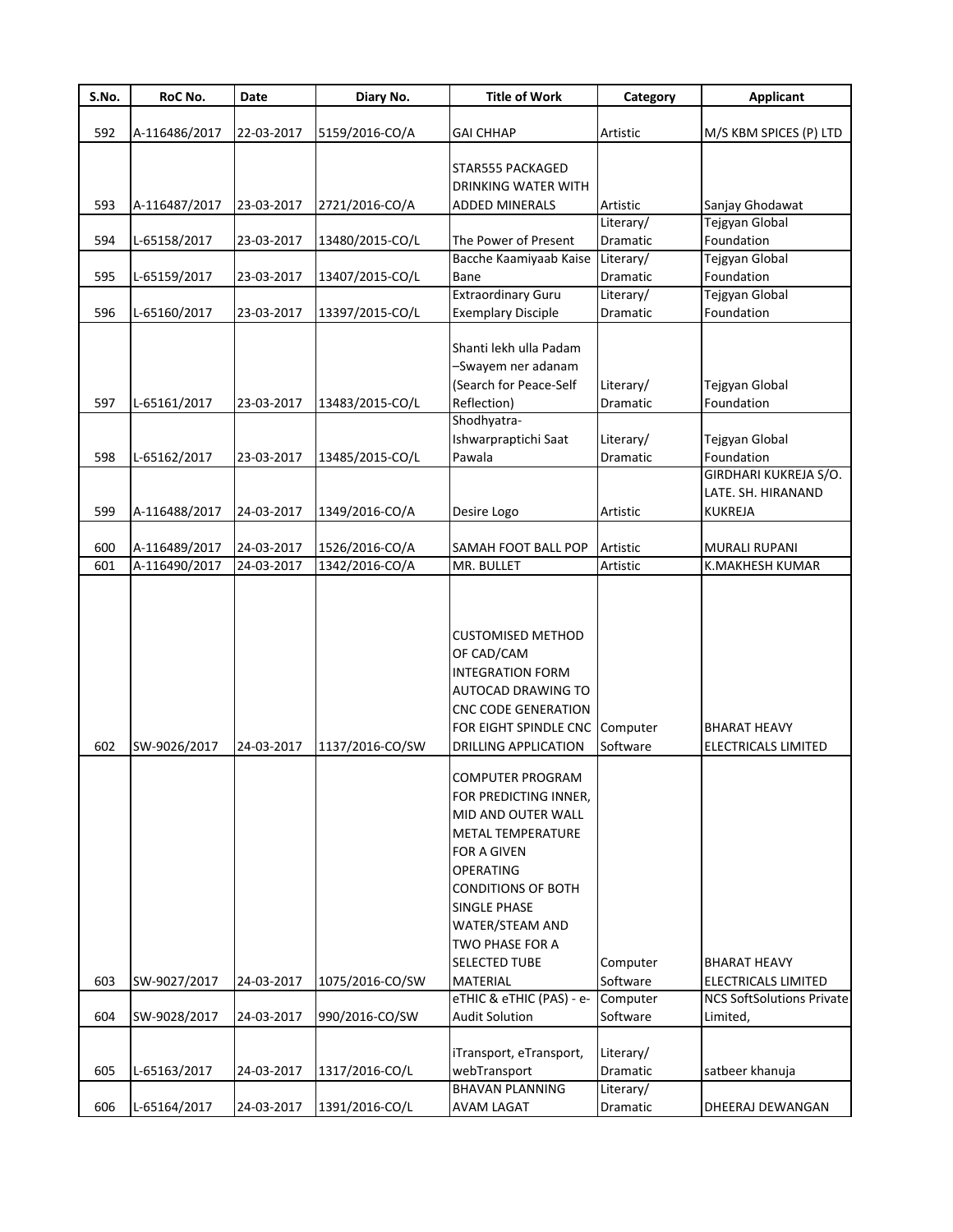| S.No. | RoC No.       | <b>Date</b> | Diary No.       | <b>Title of Work</b>                                                | Category                       | <b>Applicant</b>                                                                                        |
|-------|---------------|-------------|-----------------|---------------------------------------------------------------------|--------------------------------|---------------------------------------------------------------------------------------------------------|
|       |               |             |                 |                                                                     | Computer                       |                                                                                                         |
| 607   | SW-9029/2017  | 24-03-2017  | 556/2016-CO/SW  | Makepayment                                                         | Software                       | Kiran Kumar Hembrom                                                                                     |
|       |               |             |                 |                                                                     | Literary/                      |                                                                                                         |
| 608   | L-65165/2017  | 24-03-2017  | 1627/2016-CO/L  | NANMA NIRANJA ONAM Dramatic                                         |                                | ANIL KUMAR P. R                                                                                         |
|       |               |             |                 | Wisdom of The Ancient                                               | Literary/                      |                                                                                                         |
| 609   | L-65166/2017  | 24-03-2017  | 4833/2016-CO/L  | Sages                                                               | Dramatic                       | <b>Anand Singh</b>                                                                                      |
| 610   | CF-3841/2017  | 27-03-2017  | 5151/2017-CO/CF | <b>ARTIFICIAL TRIGGERING</b><br>Е                                   | Cinematograph<br>Film          | <b>RESEARCH &amp;</b><br>DEVELOPMENT CENTRE,<br>SNOW AND AVALANCHE<br><b>STUDY ESTABLISHMENT</b>        |
| 611   | CF-3842/2017  | 27-03-2017  | 5152/2017-CO/CF | <b>ARTIFICIAL TRIGGERING</b><br>Н                                   | Cinematograph<br>Film          | <b>RESEARCH &amp;</b><br>DEVELOPMENT CENTRE,<br><b>SNOW AND AVALANCHE</b><br><b>STUDY ESTABLISHMENT</b> |
|       |               |             |                 |                                                                     |                                |                                                                                                         |
| 612   | CF-3843/2017  | 27-03-2017  | 5156/2017-CO/CF | AVALANCHE ACCIDENT E Film                                           | Cinematograph                  | <b>RESEARCH &amp;</b><br>DEVELOPMENT CENTRE,<br><b>SNOW AND AVALANCHE</b><br><b>STUDY ESTABLISHMENT</b> |
| 613   | CF-3844/2017  | 27-03-2017  | 5153/2017-CO/CF | AVALANCHE ACCIDENT<br>Н                                             | Cinematograph<br>Film          | <b>RESEARCH &amp;</b><br>DEVELOPMENT CENTRE,<br><b>SNOW AND AVALANCHE</b><br><b>STUDY ESTABLISHMENT</b> |
|       |               |             |                 |                                                                     |                                | <b>SUPER CASSETTES</b>                                                                                  |
|       |               |             |                 | MATA GUJRI DA RUTVA                                                 |                                | <b>INDUSTRIES PRIVATE</b>                                                                               |
| 614   | SR-11905/2017 | 27-03-2017  | 5403/2016-CO/SR | <b>QURBANI</b>                                                      | Sound Recording LIMITED        |                                                                                                         |
| 615   | SR-11906/2017 | 27-03-2017  | 5404/2016-CO/SR | JEEVAN SINGH BABA<br><b>QURBANI</b>                                 | Sound Recording LIMITED        | <b>SUPER CASSETTES</b><br><b>INDUSTRIES PRIVATE</b>                                                     |
|       |               |             |                 |                                                                     |                                | VIJAYKUMAR M.<br>RAIBAGI, BALACHANDRA<br>M. RAIBAGI AND<br>RAGHAVENDER M.                               |
| 616   | A-116491/2017 | 27-03-2017  | 5046/2016-CO/A  | <b>BALAJI GOLD BEEDI</b>                                            | Artistic                       | RAIBAGI, PARTNERS OF                                                                                    |
|       |               |             |                 | PROPERTY JUNCTION                                                   |                                | Property Junction                                                                                       |
| 617   | A-116492/2017 | 27-03-2017  | 3914/2016-CO/A  | (LABEL)                                                             | Artistic                       | Realtors Pvt. Ltd.                                                                                      |
|       |               |             |                 |                                                                     | Literary/                      |                                                                                                         |
| 618   | L-65167/2017  | 27-03-2017  | 4637/2016-CO/L  | Prashanthi Nilayam<br><b>ESMART CURRICULUM:</b><br>LEARNING THROUGH | Dramatic<br>Literary/          | Subramonian                                                                                             |
| 619   | L-65168/2017  | 27-03-2017  | 3802/2016-CO/L  | <b>NATURAL METHODS</b>                                              | Dramatic                       | N. BHAVAANI,                                                                                            |
| 620   | L-65169/2017  | 27-03-2017  | 4049/2016-CO/L  | Teenaged love                                                       | Literary/<br>Dramatic          | Aniket Dhingra                                                                                          |
|       |               |             |                 |                                                                     |                                |                                                                                                         |
| 621   | SR-11907/2017 | 27-03-2017  | 4052/2016-CO/SR | <b>Teenaged Love</b>                                                | Sound Recording Aniket Dhingra |                                                                                                         |
| 622   | L-65170/2017  | 27-03-2017  | 4040/2016-CO/L  | A Book in Her Hand                                                  | Literary/<br>Dramatic          | Aftab Ahmed                                                                                             |
|       |               |             |                 |                                                                     | Literary/                      |                                                                                                         |
| 623   | L-65171/2017  | 27-03-2017  | 4066/2016-CO/L  | The Weekends of Love                                                | Dramatic<br>Literary/          | Rajashree Roy<br><b>BINOD KUMAR</b>                                                                     |
| 624   | L-65172/2017  |             | 4587/2016-CO/L  |                                                                     | Dramatic                       | SRIVASTAWA                                                                                              |
|       |               | 27-03-2017  |                 | INTZAR KA AANT                                                      |                                |                                                                                                         |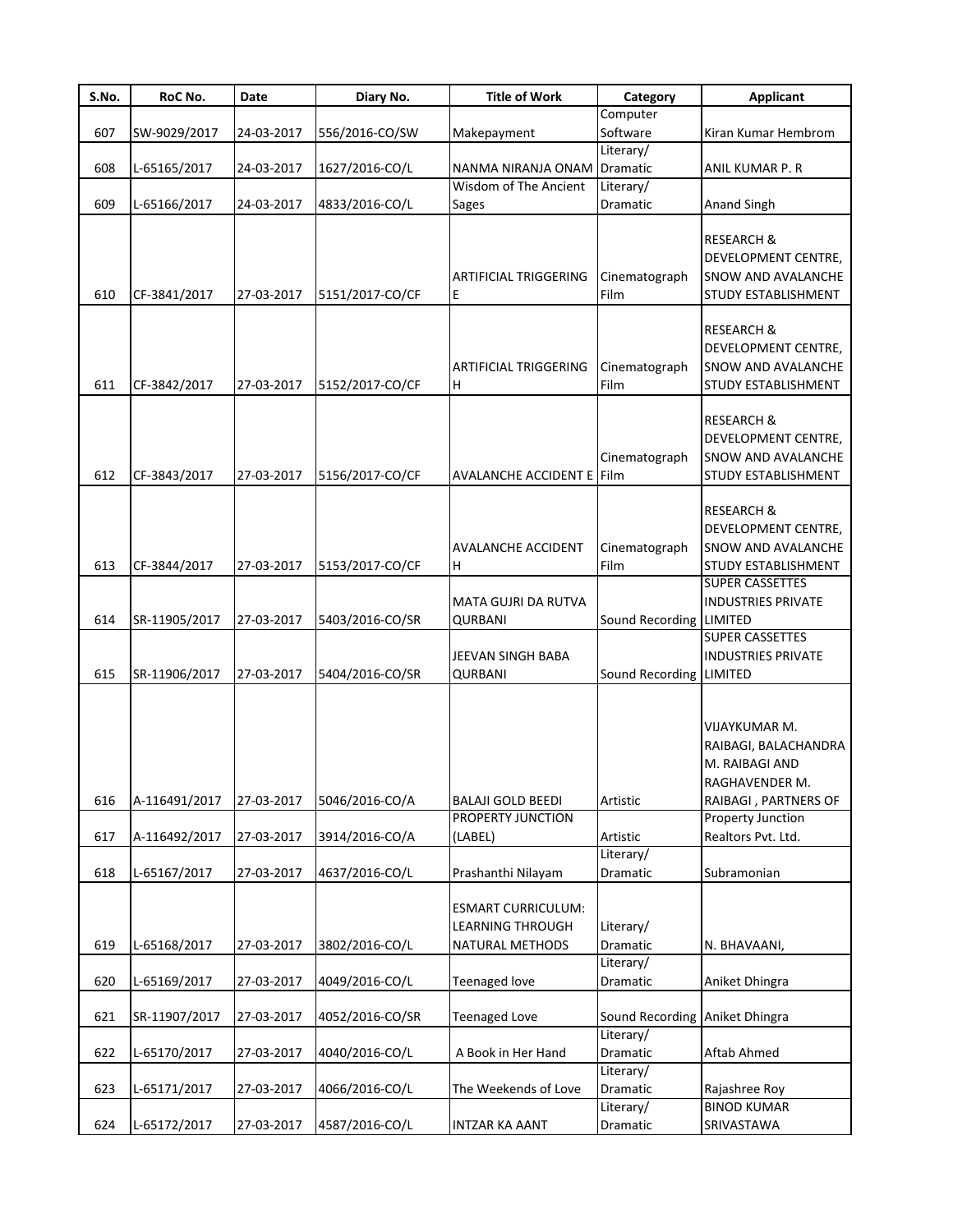| S.No. | RoC No.       | Date       | Diary No.       | <b>Title of Work</b>                                                                                                  | Category              | <b>Applicant</b>                                                |
|-------|---------------|------------|-----------------|-----------------------------------------------------------------------------------------------------------------------|-----------------------|-----------------------------------------------------------------|
|       |               |            |                 |                                                                                                                       | Literary/             | <b>BINOD KUMAR</b>                                              |
| 625   | L-65173/2017  | 27-03-2017 | 4588/2016-CO/L  | DO BUND AANSU                                                                                                         | Dramatic              | SRIVASTAWA                                                      |
| 626   | L-65174/2017  | 27-03-2017 | 5117/2016-CO/L  | NATIONAL INSTITUTE OF<br><b>HEALTH SCIENCE AND</b><br><b>RESEARCH</b>                                                 | Literary/<br>Dramatic | <b>SHREE GHASI BABA</b><br>HEALTH EDUCATIONAL<br><b>SOCIETY</b> |
| 627   | L-65175/2017  | 27-03-2017 | 5093/2016-CO/L  | DHEETH                                                                                                                | Literary/<br>Dramatic | <b>GAUTAM NARWAT</b>                                            |
| 628   | L-65176/2017  | 27-03-2017 | 4697/2016-CO/L  | Our Solar System                                                                                                      | Literary/<br>Dramatic | JOHN Edwin George                                               |
| 629   | L-65177/2017  | 27-03-2017 | 4184/2016-CO/L  | PulsExpert An Expert<br>System for Identification<br>and Control of<br>diseases/insect-pests in<br><b>Pulse Crops</b> | Literary/<br>Dramatic | ICAR - Indian Institute of<br>Pulses Research                   |
| 630   | L-65178/2017  | 27-03-2017 | 4675/2016-CO/L  | Red Turban                                                                                                            | Literary/<br>Dramatic | <b>Gurpreet Singh</b>                                           |
| 631   | SR-11908/2017 | 27-03-2017 | 5178/2016-CO/SR | AYE KHUDA ROCKY<br><b>HANDSOME</b>                                                                                    | Sound Recording       | <b>SUPER CASSETTES</b><br><b>INDUSTRIES PVT. LTD.</b>           |
| 632   | SR-11909/2017 | 27-03-2017 | 5176/2016-CO/SR | AYE KHUDA ROCKY<br>HANDSOME                                                                                           |                       | <b>SUPER CASSETTES</b><br>Sound Recording  INDUSTRIES PVT. LTD. |
| 633   | SR-11910/2017 | 27-03-2017 | 5177/2016-CO/SR | <b>TITLIYAN ROCKY</b><br>HANDSOME                                                                                     |                       | <b>SUPER CASSETTES</b><br>Sound Recording  INDUSTRIES PVT. LTD. |
| 634   | SR-11911/2017 | 27-03-2017 | 5174/2016-CO/SR | <b>REHNUMA ROCKY</b><br>HANDSOME                                                                                      |                       | <b>SUPER CASSETTES</b><br>Sound Recording  INDUSTRIES PVT. LTD. |
| 635   | SR-11912/2017 | 27-03-2017 | 5175/2016-CO/SR | ALFAZON KI TARAH<br>ROCKY HANDSOME                                                                                    |                       | <b>SUPER CASSETTES</b><br>Sound Recording INDUSTRIES PVT. LTD.  |
| 636   | SR-11913/2017 | 27-03-2017 | 5173/2016-CO/SR | ROCK THA PARTY ROCKY<br><b>HANDSOME</b>                                                                               |                       | <b>SUPER CASSETTES</b><br>Sound Recording  INDUSTRIES PVT. LTD. |
| 637   | L-65179/2017  | 27-03-2017 | 3817/2015-CO/L  | INTEGRATED COURSE IN<br>HAIR, SKIN AND MAKE-<br>UP (MES COURSE CODE : Literary/<br><b>BEA 703)</b>                    | Dramatic              | M/S. VLCC INSTITUTE                                             |
| 638   | L-65180/2017  | 27-03-2017 | 3820/2015-CO/L  | PROFESSIONAL MAKE-<br>UP                                                                                              | Literary/<br>Dramatic | M/S. VLCC INSTITUTE                                             |
| 639   | L-65181/2017  | 27-03-2017 | 9994/2012-CO/L  | <b>KNOWING YOUR</b><br>PERSONALITY TYPE-<br>PERSONALITY<br>DEVELOPMENT                                                | Literary/<br>Dramatic | M/S PRABHAAV<br>LEARNINGS PVT. LTD.                             |
| 640   | L-65182/2017  | 27-03-2017 | 4621/2016-CO/L  | J.B. KIDS                                                                                                             | Literary/<br>Dramatic | J. B. RAMESH                                                    |
| 641   | A-116493/2017 | 27-03-2017 | 1487/2016-CO/A  | <b>DABUR HONITUS</b><br>COUGH REMEDY MIXED<br><b>FRUIT LABEL</b>                                                      | Artistic              | DABUR INDIA LIMITED                                             |
| 642   | A-116494/2017 | 27-03-2017 | 1499/2016-CO/A  | <b>DABUR HONITUS</b><br><b>COUGH DROPS HONEY</b><br>AND GINGER LABEL                                                  | Artistic              | DABUR INDIA LIMITED                                             |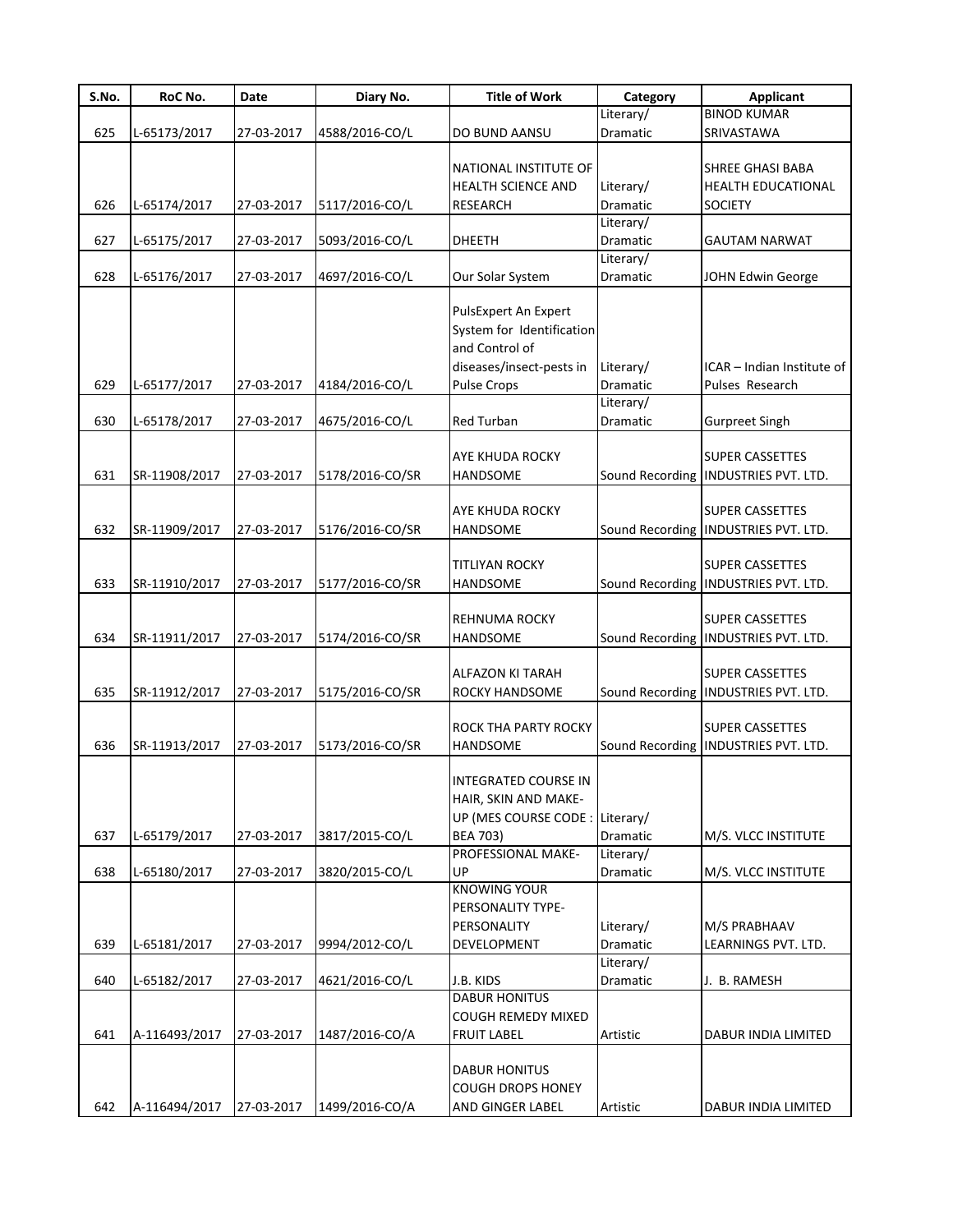| S.No. | RoC No.       | Date       | Diary No.       | <b>Title of Work</b>      | Category                 | Applicant                              |
|-------|---------------|------------|-----------------|---------------------------|--------------------------|----------------------------------------|
|       |               |            |                 | <b>DABUR HONITUS</b>      |                          |                                        |
|       |               |            |                 | <b>COUGH DROPS MIXED</b>  |                          |                                        |
| 643   | A-116495/2017 | 27-03-2017 | 1491/2016-CO/A  | JUMBO PACK                | Artistic                 | DABUR INDIA LIMITED                    |
|       |               |            |                 |                           |                          |                                        |
|       |               |            |                 | DABUR HONITUS             |                          |                                        |
|       |               |            |                 | <b>COUGH DROPS HONEY</b>  |                          |                                        |
| 644   | A-116496/2017 | 27-03-2017 | 1495/2016-CO/A  | AND MINT LABEL            | Artistic                 | DABUR INDIA LIMITED                    |
|       |               |            |                 |                           |                          |                                        |
|       |               |            |                 | <b>DABUR HONITUS</b>      |                          |                                        |
|       |               |            |                 | <b>COUGH DROPS HONEY</b>  |                          |                                        |
| 645   | A-116497/2017 | 27-03-2017 | 1500/2016-CO/A  | AND MENTHA LABEL          | Artistic                 | DABUR INDIA LIMITED                    |
|       |               |            |                 | <b>DABUR HONITUS</b>      |                          |                                        |
| 646   | A-116498/2017 | 27-03-2017 | 1486/2016-CO/A  | MADHUVAANI LABEL          | Artistic                 | DABUR INDIA LIMITED                    |
|       |               |            |                 |                           |                          |                                        |
|       |               |            |                 | <b>DABUR HONITUS</b>      |                          |                                        |
|       |               |            |                 | <b>COUGH DROPS HONEY</b>  |                          |                                        |
| 647   | A-116499/2017 | 27-03-2017 | 1498/2016-CO/A  | AND LEMON LABEL           | Artistic                 | DABUR INDIA LIMITED                    |
|       |               |            |                 |                           |                          | M/S MITSUMI AGRI                       |
| 648   | A-116500/2017 | 27-03-2017 | 4968/2016-CO/A  | <b>MITSUMI JAPAN</b>      | Artistic                 | <b>SCIENCE</b>                         |
|       |               |            |                 |                           |                          |                                        |
|       |               |            |                 |                           |                          | <b>SUPER CASSETTES</b>                 |
| 649   | SR-11914/2017 | 27-03-2017 | 4982/2016-CO/SR | SAALA KHADOOS             | Sound Recording          | INDUSTRIES PVT. LTD.                   |
|       |               |            |                 |                           |                          |                                        |
|       |               |            |                 | JHALLI PATAKHA SAALA      |                          | <b>SUPER CASSETTES</b>                 |
| 650   | SR-11915/2017 | 27-03-2017 | 4983/2016-CO/SR | <b>KHADOOS</b>            |                          | Sound Recording   INDUSTRIES PVT. LTD. |
|       |               |            |                 |                           |                          |                                        |
|       |               |            |                 | JAGAA KHUNNAS SAALA       |                          | <b>SUPER CASSETTES</b>                 |
| 651   | SR-11916/2017 | 27-03-2017 | 4984/2016-CO/SR | <b>KHADOOS</b>            |                          | Sound Recording INDUSTRIES PVT. LTD.   |
|       |               |            |                 | DIL YE LADAKU SAALA       |                          | KUMUD KUMAR KHETAN                     |
| 652   | SR-11917/2017 | 27-03-2017 | 4985/2016-CO/SR | <b>KHADOOS</b>            | Sound Recording ADVOCATE |                                        |
|       |               |            |                 | DHUAAN HAI DHUAAN         |                          |                                        |
|       |               |            |                 | ZINDAGI SAALA             |                          | <b>SUPER CASSETTES</b>                 |
| 653   | SR-11918/2017 | 27-03-2017 | 4986/2016-CO/SR | <b>KHADOOS</b>            |                          | Sound Recording   INDUSTRIES PVT. LTD. |
|       |               |            |                 |                           |                          | <b>INTEX ENTERPRISES</b>               |
| 654   | A-116501/2017 | 27-03-2017 | 3265/2016-CO/A  | INTEX AQUA TREND          | Artistic                 | PRIVATE LIMITED                        |
|       |               |            |                 |                           |                          | <b>Intex Enterprises Private</b>       |
| 655   | A-116502/2017 | 27-03-2017 | 3272/2016-CO/A  | <b>INTEX AQUA ACE</b>     | Artistic                 | Limited                                |
|       |               |            |                 |                           |                          | <b>INTEX ENTERPRISES</b>               |
| 656   | A-116503/2017 | 27-03-2017 | 3253/2016-CO/A  | <b>INTEX CLOUD</b>        | Artistic                 | PRIVATE LIMITED                        |
|       |               |            |                 |                           |                          | <b>INTEX ENTERPRISES</b>               |
| 657   | A-116504/2017 | 27-03-2017 | 3262/2016-CO/A  | <b>INTEX IRIST</b>        | Artistic                 | PRIVATE LIMITED                        |
|       |               |            |                 |                           | Literary/                |                                        |
| 658   | L-65183/2017  | 27-03-2017 | 3219/2016-CO/L  | Porthozhil Pazhagu        | Dramatic                 | Ram Vignesh                            |
|       |               |            |                 |                           |                          |                                        |
|       |               |            |                 | Innovative Online Test    |                          |                                        |
|       |               |            |                 | Series using Web based    |                          |                                        |
|       |               |            |                 | technology and social     | Literary/                | Rajendra Shankar                       |
| 659   | L-65184/2017  | 27-03-2017 | 408/2016-CO/L   | networking                | Dramatic                 | Talware                                |
|       |               |            |                 |                           | Literary/                |                                        |
| 660   | L-65185/2017  | 27-03-2017 | 3727/2016-CO/L  | Nazrana                   | Dramatic                 | Firoz Ali                              |
|       |               |            |                 |                           | Literary/                |                                        |
| 661   | L-65186/2017  | 27-03-2017 | 4827/2016-CO/L  | A bizarre captive's diary | Dramatic                 | Anusha Devi H                          |
|       |               |            |                 |                           | Literary/                |                                        |
| 662   | L-65187/2017  | 27-03-2017 | 3049/2016-CO/L  | Cry of the Eagle          | Dramatic                 | Aruna HarPrasad                        |
|       |               |            |                 |                           |                          | DHANANJAI KUAR                         |
| 663   | A-116505/2017 | 27-03-2017 | 3033/2016-CO/A  | SHISHU PAL TAIL           | Artistic                 | AWASTHI                                |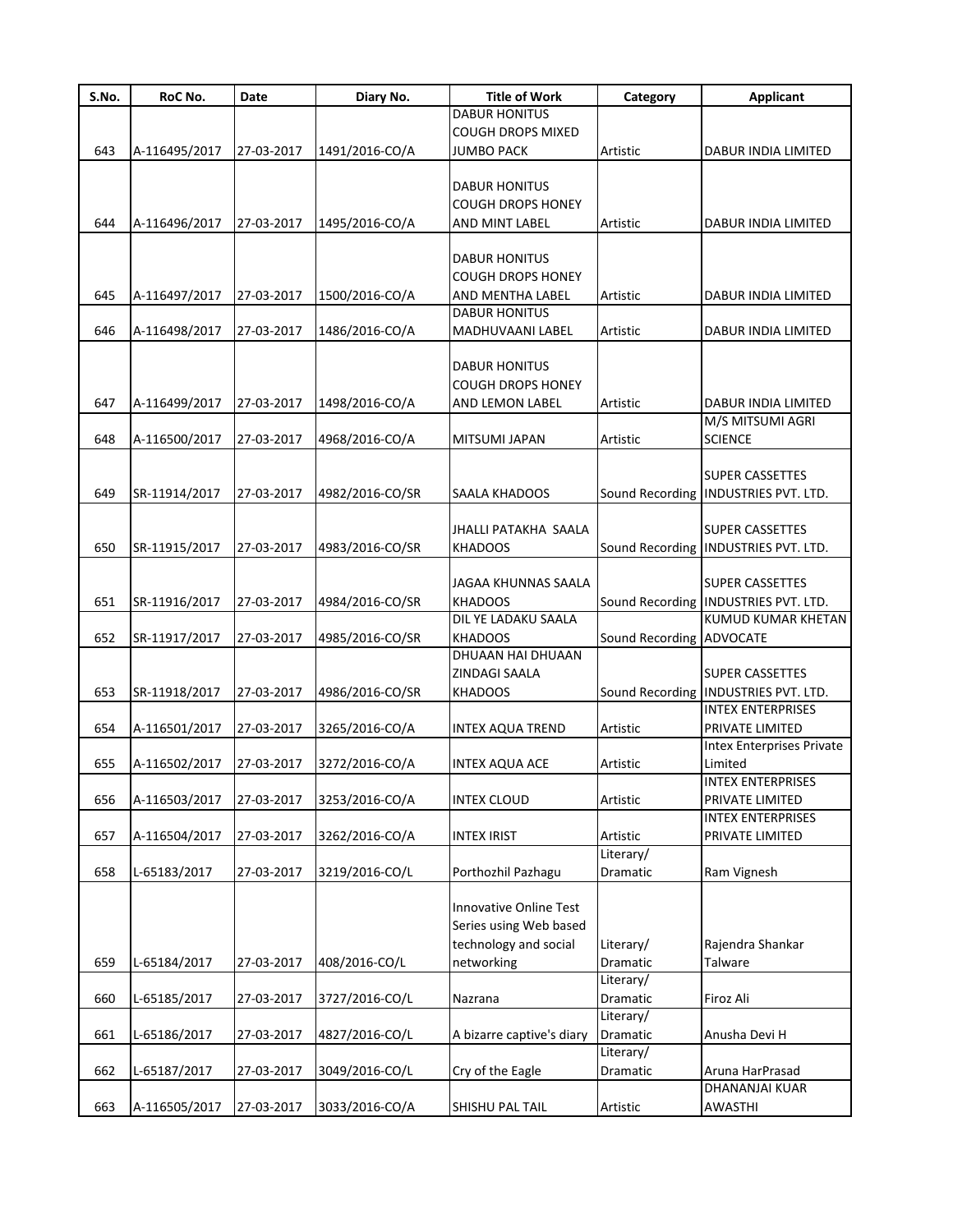| S.No. | RoC No.                  | Date       | Diary No.       | <b>Title of Work</b>           | Category  | <b>Applicant</b>                           |
|-------|--------------------------|------------|-----------------|--------------------------------|-----------|--------------------------------------------|
|       |                          |            |                 |                                |           | 1. SMT. JAMNOTRI                           |
|       |                          |            |                 |                                |           | <b>GUPTA 2. VIDUP</b>                      |
|       |                          |            |                 |                                |           | AGRAHARI 3. VIBHAV                         |
|       |                          |            |                 |                                |           | AGRAHARI 4. SMT.                           |
| 664   | A-116506/2017            | 27-03-2017 | 3034/2016-CO/A  | <b>SHYAM GOLD</b>              | Artistic  | <b>NEELIMA GUPTA</b>                       |
|       |                          |            |                 |                                |           | 5. NEW MOUNT TRADIN                        |
|       |                          |            |                 |                                |           |                                            |
|       |                          |            |                 |                                |           | & INVESTMENT                               |
| 665   | A-116506/2017            | 27-03-2017 | 3034/2016-CO/A  | <b>SHYAM GOLD</b>              | Artistic  | <b>COMPANY LIMITED</b>                     |
|       |                          |            |                 |                                |           | SHYAM SUNDER LOHIA,                        |
|       |                          |            |                 |                                |           | RAM GOPAL LOHIA AND                        |
|       |                          |            |                 |                                |           |                                            |
| 666   | A-116507/2017            | 27-03-2017 | 1720/2016-CO/A  | RAJU LABEL                     | Artistic  | RAJ KUMAR (PARTNERS)                       |
|       |                          |            |                 |                                |           | MAHESHWARI, PRAKASH                        |
|       |                          |            |                 |                                |           | KUMAR LOHIA AND                            |
|       |                          |            |                 |                                |           | NARAYAN KUMAR                              |
| 667   | A-116507/2017            | 27-03-2017 | 1720/2016-CO/A  | RAJU LABEL                     | Artistic  | LOHHIA (PARTNERS)                          |
|       |                          |            |                 |                                |           | PUNEET JHALANI,                            |
|       |                          |            |                 |                                |           | Director                                   |
|       |                          |            |                 | FERRETERRO INDIA PVT.          |           | M/SFERRETERRO INDIA                        |
| 668   | A-116508/2017            | 27-03-2017 | 1658/2016-CO/A  | LTD.                           | Artistic  | <b>PVT LTD</b>                             |
|       |                          |            |                 |                                |           |                                            |
|       |                          |            |                 | 71 QUOTES FOR A GOOD Literary/ |           |                                            |
| 669   | L-65188/2017             | 27-03-2017 | 3353/2016-CO/L  | LIFE EXPLAINED                 | Dramatic  | MR PANKAJ SHARMA                           |
|       |                          |            |                 |                                |           |                                            |
|       |                          |            |                 | Pujyaguru Sri Bhogar           |           | Divya Babaji Sushumna                      |
| 670   | A-116509/2017            | 27-03-2017 | 1641/2016-CO/A  | Siddhar's Painting             | Artistic  | Kriyayoga Foundation                       |
|       |                          |            |                 |                                |           |                                            |
|       |                          |            |                 | Divyababajisushumnakri         | Literary/ | Divya Babaji Sushumna                      |
| 671   | L-65189/2017             | 27-03-2017 | 1809/2016-CO/L  | yayoga                         | Dramatic  | Kriyayoga Foundation                       |
|       |                          |            |                 |                                |           | MR. CHRIS                                  |
|       |                          |            |                 |                                | Literary/ | JOSEPH (CHRISTOPHER                        |
| 672   | L-65190/2017             | 27-03-2017 | 1772/2016-CO/L  | <b>AASHA</b>                   | Dramatic  | PUTHIAKUNNEL)                              |
|       |                          |            |                 |                                | Literary/ | MR. TOM JOSEPH                             |
| 673   | L-65191/2017             | 27-03-2017 | 1773/2016-CO/L  | MALAYALAM                      | Dramatic  | PUTHIAKUNNEL                               |
|       |                          |            |                 |                                |           | Nouveau Impex Private                      |
| 674   | A-116510/2017 27-03-2017 |            | 56743/2014-CO/A | VOODOO                         | Artistic  | Limited                                    |
|       |                          |            |                 |                                |           | <b>Garnet Interiors Private</b>            |
| 675   | A-116511/2017            | 29-03-2017 | 2784/2016-CO/A  | Dronacharya                    | Artistic  | Limited                                    |
|       |                          |            |                 |                                |           | <b>Garnet Interiors Private</b>            |
| 676   | A-116512/2017            | 29-03-2017 | 2785/2016-CO/A  | Man In Motion                  | Artistic  | Limited                                    |
|       |                          |            |                 |                                |           | <b>Garnet Interiors Private</b>            |
| 677   | A-116513/2017            | 29-03-2017 | 2787/2016-CO/A  | The Divine Genius              | Artistic  | Limited                                    |
|       |                          |            |                 |                                |           | <b>Garnet Interiors Private</b>            |
| 678   | A-116514/2017            | 29-03-2017 | 2687/2016-CO/A  | Tangled in Enlightment         | Artistic  | Limited<br><b>Garnet Interiors Private</b> |
| 679   | A-116515/2017            | 29-03-2017 | 2788/2016-CO/A  | The Recurring Womb             | Artistic  | Limited                                    |
|       |                          |            |                 |                                |           |                                            |
|       |                          |            |                 |                                |           | Ashtavinayak Aqua                          |
| 680   | A-116516/2017            | 30-03-2017 | 3036/2016-CO/A  | <b>OSUN AQUA</b>               | Artistic  | Manufacturers Pvt. Ltd.                    |
|       |                          |            |                 | Defence Career                 |           | Manav Vikas Kalyan                         |
| 681   | A-116517/2017            | 30-03-2017 | 2850/2016-CO/A  | Academy                        | Artistic  | Pratishthan                                |
|       |                          |            |                 | Dhyan ka Gyan Vichar           | Literary/ | Tejgyan Global                             |
| 682   | L-65192/2017             | 30-03-2017 | 2627/2016-CO/L  | Niyam                          | Dramatic  | Foundation                                 |
|       |                          |            |                 |                                |           |                                            |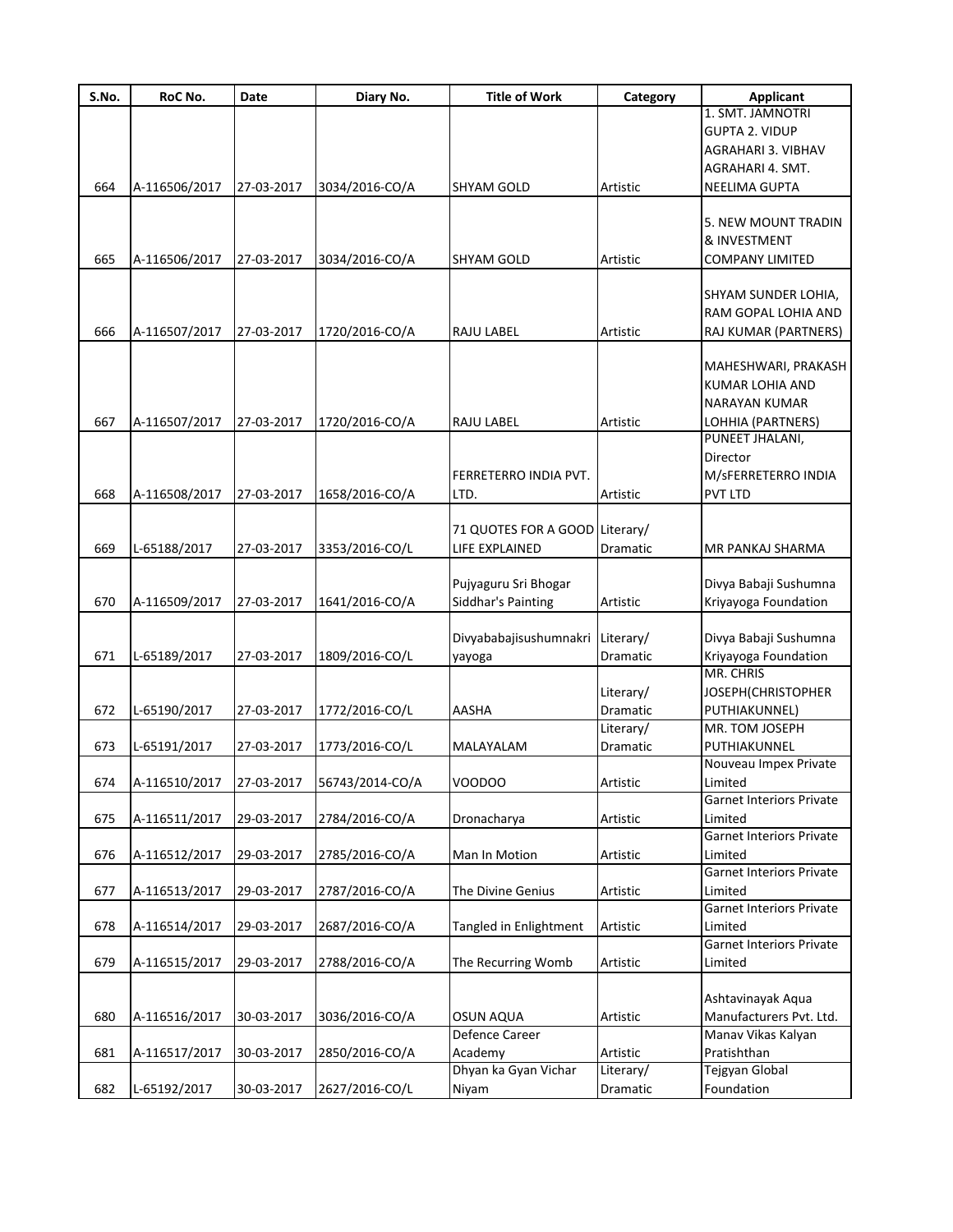| S.No. | RoC No.                  | Date       | Diary No.       | <b>Title of Work</b>              | Category        | <b>Applicant</b>          |
|-------|--------------------------|------------|-----------------|-----------------------------------|-----------------|---------------------------|
|       |                          |            |                 |                                   |                 |                           |
|       |                          |            |                 |                                   |                 |                           |
|       |                          |            |                 | Vikas Aur Vichar Niyam -          | Literary/       | Tejgyan Global            |
| 683   | L-65193/2017             | 30-03-2017 | 2626/2016-CO/L  | Roopantaran ke 7 kadam Dramatic   |                 | Foundation                |
|       |                          |            |                 |                                   |                 |                           |
|       |                          |            |                 | Vikas Aani Vichar Niyam-          |                 |                           |
|       |                          |            |                 | Roopantaranachi 7                 | Literary/       | Tejgyan Global            |
| 684   | L-65194/2017             | 30-03-2017 | 2631/2016-CO/L  | Paawala                           | <b>Dramatic</b> | Foundation                |
|       |                          |            |                 | Dhyanache Gyan Vichar             | Literary/       | Tejgyan Global            |
| 685   | L-65195/2017             | 30-03-2017 | 2630/2016-CO/L  | Niyam                             | Dramatic        | Foundation                |
|       |                          |            |                 |                                   |                 |                           |
|       |                          |            |                 | Laws of Thought and 7             | Literary/       | Tejgyan Global            |
| 686   | L-65196/2017             | 30-03-2017 | 2633/2016-CO/L  | <b>Steps of Transformation</b>    | Dramatic        | Foundation                |
|       |                          |            |                 |                                   |                 |                           |
|       |                          |            |                 | Wisdom of Meditation is Literary/ |                 | Tejgyan Global            |
| 687   | L-65197/2017             | 30-03-2017 | 2632/2016-CO/L  | the Laws of Thought               | Dramatic        | Foundation                |
|       |                          |            |                 |                                   |                 |                           |
|       |                          |            |                 | <b>WEB CONTENT OF</b>             | Literary/       | <b>ABHIBUS SERVICES</b>   |
| 688   | L-65198/2017             | 30-03-2017 | 37361/2013-CO/L | <b>ABHIBUS</b>                    | Dramatic        | (INDIA) PRIVATE LIMITED   |
|       |                          |            |                 |                                   |                 | <b>MS NIDHI SOHANLAL</b>  |
| 689   | A-116518/2017            | 30-03-2017 | 3343/2016-CO/A  | DHARMA PRAVARTAK 24 Artistic      |                 | <b>JAIN</b>               |
|       |                          |            |                 |                                   |                 |                           |
|       |                          |            |                 | 1000 Articles and Case            |                 |                           |
|       |                          |            |                 | Studies On Project                | Literary/       |                           |
| 690   | L-65199/2017             | 30-03-2017 | 2854/2016-CO/L  | Management                        | Dramatic        | Zuber Ahamed              |
| 691   | A-116519/2017            | 30-03-2017 | 3320/2016-CO/A  | <b>SVENSON S</b>                  | Artistic        | MONISHA DAVAR             |
|       |                          |            |                 |                                   |                 | M/S SHREE RAM             |
| 692   | A-116520/2017            | 30-03-2017 | 3319/2016-CO/A  | <b>MONI</b>                       | Artistic        | <b>PRODUCTS</b>           |
|       |                          |            |                 |                                   |                 | M/S SHREE MAHAKAAL        |
|       |                          |            |                 |                                   |                 | FOOD PRODUCTS PVT.        |
| 693   | A-116521/2017            | 30-03-2017 | 3318/2016-CO/A  | <b>ACHAL GOLD</b>                 | Artistic        | LTD.                      |
|       |                          |            |                 | <b>KULDEEP MULTI</b>              |                 |                           |
| 694   | A-116522/2017            | 30-03-2017 | 3317/2016-CO/A  | SPECIALITY                        | Artistic        | RAJANSHRI PAL             |
|       |                          |            |                 |                                   |                 | <b>DEVENDRA KUMAR</b>     |
| 695   | A-116523/2017            | 30-03-2017 | 3315/2016-CO/A  | OK                                | Artistic        | MANDHYANI                 |
| 696   | A-116524/2017            | 30-03-2017 | 3314/2016-CO/A  | HI RISE                           | Artistic        | <b>ABHINAV JAIN</b>       |
|       |                          |            |                 | <b>GTS GWALIOR TRAVEL</b>         |                 |                           |
| 697   | A-116525/2017 30-03-2017 |            | 3322/2016-CO/A  | <b>SERVICES</b>                   | Artistic        | <b>GAJENDRA PRAJAPATI</b> |
|       |                          |            |                 |                                   |                 | M/S MARK FOOD             |
| 698   | A-116526/2017            | 30-03-2017 | 3321/2016-CO/A  | <b>MINT CANDY</b>                 | Artistic        | <b>PRODUCT</b>            |
|       |                          |            |                 |                                   | Literary/       |                           |
| 699   | L-65200/2017             | 30-03-2017 | 3050/2016-CO/L  | MANGAL BAZAR                      | Dramatic        | DHARMENDRA KUMAR          |
|       |                          |            |                 |                                   |                 |                           |
|       |                          |            |                 | UTPADAN AAY ANTAR                 |                 |                           |
|       |                          |            |                 | AUR AAY NIRDHARAN                 | Literary/       |                           |
| 700   | L-65201/2017             | 30-03-2017 | 2873/2016-CO/L  | <b>SIDHANT</b>                    | Dramatic        | DEEPAK KUMAR              |
|       |                          |            |                 |                                   |                 |                           |
|       |                          |            |                 |                                   |                 |                           |
|       |                          |            |                 |                                   |                 |                           |
|       |                          |            |                 | SUM OF ALL INTEGERS,              |                 |                           |
|       |                          |            |                 | TOTAL NUMBER OF                   |                 |                           |
|       |                          |            |                 | <b>INTEGERS IN NUMBER</b>         |                 |                           |
|       |                          |            |                 | LINE, VALUATION OF                |                 |                           |
|       |                          |            |                 | <b>INFINITY AND FINITE</b>        |                 |                           |
|       |                          |            |                 | <b>RESULT OF UNDEFINED</b>        | Literary/       |                           |
| 701   | L-65202/2017             | 30-03-2017 | 3166/2016-CO/L  | <b>EQUATIONS</b>                  | Dramatic        | Avinash Agarwal           |